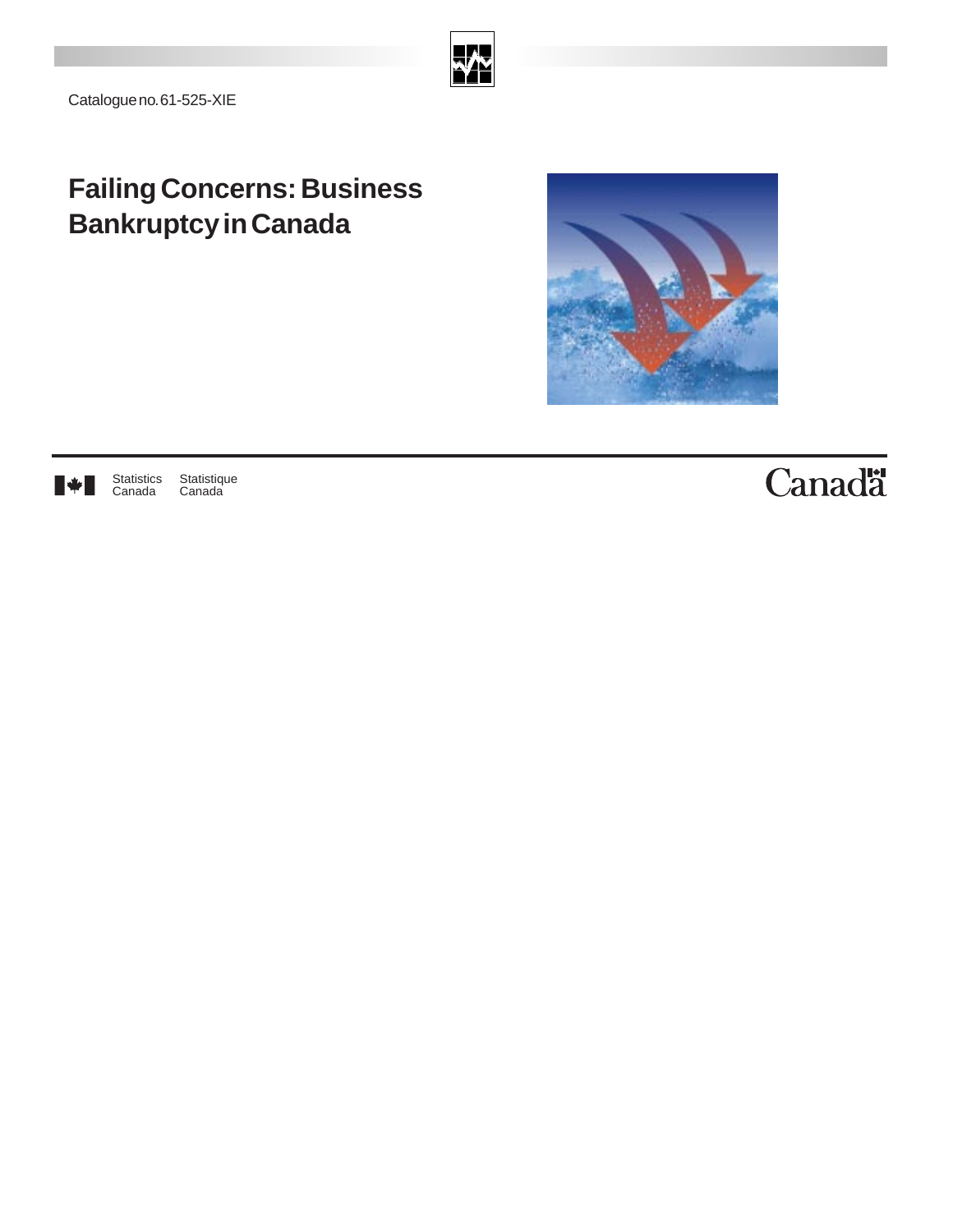#### **Data in many forms**

Statistics Canada disseminates data in a variety of forms. In addition to publications, both standard and special tabulations are offered. Data are available on the Internet, compact disc, diskette, computer printouts, microfiche and microfilm, and magnetic tape. Maps and other geographic reference materials are available for some types of data. Direct online access to aggregated information is possible through CANSIM, Statistics Canada's machine-readable database and retrieval system.

#### **How to obtain more information**

Inquiries about this publication and related statistics or services should be directed to: Analytical Studies Branch, Statistics Canada, Ottawa, Ontario, K1A 0T6 (telephone: (613) 951-8588), (fax (613) 951-5403), e-mail: baldjoh@statcan.ca or to the Statistics Canada Regional Reference Centre in:

| Halifax  | (902) 426-5331   | Regina    | (306) 780-5405     |
|----------|------------------|-----------|--------------------|
| Montréal | (514) 283-5725   | Edmonton  | (403) 495-3027     |
| Ottawa   | $(613)$ 951-8116 | Calgary   | (403) 292-6717     |
| Toronto  | (416) 973-6586   | Vancouver | $(604) 666 - 3691$ |
| Winnipeg | (204) 983-4020   |           |                    |

You can also visit our World Wide Web site: **http://www.statcan.ca**

Toll-free access is provided **for all users who reside outside the local dialing area** of any of the Regional Reference Centres.

| National enquiries line                                     | 1 800 263-1136 |
|-------------------------------------------------------------|----------------|
| National telecommunications device for the hearing impaired | 1 800 363-7629 |
| Order-only line (Canada and United States)                  | 1 800 267-6677 |

#### **Ordering/Subscription information**

Please send orders to Statistics Canada, Operations and Integration Division, Circulation Management, 120 Parkdale Avenue, Ottawa, Ontario, K1A 0T6 or by dialing **(613) 951-7277** or **1 800 700-1033**, by fax **(613) 951-1584** or **1 800 889-9734** or by Internet: order@statcan.ca. For change of address, please provide both old and new addresses. Statistics Canada publications may also be purchased from authorized agents, bookstores and local Statistics Canada offices.

#### **Standards of service to the public**

Statistics Canada is committed to serving its clients in a prompt, reliable and courteous manner and in the official language of their choice. To this end, the agency has developed standards of service which its employees observe in serving its clients. To obtain a copy of these service standards, please contact your nearest Statistics Canada Regional Reference Centre.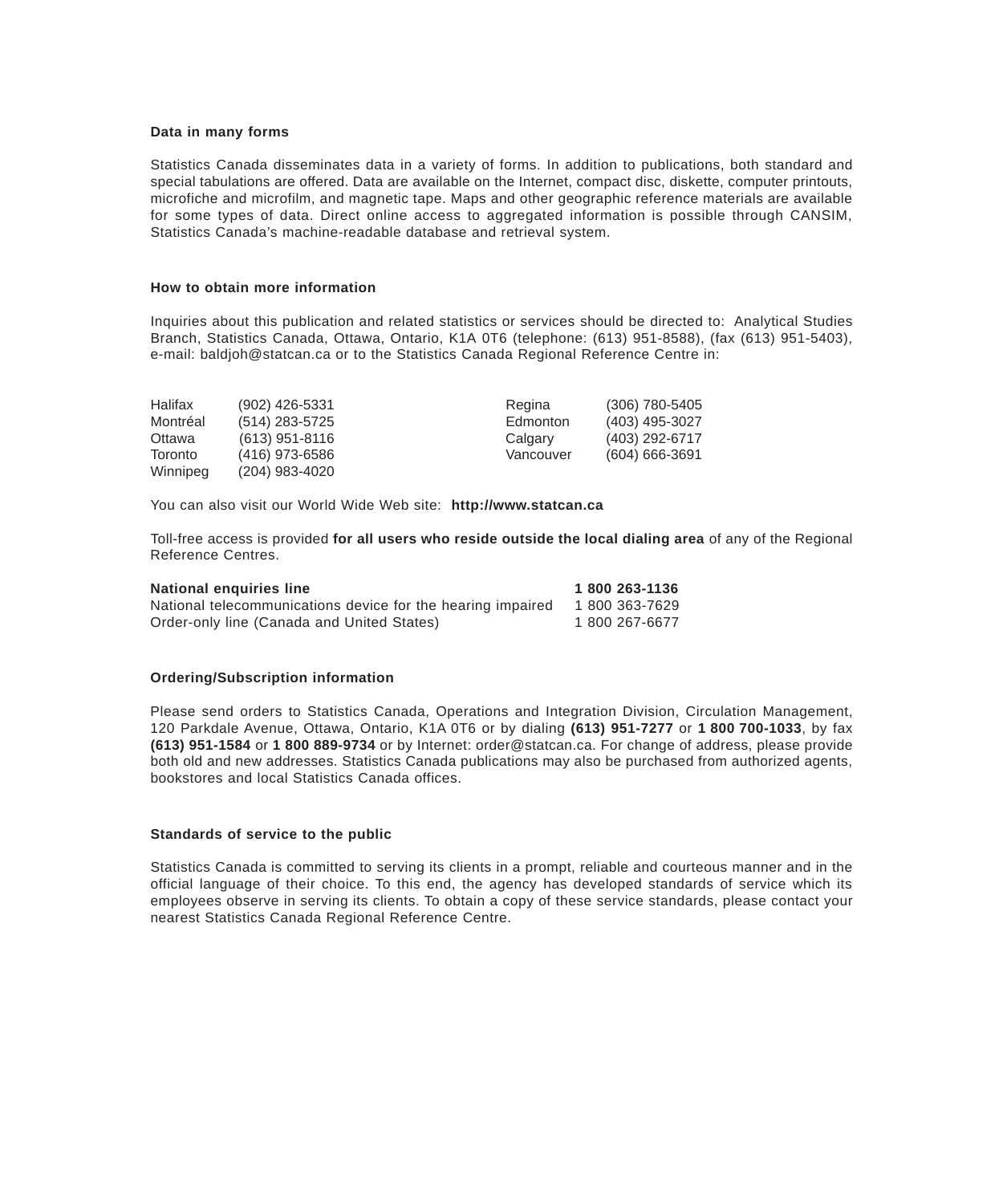



# *Failing Concerns: Business Bankruptcy in Canada*

*by John Baldwin, Tara Gray, Joanne Johnson, Jody Proctor, Mohammed Rafiquzzaman, David Sabourin*

|        | Published by authority of the Minister responsible for Statistics Canada                                                                                                                                                                                                                                                                             |
|--------|------------------------------------------------------------------------------------------------------------------------------------------------------------------------------------------------------------------------------------------------------------------------------------------------------------------------------------------------------|
|        | © Minister of Industry, 1997                                                                                                                                                                                                                                                                                                                         |
|        | All rights reserved. No part of this publication may be reproduced, stored in a retrieval system or<br>transmitted in any form or by any means, electronic, mechanical, photocopying, recording or otherwise,<br>without prior written permission from Licence Services, Marketing Division, Statistics Canada, Ottawa,<br>Ontario, Canada, K1A 0T6. |
|        | November 1997                                                                                                                                                                                                                                                                                                                                        |
|        | All prices exclude sales tax                                                                                                                                                                                                                                                                                                                         |
|        | Price: Canada: \$30.00 per issue                                                                                                                                                                                                                                                                                                                     |
|        | Other countries: US\$30.00 per issue                                                                                                                                                                                                                                                                                                                 |
|        | Catalogue no. 61-525-XPE                                                                                                                                                                                                                                                                                                                             |
|        | ISBN 0-660-17120-1                                                                                                                                                                                                                                                                                                                                   |
|        | Internet no. 61-525-XIE<br>Price: Canada: \$23.00 per issue                                                                                                                                                                                                                                                                                          |
|        | Frequency: Occasional                                                                                                                                                                                                                                                                                                                                |
| Ottawa |                                                                                                                                                                                                                                                                                                                                                      |
|        |                                                                                                                                                                                                                                                                                                                                                      |
|        |                                                                                                                                                                                                                                                                                                                                                      |
|        |                                                                                                                                                                                                                                                                                                                                                      |
|        |                                                                                                                                                                                                                                                                                                                                                      |
|        |                                                                                                                                                                                                                                                                                                                                                      |

Canada owes the success of its statistical system to a long-standing co-operation involving Statistics Canada, the citizens of Canada, its businesses, governments and other institutions. Accurate and timely statistical information could not be produced without their continued co-operation and goodwill.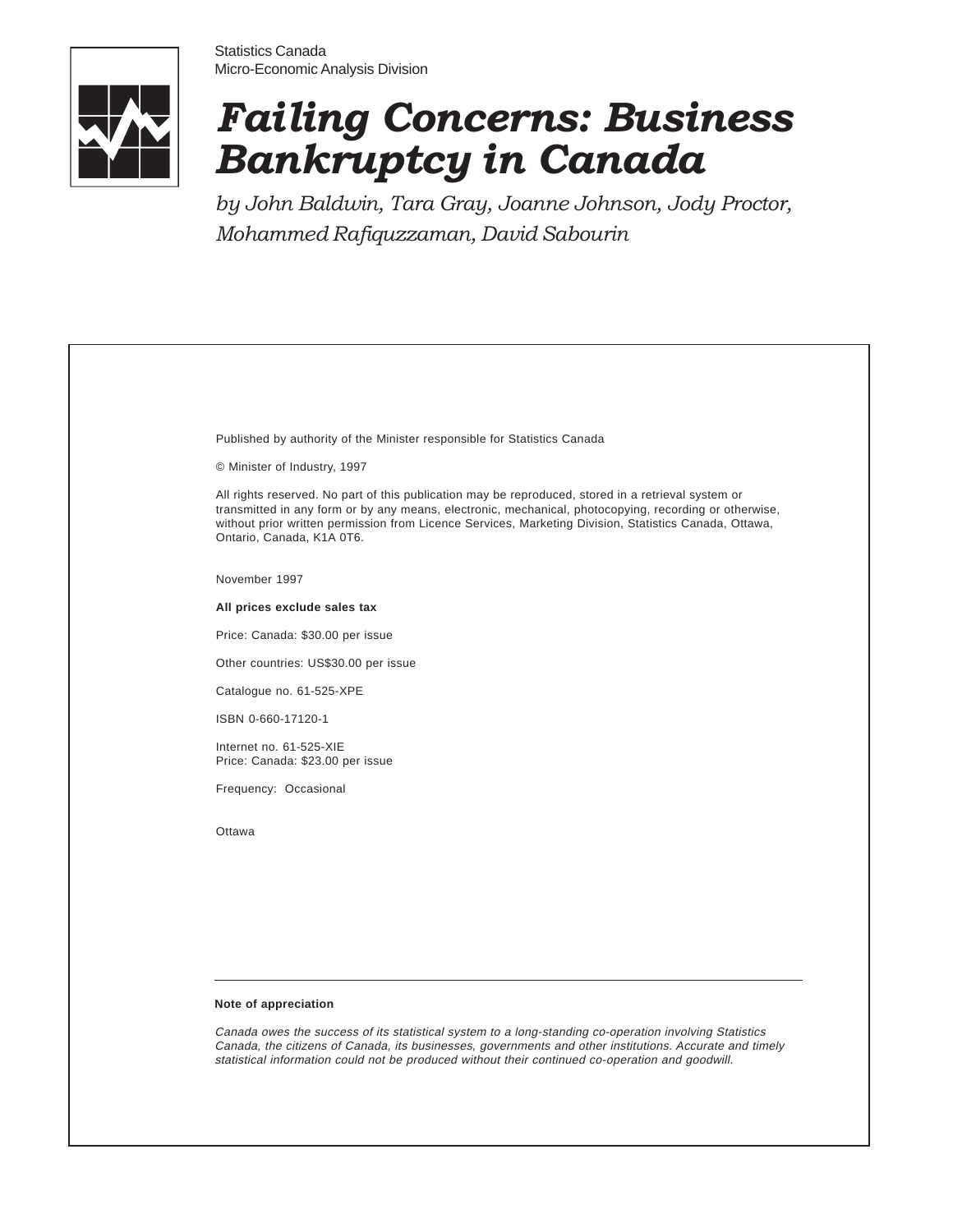#### **Canadian Cataloguing in Publication Data**

Main entry under title:

Failing Concerns : Business Bankruptcy in Canada

Issued also in French under title: Les faillites d'entreprise au Canada. ISBN 0-660-171201 CS61-525-XPE

1. Bankruptcy — Canada — Statistics.

2. Business failures — Canada — Statistics.

I. Baldwin, John R. (John Russel). II. Statistics Canada. III. Title.

HG3769.C34 F34 1997 333.7'5'0971 C97-988029-7

The paper used in this publication meets the minimum requirements of American National Standard for Information Sciences – Permanence of Paper for Printed Library Materials, ANSI Z39.48 – 1984. ∶<br>∽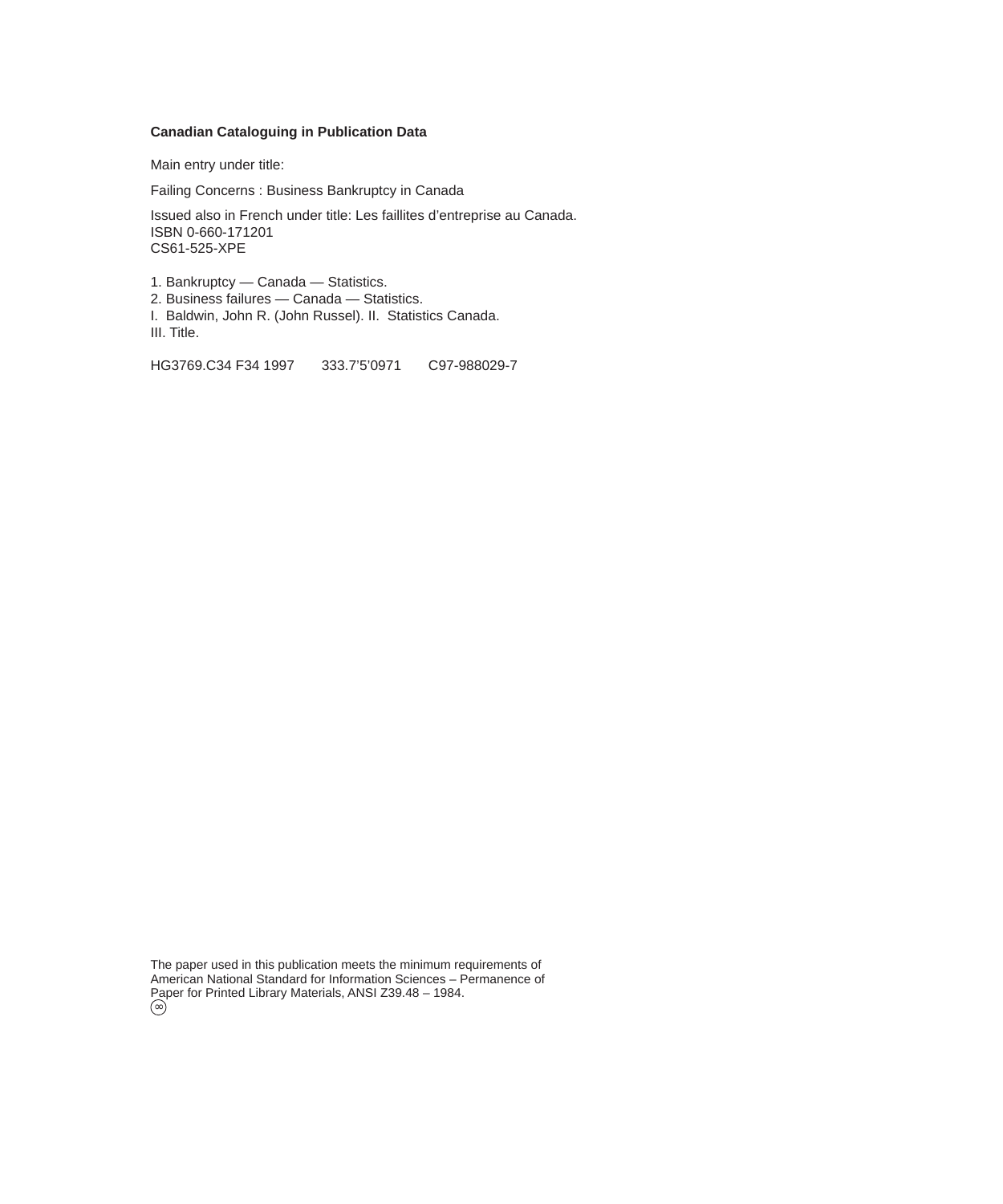## **Table of Contents**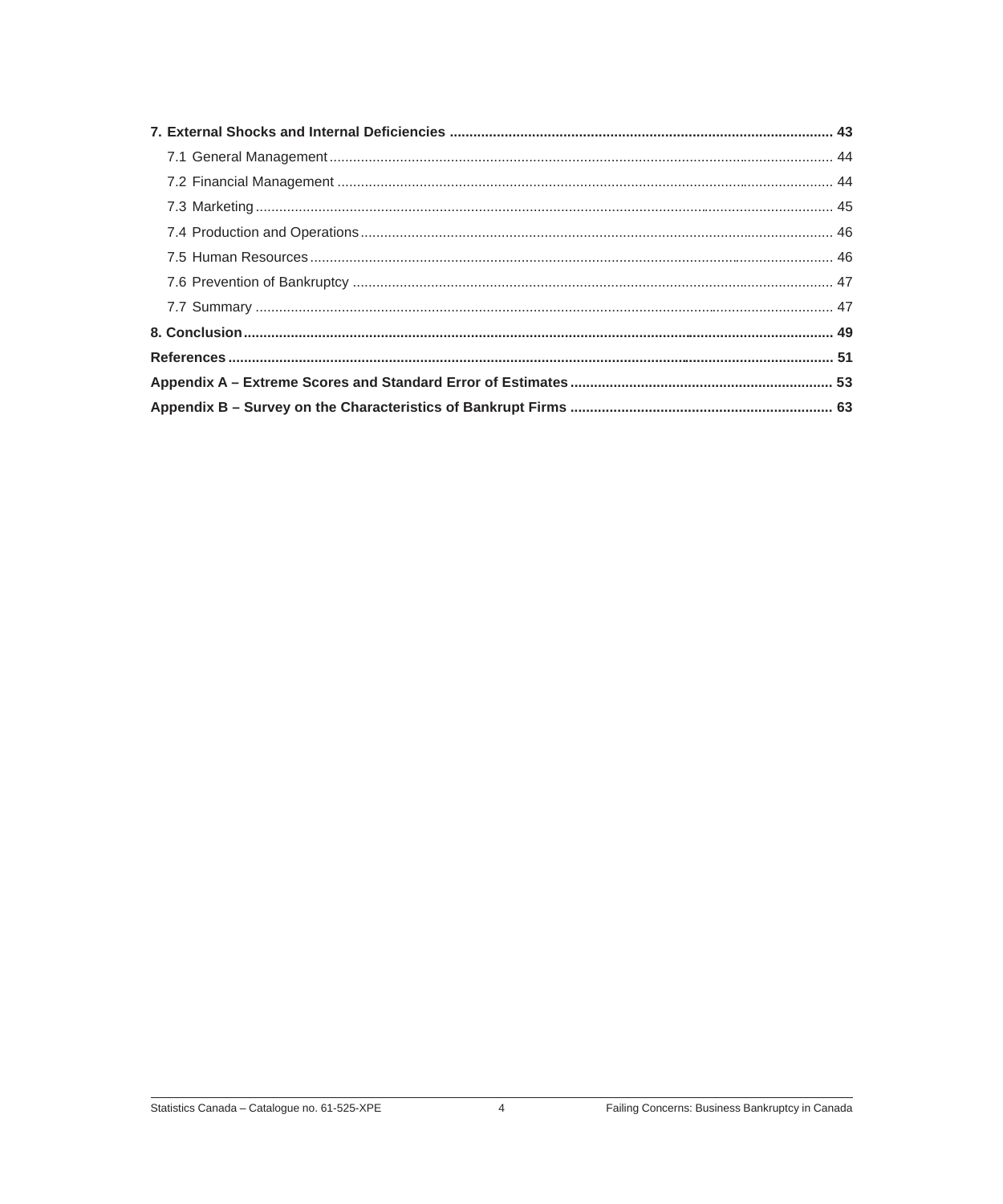## <span id="page-6-0"></span>*Preface*

Recent studies have demonstrated the extent of dynamic change that the industrial population undergoes as firms grow and decline. The study of the manufacturing sector, The Dynamics of Industrial Competition, (Baldwin, 1995) demonstrated not only that competition is constantly leading some firms to grow and others to decline, but also that this process contributes to productivity growth. This dynamic change in the firm population stems from different capabilities in firms. To understand how these capabilities contribute to growth and decline, it is necessary to study firms and relate their performance to differences in strategies and pursued activities.

Experimentation is key to a dynamic market-based economy. New entrepreneurs constantly offer consumers new products—both in terms of the basic good and the level of service that accompanies it. During this process, some firms survive, others grow, and substantial numbers of new firms fail. This study is part of a series that is meant to provide a positive tool for entrepreneurs—that outlines the key hurdles that new or small firms face, the competencies that are associated with survival and growth, and the problems they should avoid if they are to avert bankruptcy.

This study of bankruptcy is the third in a series of studies on small- and mediumsized enterprises conducted by the Micro-Economic Analysis Division of Statistics Canada on the causes of firm dynamics. The first, Strategies for Success (Baldwin et al., 1994), provides an overview of the strategies and activities of a group of smalland medium-sized enterprises that were growing during the last half of the 1980s. It focuses on differences between the faster and slower growing firms in the sample and finds that innovation is the key to success, but that general and financial management provide the core capabilities of a firm. The second, Successful Entrants: Creating the Capacity for Survival and Growth (Johnson, Baldwin and Hinchley, 1997), examines the operating and financial practices of entrants that survive to their early teen years. It focuses more intensely on the financial structure and practices of smalland medium-sized firms than the first study. It too compares differences between faster and slower growing entrants and also finds that innovation is important for growth and that financial structure varies across firms depending upon the knowledge intensity of the industry in which the firm is located.

Both of these previous studies focus on the distinguishing characteristics of firms that have been more successful in some sense—either in terms of profitability or growth. However, both samples are taken from relatively mature firms that were successful as a whole. Strategies for Success focuses on a sample of firms that grew over half a decade. Successful Entrants chooses a sample of entrants that were competent enough to survive ten years after entry. As interesting as the findings from these surveys are, they do not focus directly on the characteristics that are associated with failure. It is this question that this survey addresses.

In an operational sense, this was the most difficult survey to carry out. When firms die, it is difficult to find and interview the managers of the failed firms. We overcame this problem by focusing on failed firms that went bankrupt. When a firm makes application for bankruptcy status, it is assigned a bankruptcy trustee. Each bankruptcy trustee meets with the bankrupt firm shortly after the application for bankruptcy is made. These trustees, who are often management experts, interview the bankrupts firms during the normal course of a bankruptcy in order to ascertain the state of both assets and liabilities, the causes of bankruptcy, and the appropriate disposition (including continuation) of the firm. This survey was conducted with the help of the bankruptcy trustees during this process and represents the expert appreciation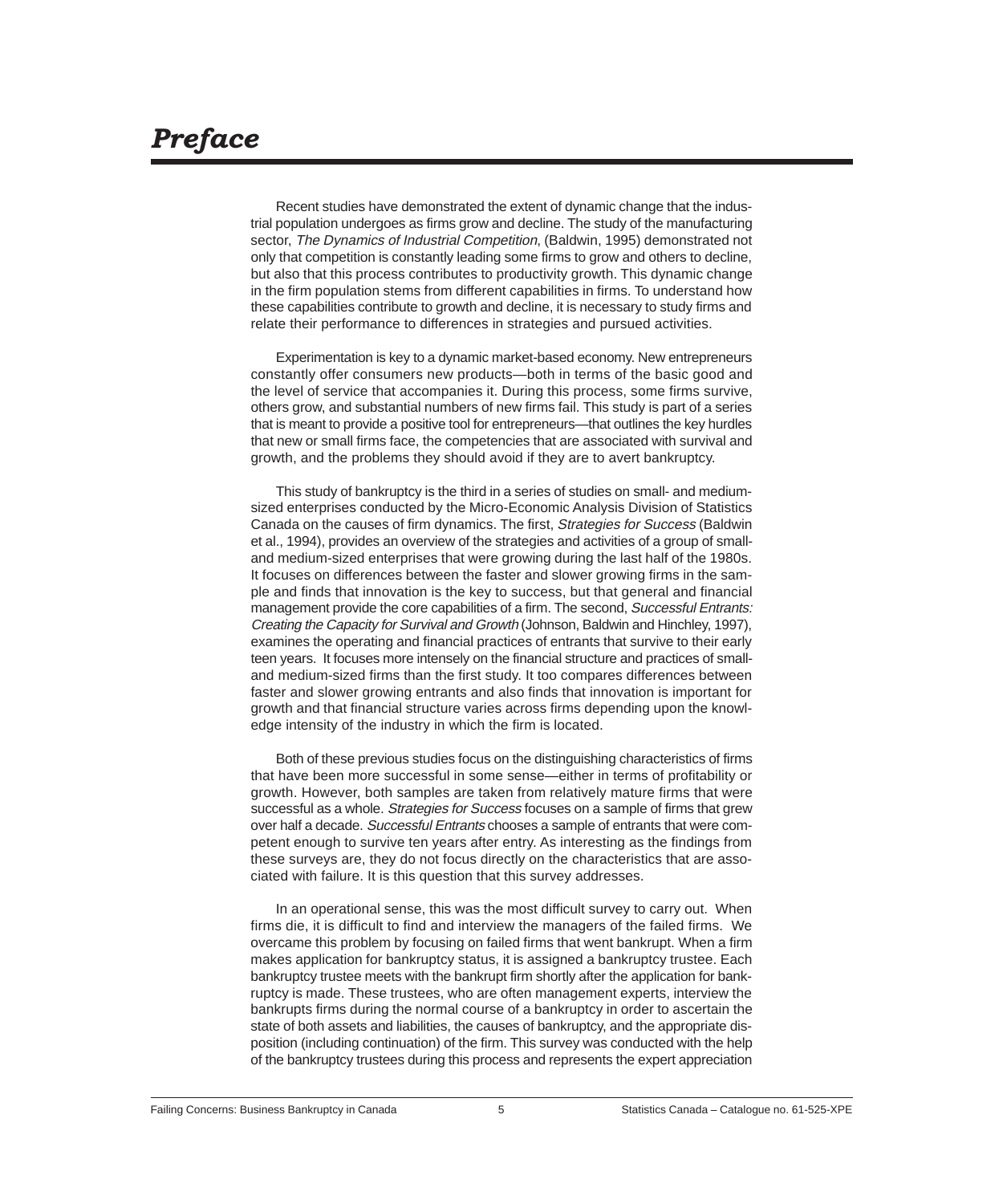of the trustees based on information supplied by representatives (often managers) of the failed company. It therefore represents an expert distillation of information provided by management of the failed firm.

The responses that are reported herein are of interest for two reasons. First, the answers could not have been derived simply from inferences from the earlier surveys on the factors related to growth; for example, that failure arose from a lack of those characteristics that are associated with success. Second, while the answers complement the work present in the other two reports, they provide several new insights. Together the three studies provide an important addition to our knowledge about problems facing firms at different points in their life-cycle.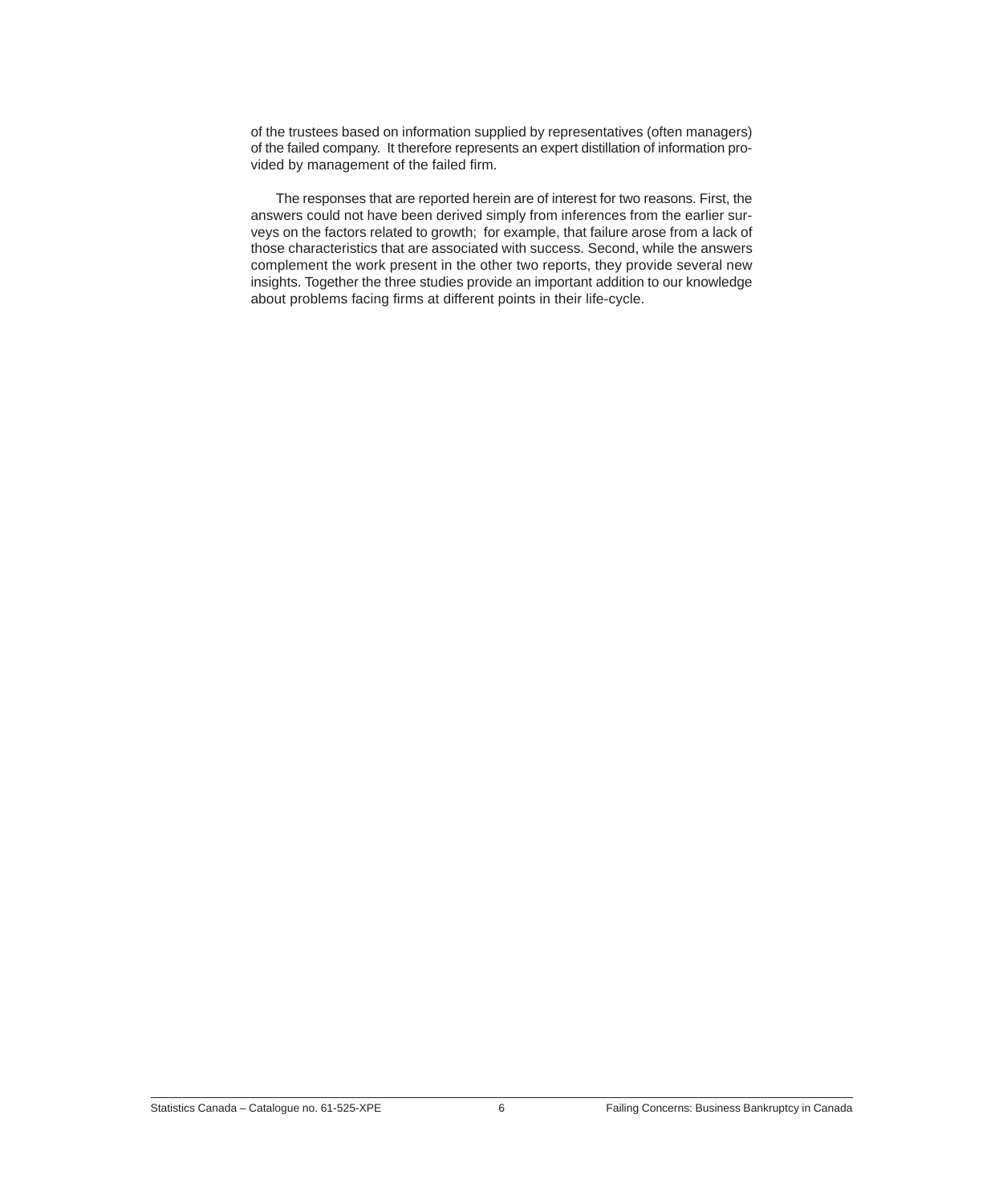<span id="page-8-0"></span>This study was initially conceived by John Baldwin and George Redling, who was the Superintendent of Bankruptcy at Industry Canada at the time. Financial Support was provided by Industry Canada and Statistics Canada. This document, however, was produced by Statistics Canada and does not necessarily reflect the position of Industry Canada.

This publication is the result of a team effort that has benefited from the expertise of a large number of people in the Micro-Economic Analysis Division. The survey was developed with the help of Tara Gray. Invaluable input was also received from Joanne Johnson during the formative stages of the questionnaire design. David Sabourin and Mohammed Rafiquzzaman managed the process from the questionnaire design to final receipt of the data. Mohammed Rafiquzzaman also provided the tabulations, statistical support, and data verification.

While the Micro-Economic Analysis Division led the team, substantial contributions were provided in the way of methodology by Normand Laniel from Business Survey Methodology. Elaine Wilson from the Small Business and Special Surveys Division supervised the data collection exercise that was done by Operations and Integration Division. Elaine also contributed to questionnaire and sampling design and data editing. Jody Proctor of the Communications Division co-authored the final report with me. Konstantinos Georgaras and Gilles McDougall of Industry Canada contributed to the questionnaire design.

I am also grateful to the Canadian Insolvency Practitioners Association, in particular William Drake, who was instrumental in the implementation of the project and who, along with other members of the association, helped prepare the questionnaire. Other members of the association whose invaluable aid should be mentioned are: Norman H. Kondo, Ted White, Jay Harris and Andrew Dalgleish, who helped design the questionnaire, Rea Godbold, Connie Halstead, Joe Pernica, Robert Harlang, Kunjar Sharma, Blair Davidson, Norman McPhedran, Ronald Boisvert, Marcel Roy, and Sylvain Vincent, who aided in the testing, and finally the numerous members who responded to the survey.

Finally, I wish to thank the entire team that was involved in the editing, design and production of the publication, including: Francine Simoneau, Valerie Thibault and Suzanne David from the Analytical Studies Branch, Louise Laurin from Micro-Economic Analysis Division, Nathalie Turcotte and Annie Lebeau from Communications Division, Rosemarie Andrews and Rachel Penkar from Dissemination Division.

J. R. Baldwin

John Baldwin **Director** Micro-Economic Analysis Division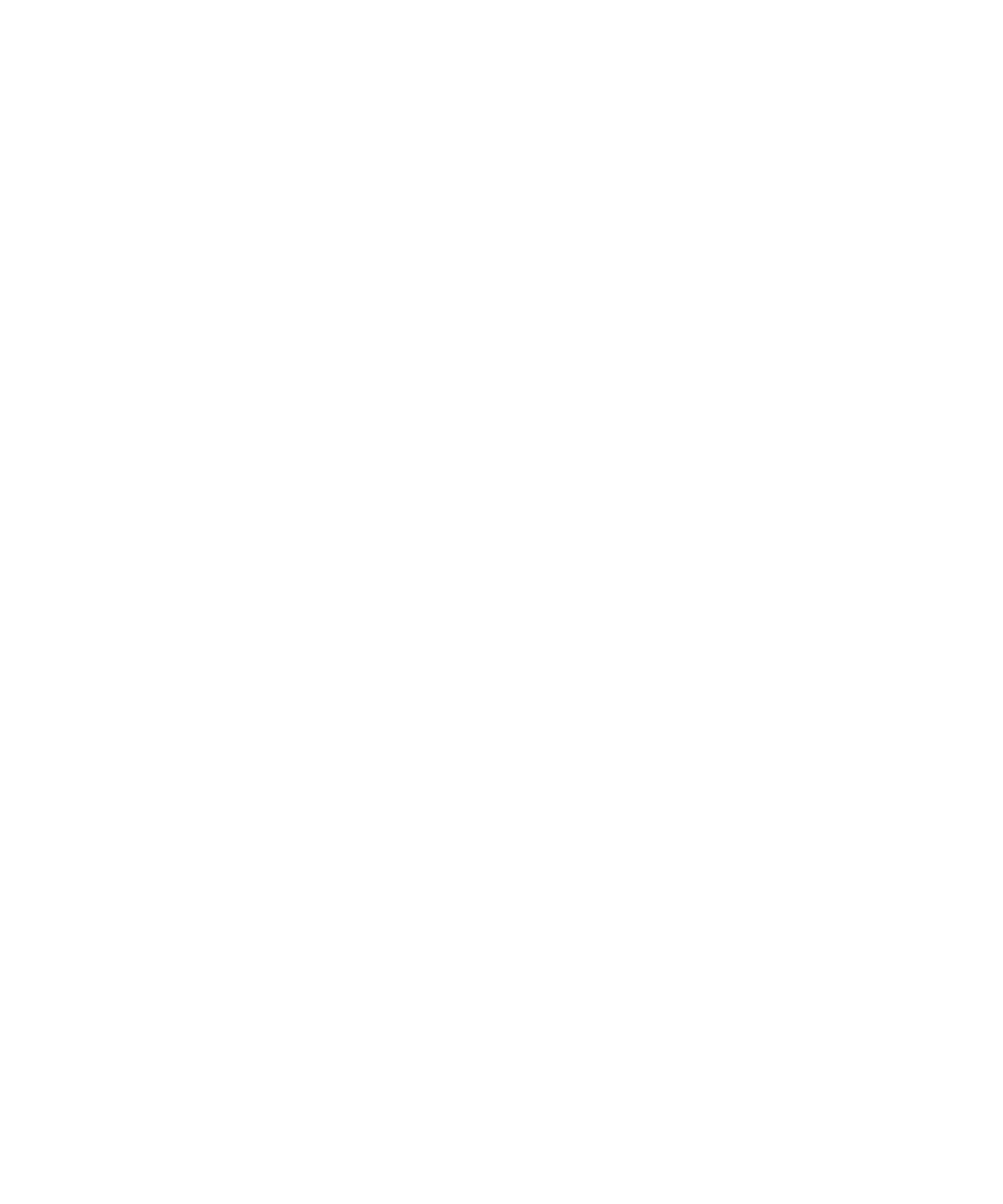- <span id="page-10-0"></span>Bankruptcy rates have been increasing in Canada.
- Most bankruptcies occur in smaller and younger firms.
- Firms fail because of unanticipated external shocks and because of internal deficiencies. The relative importance of internal as opposed to external factors varies considerably across firms.
- l Almost half of the firms in Canada that go bankrupt do so primarily because of their own deficiencies rather than externally generated problems. They do not develop the basic internal strengths to survive. Overall weakness in management, combined with a lack of market for their product, cause these firms to fail.
- l The main reason for failure is inexperienced management. Managers of bankrupt firms do not have the experience, knowledge, or vision to run their businesses. Even as the firms age and management experience increases, knowledge and vision remain critical deficiencies that contribute to failure.
- A second key deficiency occurs in the area of financial management. Some 71% of firms fail because of poor financial planning. Three particular problems that arise in this area are an unbalanced capital structure, an inability to manage working capital, and undercapitalization. Both old and young bankrupt firms suffer this deficiency. This confirms other findings that initial problems in financial structure are difficult to overcome and continue to haunt firms as they age.
- l This study suggests that the underlying factor contributing to financial difficulties is management failure rather than external factors associated with imperfect capital markets. Many bankrupt firms face problems in attaining financing in capital markets; but, it is the internal lack of managerial expertise in many of these firms that prevents exploration of different financing options.
- l Problems in securing different types of capital are often related. Firms that are unable to obtain capital because of barriers from financial institutions are also unable to raise resources to pursue different financing options.
- The management of new firms face a learning curve. In the early stages of life, internal deficiencies are so prevalent that most bankruptcies occur for these reasons. Management must master the basic internal skills—general and financial knowledge, control, communications, supervision of staff, and market development—or it will fail solely or primarily from the weight of these problems. As a surviving business grows, a new set of problems arise that are associated with the increased complexity of running an older and often larger firm. Managerial issues such as the poor use of outside advisors, lack of emphasis on quality, an unwillingness to delegate responsibilities, departure of key personnel, and personal problems associated with the owner/manager become relatively more important factors contributing to failure as a firm ages.
- Over half of bankrupt firms did develop these strengths, at least to the point that they did not fail primarily due to a lack of them. External events were cited as the primary cause of their downfall. But even here, these firms still suffer from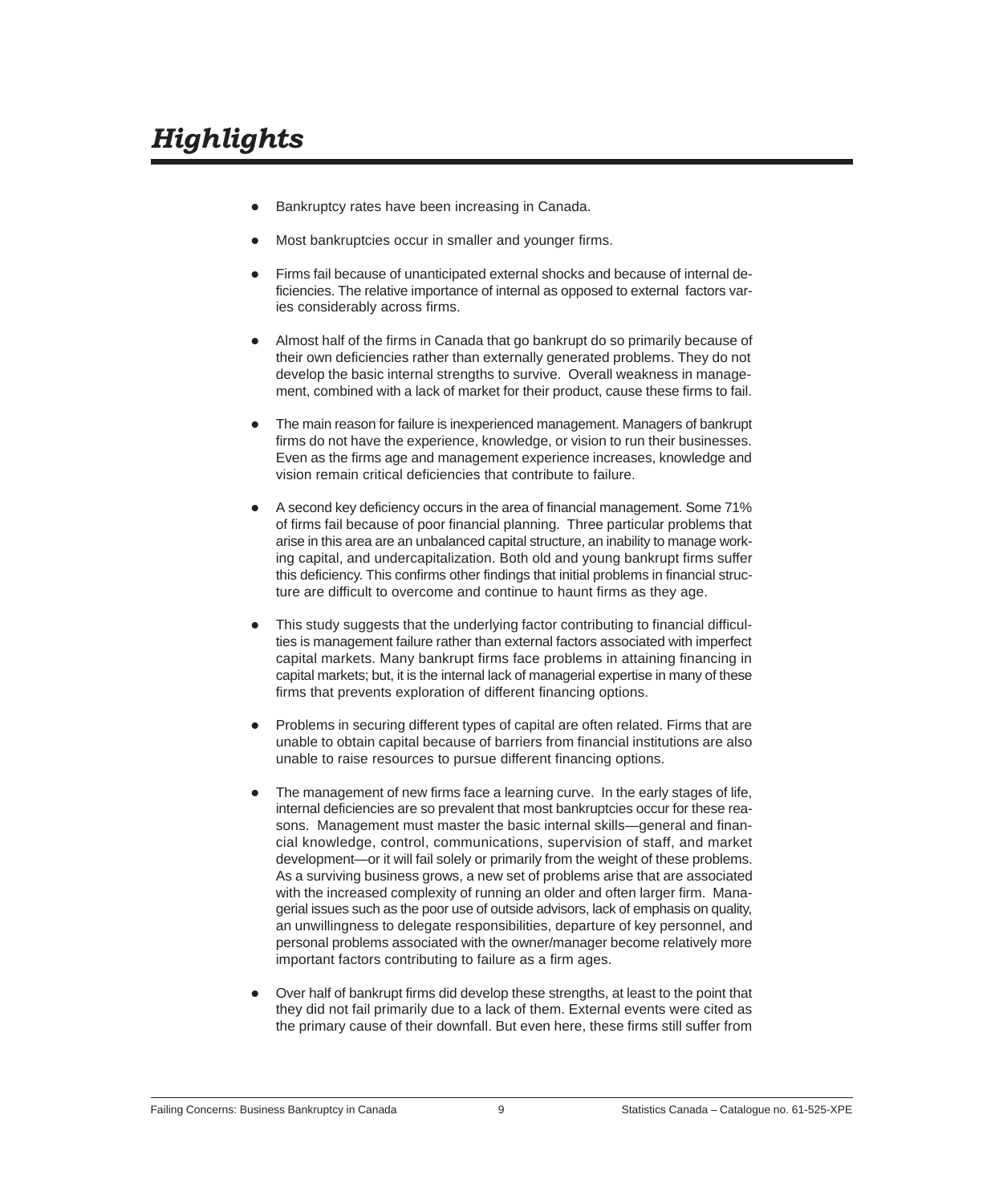deficiencies that are partly of their own doing. They did not develop the internal competencies necessary to ride through the external shock, such as an economic downturn or increased competition, that caused bankruptcy. While poor management skills were generally less of a factor in firms that failed for external reasons, managers' deficiencies such as lack of vision, initiative, flexibility, and adaptability were still problems that were associated with bankruptcy. Marketing competencies were also relatively more important in the case of externally generated failures than for internally related failures.

• Management of bankrupt firms might have taken several steps to avert problems. Additional capital in the form of equity is seen to be the key to survival for both those firms with major internal problems and those that failed due to external factors. In addition, seeking the advice of outsiders is regarded as a important step in minimizing deficiencies on the part of management.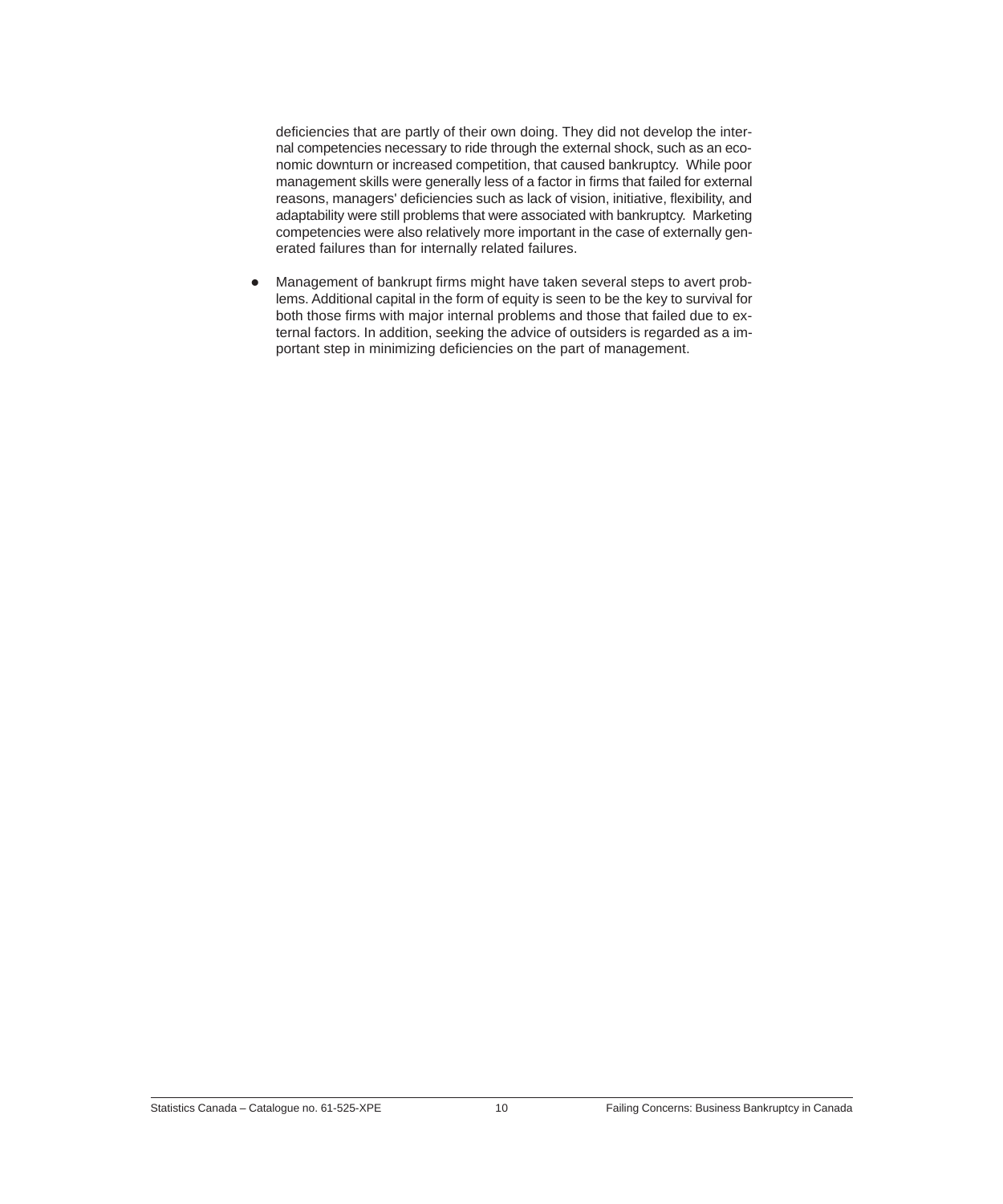## <span id="page-12-0"></span>*1. Introduction*

Bankruptcy costs the Canadian economy billions of dollars each year. In 1993, some 3,700 incorporated businesses failed in Canada, with liabilities totaling 4.1 billion dollars. Much of the money forfeited is owed to Canadian banks, the largest creditor for Canadian businesses. But financial institutions are not alone in their loss. Canadians also feel the costs of bankruptcy through the loss of their jobs. People working at small- and medium-sized firms are especially susceptible. While small businesses have accounted for a disproportionately high share of employment growth over the past decade (Picot, Baldwin, and Dupuy, 1994), they are more prone to failure. Young firms are also more at risk: over half the new firms that fail in the first ten years of life fail within the first two years of operation.

Entry and exit are an important part of the turnover process. Each year large numbers of entrepreneurs start new firms. In most years, entrants that are one year old account for between 15 and 20% of the firm population in the commercial sector. For the majority of these firms, life is short. Most new entrants exit shortly after birth. Less than 1 in 5 new firms survive to their tenth birthday.

These failures involve a cost—both in human and financial terms. But these resources should not be regarded as wasted—anymore than resources that are expended on obtaining information in a world of imperfect information are wasted. Failures are an investment that society makes in the dynamic competitive process. New firms provide an important stimulus to the industrial population. A few small entrants grow to become the new dynamos of the industrial system. Others remain relatively small but provide an important source of innovation in the small-firm sector—especially when it comes to quality differentiation. Smaller firms excel in their ability to provide quality and flexibility of service (Baldwin et al., 1994). Small firms are constantly changing their product offerings—with respect to both types of products and the type of services offered. Small firms are adept at ascertaining changing consumer tastes with regards to the amount of services that are bundled with a product, or being flexible with regards to other aspects of the product offering. New small firms that are better able to sense consumer requirements are constantly replacing older firms that are less able to do so (Baldwin, 1995). One manifestation of their success is that small entrants tend to pay higher wages and are more productive than those firms that they force out of the market (Baldwin, 1995 and 1996). It is the process of entry and exit that generates information on which combinations of products and services best satisfy consumer tastes.

This process of experimentation is costly. The numbers of entrepreneurs that try and fail is large. If entry rates are about 20% and only about 20% of entrants survive to their tenth birthday, then over 15% of the annual stock of new firms are failures as the result of this trial and error process. Failure is accompanied by the expenditure of both dollars and time on the part of new entrepreneurs. This is the investment that the market economy makes while experimenting in finding the new and improved goods and services that consumers will pay for. It can also be regarded as an investment in managerial experience, because some entrepreneurs who fail will learn from their experiences and go on to found other new businesses that eventually succeed.

While entrepreneurs who have tried and failed are a key part of the risk-taking economy, there is no need to accept the existing failure-rate as optimal. Economic well-being can be improved by reducing the investment required in producing goods and services. For example, just-in-time delivery systems have reduced the investment that is required in inventory. Computer-aided design systems have reduced the length of the product cycle and the investment required for product development. Similar reductions in investment costs can result from having better prepared entrepreneurs.

New firms differ substantially in terms of their efficiency (Baldwin, 1995). While potential entrepreneurs can to some extent assess their capabilities and their chances of success prior to their actually starting a business, the ultimate test of their potential requires that they gamble on their abilities and create a new firm. It is only after that act of creation that the market will reveal whether their expectations were correct.

Most failures at this stage result from new entrepreneurs making incorrect assessments of their capabilities. Exit is not a random phenomenon. Previous studies have shown that exiting firms tend to differ in a systematic way from those who survive. Baldwin and Rafiquzzaman (1995) demonstrate that entrants who do not survive are smaller, pay lower wages, and have lower productivity. Baldwin and Johnson (1997) demonstrate that they also tend to have a different financial structure—with higher debt/asset ratios.

Size, productivity, and financial structure are all manifestations of underlying managerial strategies and competencies. In order to comprehend better the causes of failures, an understanding of the underpinnings of new firms is required. New firms do not succeed or fail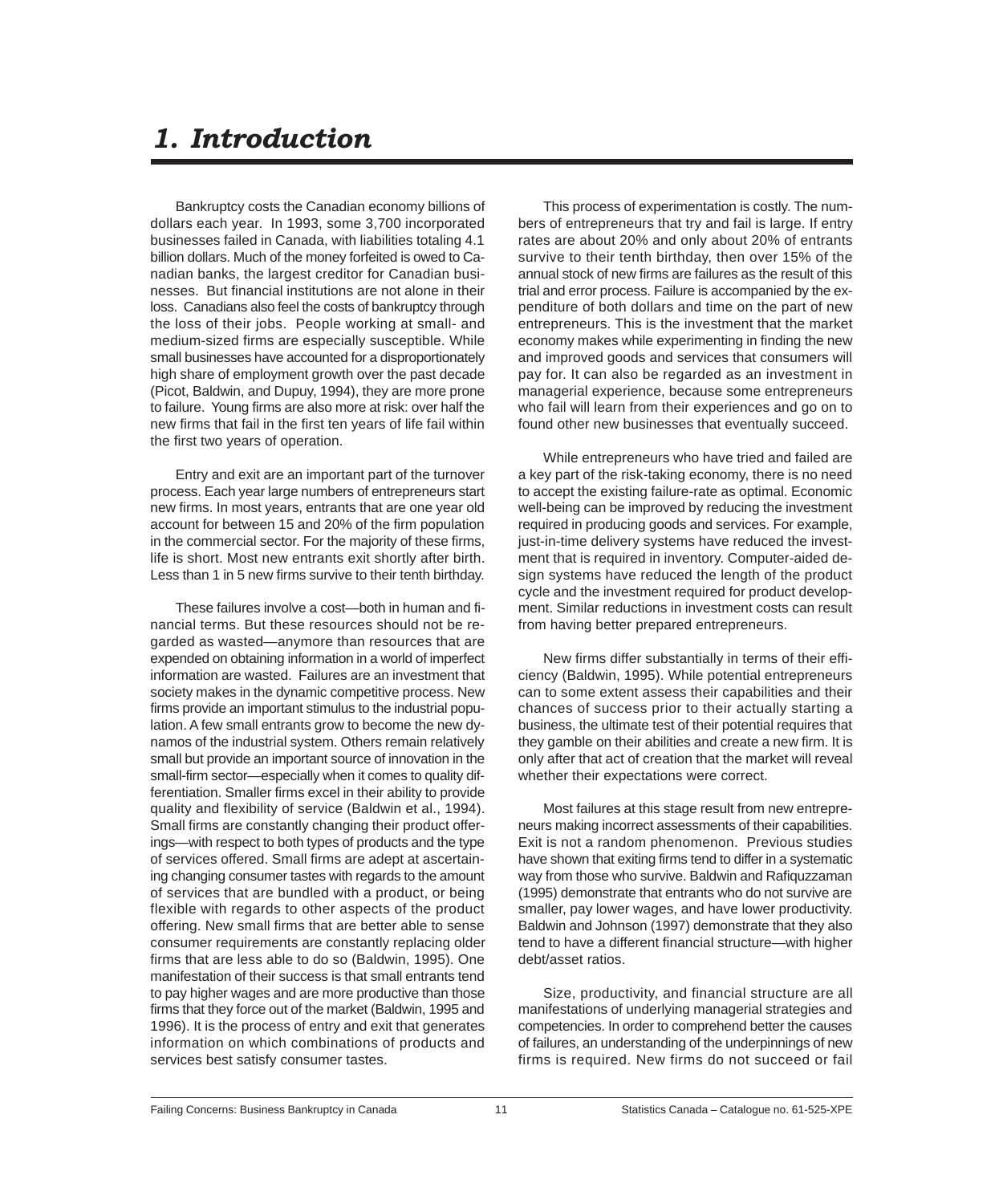because they pick a certain size or a certain wage rate. Both size and wage rates result from whether the firm offers a product that consumers value. That in turn depends on the capabilities of the entrepreneur in a wide range of different areas: general management, production, human resources, marketing, and finance. It is the purpose of this study to examine which of these deficiencies was particularly important for failures in Canadian industries.

In order to do so, the study presents a detailed analysis of the factors leading to bankruptcy for a subset of Canadian businesses that fail: corporate bankruptcies. While basic statistics on the extent and trends in bankruptcy can paint a picture of the magnitude of bankruptcy, they do not explain why firms go bankrupt. A question of great importance to Canadian businesses, banks, investors, and governments is why, of a set of firms facing similar market conditions, will some survive and others fail? Is it a product of the environment and, therefore, not easily controlled? Or, is it the result of internal failure on the part of management? Are the problems that arise within firms rectifiable? If so, what can these firms do to avoid bankruptcy?

This monograph concentrates both on external factors (those that a firm cannot control, but which it might anticipate) and internal factors (those that a firm can control). Most respondents report that external factors were at least partly responsible for the bankruptcy—economic downturn and competition from other firms, either domestic or international, being cited as the strongest. But even

when external factors are assessed to be important, internal failings are still found to exist.

Understanding the causes of bankruptcy is a prerequisite for both public and private program assistance. For example, if only a small fraction of business failure can be attributed to competition, economic downturn, or other external factors, then a majority of businesses fail due to factors within the control of owners and managers. Even when external events are a factor, internal competencies may contribute to failure arising from external shocks. Research that identifies practices to be avoided by firms is beneficial not only to the formulation of public policy but also to entrepreneurs, investors, credit suppliers, educators, and business consultants. Managers need to develop the capability to anticipate and respond to events outside their immediate control.

The study is organized as follows. In the next section, an overview of the extent of the bankruptcy problem is presented by looking at the number of, location of, and trends in bankruptcies. Subsequently, the explanations that have been given for bankruptcy are investigated. Then the survey results are presented in three parts. In the first stage, a general overview of the problems associated with bankruptcy is provided. Second, the differences between the causes of bankruptcy in younger and older firms are outlined. Finally, the differences between firms that fail primarily under the weight of their own deficiencies and those that fail because of external shocks are described.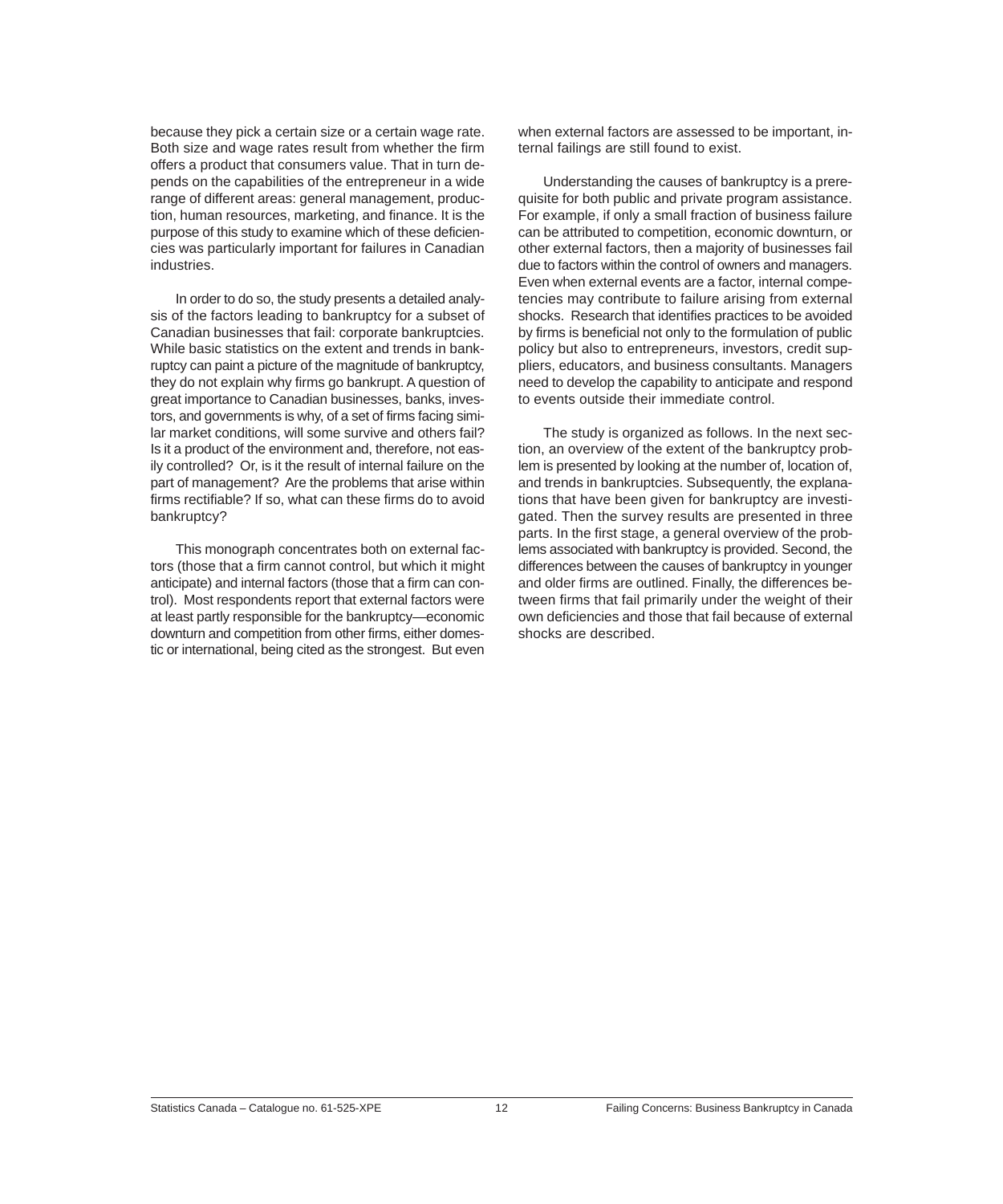## <span id="page-14-0"></span>*2. Bankruptcy in Canada*

Tough economic times in the 1990s have taken a toll on Canadian businesses. Many failed during the recession that lasted from mid-1991 to early 1992 (Figure 1). A hesitant recovery meant that businesses, particularly new ones, continued to have trouble even after the recession officially ended. As a result, the number of business bankruptcies increased in the early 1990s and has failed to return to pre-recession levels.<sup>1</sup>

The number of bankruptcies in 1995 was nearly double the number in 1985, while the business population<sup>2</sup> only increased by half. The result has been an increase in the incidence of bankruptcies: from 10 failures per 1,000 businesses in 1980 to 14 failures per 1,000 businesses in 1995. Along with bankruptcies, liabilities have risen over the past 15 years (Figure 2). This represents a growing loss to creditors.

But if the economy hasn't been booming in the 1990s, Canadian merchandise exports certainly have. Since 1990, exports as a proportion of gross domestic product (GDP) have risen from just over 25% to over 40%. As a result, over the same period the export-oriented goods-producing industries, such as the manufacturing and primary industries, have experienced a decline in business bankruptcies of 0.4% and 5.8%, respectively (Figure 3). In 1995, these industries together had only 1,536 bankruptcies. By contrast, those industries more reliant on the sluggish domestic market have not fared

as well. The services sector has been hit particularly hard by the decline in consumer spending. It recorded the highest rise in business bankruptcies in the early 1990s. In particular, firms in finance, insurance, and real estate, as well as other service industries, such as business services and accommodation, food, and beverages, have been at the highest risk of failure. In 1995, firms in these industries represented the largest number of bankruptcies: 4,610 bankruptcies or 34.8% of the total. Firms in the retail and wholesale trade industries were not far behind at 3,737 bankruptcies or 28.2% of the total.

The business climate has varied across the provinces during the last two decades. Since 1981, Ontario has increased its share of the GDP. The Prairies' and Atlantic Canada's share together has remained virtually unchanged. Quebec, on the other hand, has seen a small loss in its share. British Columbia has increased its share since 1987.

Businesses operating in Quebec have the greatest probability of failure throughout the period (Figure 4). Ontario's rate is below that of Quebec, but fluctuates over time much as does the latter. Alberta and the Atlantic Provinces have seen their relative position worsen dramatically since the recession of the early nineties. Businesses in British Columbia now have the least chance of failing, a probability that has fallen steadily since the early eighties when bankruptcy rates in B.C. were among the highest in Canada.



<sup>1</sup> Business bankruptcies include sole proprietorships, partnerships and limited liability companies.

The business population is defined here as the number of businesses with a payroll deduction account, those remitting unemployment insurance, C.P.P. or income tax on behalf of employees, to the federal government.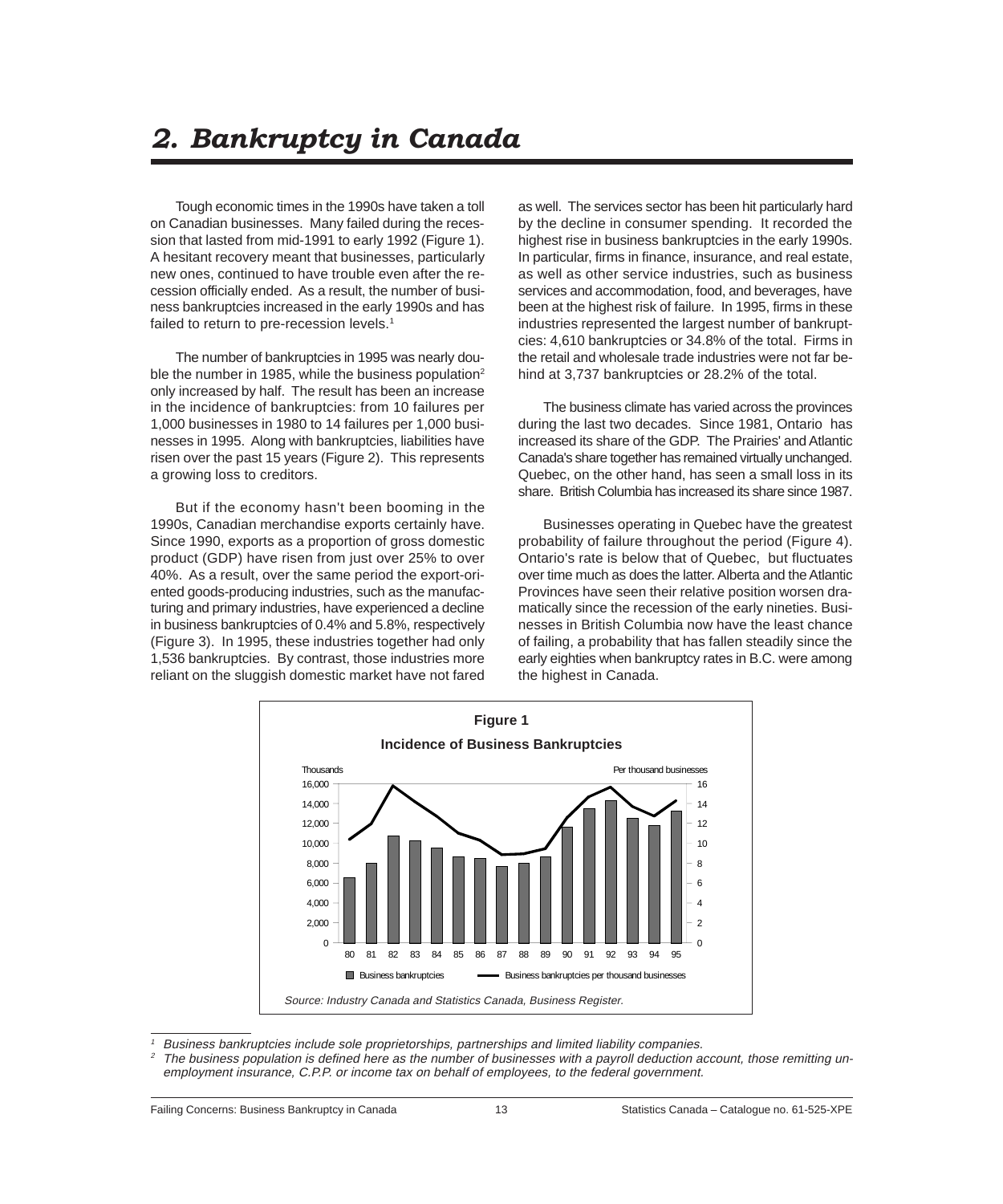



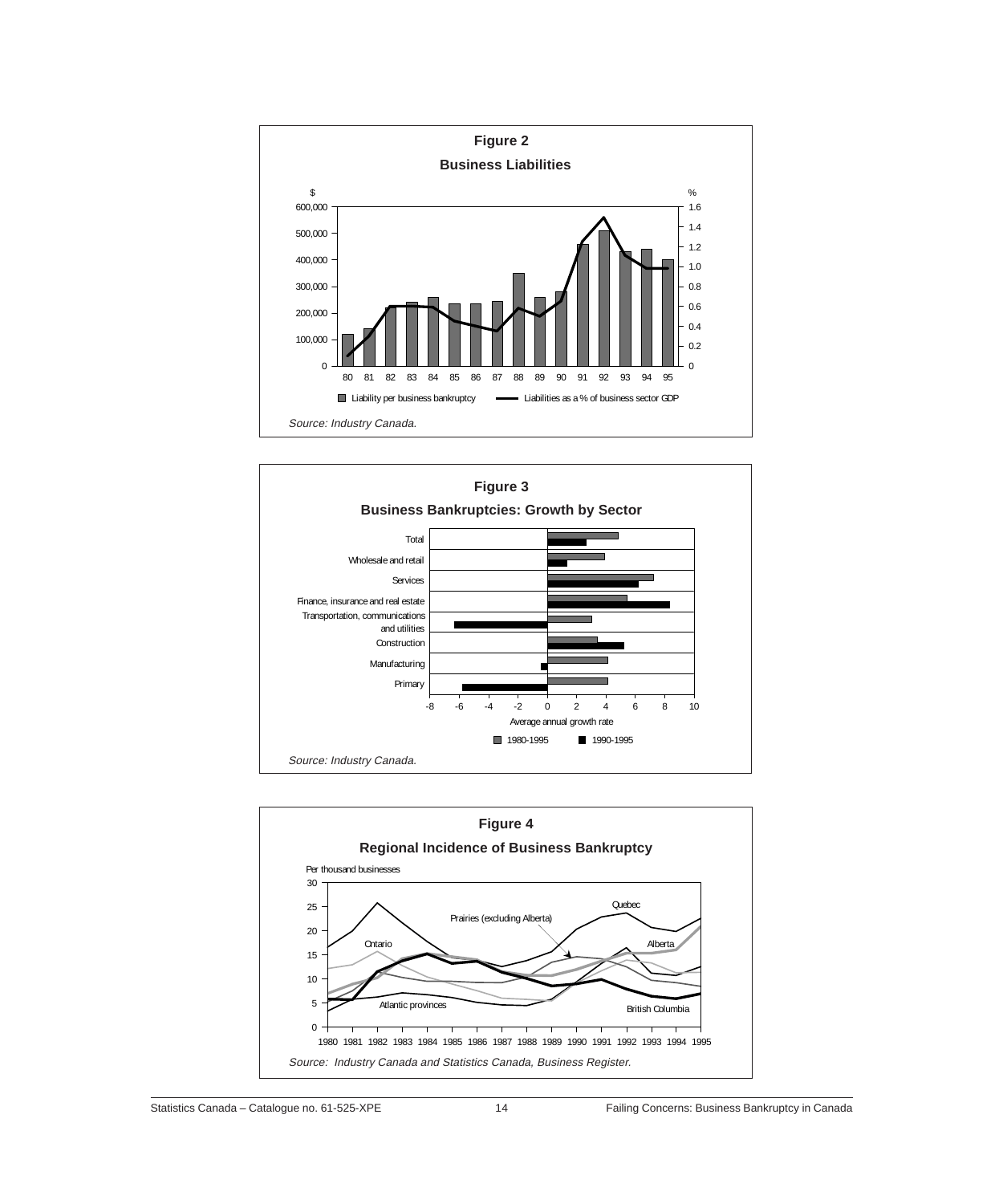### <span id="page-16-0"></span> *3. The Survey*

#### **3.1 Background**

An extensive effort has been devoted to studying the causes of bankruptcy.<sup>3</sup> While shedding considerable light on several of the factors that influence firm failure, many of the studies of business bankruptcy suffer one or more deficiencies.

First, many fail to focus on the underlying causes of failure. They do not distinguish between factors that are causes of bankruptcy and those that are indicators of problems that could lead to bankruptcy (Hall, 1992). Failure to make this distinction makes meaningful analysis of the data difficult. For example, weaknesses in the area of production—a potential cause of bankruptcy can have various symptoms, such as high costs. But high costs are a manifestation of a more basic flaw, such as inadequate quality control and high defect rates or inappropriate production facilities. This study attempts to focus directly on the causes as opposed to the symptoms of problems in different functional areas of the firm.

 Second, many previous studies are concerned with the prediction of failure and base their selection of variables on the enhancement of predictive or discriminatory power, with a rationalization of their implications ex post facto (Hall, 1992). In particular, models predicting the probability of bankruptcy based on financial ratios are problematic. They tell us little about the reasons behind bankruptcy, and in fact, have a low success rate at actually predicting bankruptcy (Lussier, 1995; Doukas, 1986).

Third, the results of previous studies are also generally limited by data availability. Because bankrupt firms disappear, it is more difficult to obtain information on a large representative sample of this group than for firms still in existence. As a result, most bankruptcy studies are restricted to publicly traded firms, a group in which large firms predominate (Hall, 1992). Their findings are, therefore, not applicable to the general population of bankrupt firms. Nor do they deal with the small-firm sector, which is responsible for most failures. Further, the information in most previous studies is usually based

on a very small subset of firms, or else is very specific to one particular industry or sector of the economy (Gaskill, Van Auken, and Manning, 1993).

The Survey of the Characteristics of Bankrupt Firms presents a detailed picture of corporate failures in Canada. It is the first survey of its kind, extending across all regions and industries, to present a broad picture of the issues. A large sample size, relative to previous studies, means that generalizations about the population of bankrupt firms may be made from the sample of responses.4

In this study, a comparison of the differences between successful firms and failures is not made: data are not collected here on a control group of survivors. However, two other Statistics Canada surveys provide related information on survivors. The first (Successful Entrants)<sup>5</sup> investigates the characteristics of new-born firms that survive and emerge from childhood into their early teen years. It offers a useful contrast to the data collected for this study, which pertain mainly to entrants who fail. The second (Strategies for Success) $6$  examines the strategies and activities of a large group of growing small- and medium-size firms. The survey results are linked to data on firm performance. This allows the distinction to be made between the competencies that are found in moresuccessful and less-successful small firms.

 This study is designed to address three issues: the causes of bankruptcy; the indicators or symptoms of bankruptcy; and those measures that, if taken, might have prevented the bankruptcy from occurring. The survey uses a standard definition of bankruptcy: firms involved in court proceedings that result in losses to creditors. Firms going out of business without a loss to creditors are not considered bankrupts, but discontinued businesses.

The survey was conducted with the cooperation of bankruptcy trustees who responded in detail to the questionnaire on the characteristics of bankrupt firms. A bankruptcy trustee is assigned by law to each case of bankruptcy. The trustees are closely involved with the

See Lussier (1995) and Hall (1992) for comprehensive reviews of the literature.

<sup>4</sup> While it is generally recognized that small businesses are of particular interest in the discussion of bankruptcy, this survey does not cover the entire small-firm sector since it focuses only on incorporated firms. Despite this, most of the firms in the sample are small.

<sup>5</sup> See Johnson, J., J.R. Baldwin and, C. Hinchley. 1997. **Successful Entrants: Creating the Capacity for Survival and Growth**. Catalogue No. 61-524. Ottawa: Statistics Canada.

<sup>6</sup> See Baldwin, J.R., W. Chandler, C. Le, and T. Papailiadis. 1994. **Strategies for Success: A Profile of Growing Small and Medium-Sized Enterprises(GSMEs) in Canada**. Catalogue No. 61-523R. Ottawa: Statistics Canada.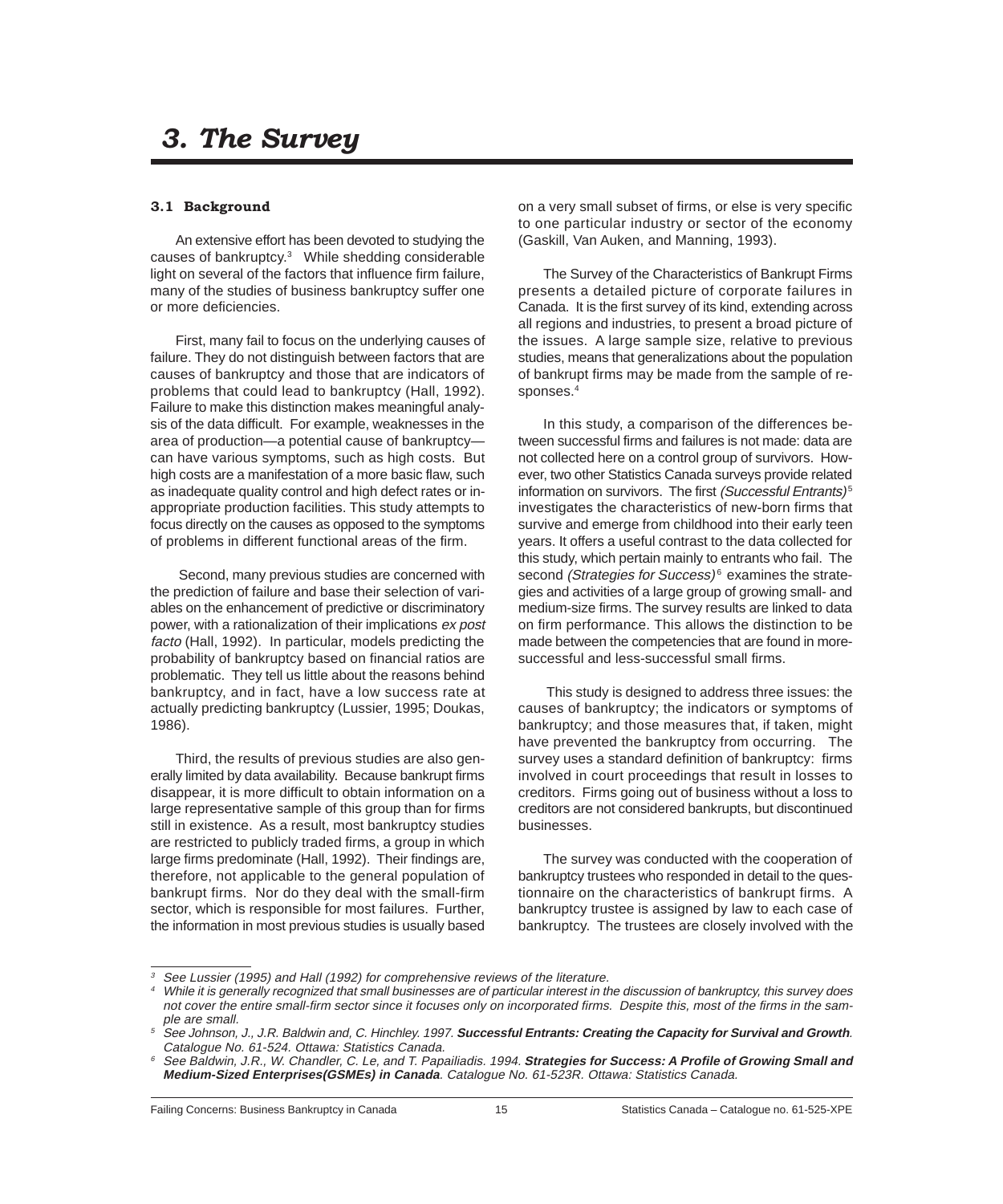<span id="page-17-0"></span>failing firm and, as part of their required duties, develop detailed knowledge of the situations facing these firms as well as familiarity with their management style.<sup>7</sup> This knowledge is accumulated via direct interviews with the bankrupt firms' managers and principals. Utilizing professional bankruptcy trustees, who are often management experts, meant that meaningful responses from managers of failed firms could be gathered in situations where it is normally difficult to obtain information. It also offered a unique opportunity to use the services of professionals who deal with bankruptcies to distill and evaluate the information provided by bankrupts. While one might expect owners to bias their responses toward factors that could be construed as being beyond their control (for example, environmental, the behaviour of partners, or increases in costs)<sup>8</sup>, this is not as likely to be an issue with the responses from the trustees.<sup>9</sup>

Despite the fact that the survey would not have been possible without the help of the bankruptcy trustees, using these experts has some minor disadvantages. These disadvantages mostly arise from the constraint on the type of questions that could reasonably be asked. Some potentially important data on the personal characteristics of the owner/operator are not developed in this survey. Factors such as entrepreneurial spirit and the motivation for business start-up, which have been cited in the literature as important to understanding the causes of bankruptcy (Keats and Bracker, 1988), can be measured only imprecisely by the trustees and, therefore, were not investigated in this survey.

Since the bankruptcy trustees were key to the success of the survey, the questionnaire was developed in conjunction with a committee struck from members of the Canadian Insolvency Practitioners Association. This committee contributed suggestions on the causes of bankruptcy based on their many years of experience as business advisors and as bankruptcy trustees. Following the development of the questionnaire, detailed field tests were pursued with other members of the Association.

#### **3.2 About the Survey**

Much is already known about the characteristics of firms that cease operations and the factors that are associated with failure. Smaller and younger firms have a higher probability of failure (Baldwin and Johnson, 1997; Hall, 1992; Dunne, Roberts and Samuelson, 1989;

Phillips and Kirchenhoff, 1989), as do those owned or controlled by a single person or small group of people (Argenti, 1976). Firms with an unskilled workforce, insufficiently educated management, as well as those that do not make effective use of outside expertise have a greater chance of failure (Hall, 1994). Managerial inexperience and inefficiency are consistent themes in the literature explaining business failure (Haswell and Holmes, 1989; Lussier, 1995).

Deficiencies in long-term strategic goals and business plans, typically including plans for finances, human resources, marketing and sales, product development, and technology, emerge frequently as an issue (Robinson and Pearce, 1988; Schrader, Mulford, and Blackburn, 1989), and are often tied to a lack of managerial skills.

The Survey on the Characteristics of Bankrupt Firms draws on several sources of information to develop a questionnaire. It attempts to consolidate and organize the often extensive and unrelated list of factors and variables that have been cited in the literature as possible causes of bankruptcy. It does so by using a taxonomy based on the functional areas that must be mastered by a successful firm (management, financing, human resources, marketing, and production) to organize information on the causes of bankruptcy. While grounded in the bankruptcy literature, this survey also builds on the extensive organizational and entrepreneurial theories of firm failure, making use of both quantitative (such as revenue and number of employees) and qualitative (such as management ability and financial expertise) data. As well, it draws from other studies of the competencies contained in small firms (see Strategies for Success and Successful Entrants) that examine the factors that contribute to a firm's success. This literature finds that several key controllable competencies must be present, at least to some degree, for firm survival and growth, which in turn suggests that a lack of several of these key capabilities, in combination with environmental and contextual factors, may result in firm failure. It is this hypothesis that this study investigates.

#### **3.2.1 The Questionnaire**

The survey questionnaire focuses its attention on four areas: the characteristics of bankrupt firms, the external (uncontrollable) factors that cause failure, the internal (controllable) factors that cause failure, and the onset and prevention of bankruptcy.

 $7$  Bankruptcy trustees familiarize themselves with the operations of bankrupts because they must be able to ascertain that the cause of failure was not fraud.

<sup>&</sup>lt;sup>8</sup> Note that this bias may not in fact exist. In fact, one study (Hall, 1992) suggests that owners place greater emphasis on the amount of capital secured and the management of debt than on external shocks when it comes to firm survival.

<sup>9</sup> Bankruptcy trustees, who are often accountants or management experts, may be limited in their views of the causes of bankruptcy, towards financial issues. However, the similarities in the responses received in this survey and the two related surveys that relied directly on managers **(Strategies for Success; Successful Entrants)** suggest this bias is minimal.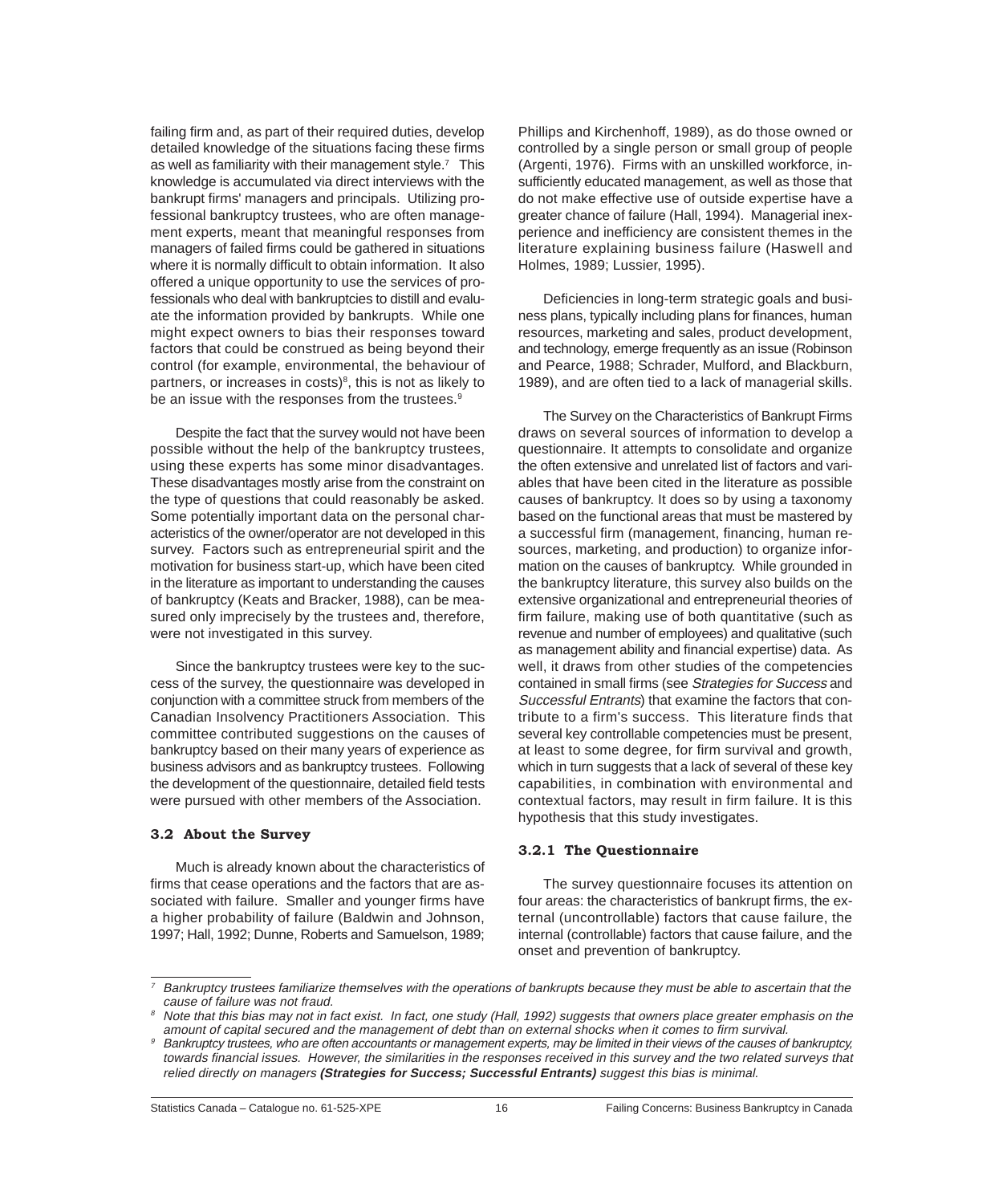Information on the general characteristics of bankrupt firms was sought in order to draw a picture of a typical bankrupt firm in Canada. Since age and size are inversely related to a firm's probability of failure (Baldwin and Johnson, 1997), data on both were collected. Size (number of employees) and revenue data were collected for the year previous to the bankruptcy as well as the firm's final year. Since governance structure—whether a firm is controlled or owned by a single person or a small group of persons—is hypothesized to affect the incentive structure and therefore the success of a business, information was gathered on control and ownership of the firm. Data on industry and geographic location were also collected, as bankruptcy rates may differ depending on where the firm is located and in what industry that firm operates. Finally, the survey provides an overview of the business experience of the senior manager, since the breadth and depth of management skills emerge frequently as crucial factors in the survival of firms.

While information on the characteristics of bankrupt firms is important, it alone does not identify the causes of bankruptcy. In order to do so, respondents were asked to identify the external and internal factors that caused failure. External factors include such things as an economic downturn, unforeseen circumstances (such as natural disaster or adverse publicity), theft or fraud, increased competition, legislation and government regulations, supplier or customer difficulties, and fundamental changes in technology or market conditions beyond the control of the firm.

The contributions of internal causes to bankruptcy are divided into eight areas: general management skills, firm strategies, expansions and buyouts, financial planning, financial management and record keeping, human resources, marketing, and production and operations.

Managerial inexperience and inefficiency are consistent themes in the literature explaining business failure. As a consequence, the questionnaire examines general management skills in detail, particularly deficiencies in knowledge, abilities, attitudes, and actions. It includes such issues as breadth and depth of knowledge and vision, poor supervision of staff, and lack of emphasis on product quality.

The survey examines whether bankruptcy is associated with another possible area of management failure —the lack of planning. Studies have shown that more successful firms have long-term strategic goals and business plans. These typically include plans for financial management, human resources, marketing and merchandising, product development, and technology (Successful Entrants). The benefits of a business plan are many. A written business plan will have a positive effect on the firm's ability to obtain financing, as it is evidence

of capability and a long-term commitment to the firm. Likewise, business plans may reassure employees and customers of management's commitment to success, thereby improving employee productivity and customer relations.

Other firm strategies that are investigated include the use of outside advisors, an important factor in firm survival, and the emphasis placed on strategic goals. Too much emphasis on one specific goal, such as market share or growth, can work to the detriment of others, such as stability or profitability.

Expansions and buyouts can also be significant factors in firm failure if they are undertaken prematurely or improperly planned. Rapidly growing firms may fail due to the financial stress of growth; namely, higher costs, greater debt, and smaller profit margins (Boardman, Bartley, and Ratcliff, 1981). Other causes of failure related to expansions and buyouts include inadequate human resources, the inappropriate use of financing, and the acquisition of unprofitable subsidiaries.

Lack of financial planning is frequently cited as a factor contributing to firm failure. Thus, bankruptcy trustees were asked if the firm had a financial plan, and whether it was effectively used; that is, whether results were compared to forecasts and if actions were taken when they differed. The section of the survey dealing with the planning process also considers whether the person responsible for the financial plan was an employee or an external expert, and what the professional qualifications of that person were.

A related factor that is often seen as critical to success is the thoroughness of financial management and record keeping. Deficiencies in these areas lead to improperly kept books, resulting in a loss of control over revenues and costs. Specific causes of deficiencies that were investigated include a lack of an accounting background, weaknesses in cash flow analysis, and an inability to manage working capital. One consequence of poor financial management is the over-extension of credit to clients, which in turn leads to a failure to repay liabilities. A second is an unbalanced capital structure brought about by financing long-term assets with short-term debt or trade credit.

 The human resources section of the questionnaire investigates whether bankruptcy was associated with weaknesses in the human resources policies followed by the bankrupt firm. Successful firms are committed to their workforce; they strive to attract and retain quality employees. Firms that are not able to do this, whether it is because they do not offer the going wage rates for skilled workers or because of a lack of skilled workers in their geographic area, are more likely to fail. Since many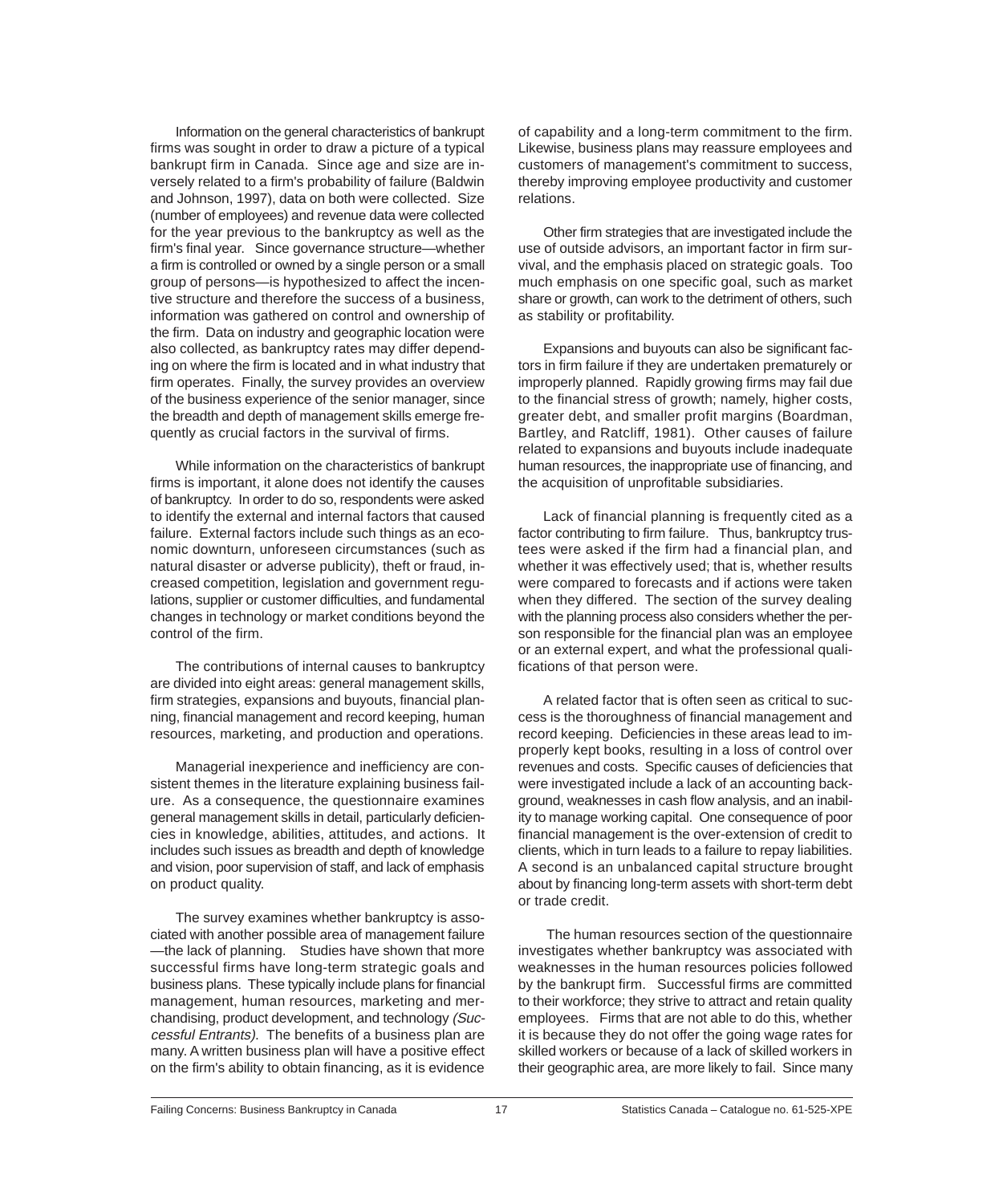<span id="page-19-0"></span>bankrupt firms are small and rely on few key personnel, the human resources section examines not only traditional areas, such as training and development issues, but also the extent to which the personal problems of management contributed to bankruptcy.

Human resources strategies provide the human capital of a firm. Production strategies combine the capital and human resources of the firm. Deficiencies in production and operations contribute to bankruptcy by increasing product costs. In this area, the survey investigates whether bankruptcy was the result of such things as high input costs, an inefficient use of equipment, or the use of obsolete technologies.

In the final section, the survey investigates sources of deficiencies in the area of marketing, which directly lead to inadequate sales, as a significant cause of bankruptcy. While firms need to base their operations on sound overall management, develop an appropriate financial structure, and pay attention to their people, companies cannot succeed without products that satisfy customers. Marketing strategies attract customers. Examples of inadequate marketing strategies that were investigated include poor location, inferior products, and poor customer service.

The survey not only investigates the extent to which specific problems within each internal category (management, finance, human resources, production, and marketing) were a prime cause of bankruptcy, it also asks which of these areas ranks as the most important. Was it the foundation on which a firm rests, that is, its management structure? Or, was it a failure in one of its subcomponents, such as technology strategy? It then asks whether these internal factors taken as a whole were more or less important than external factors that are outside the control of the firm. In doing so, it examines whether the downfall of the firm originated in events outside the control of the firm. It also asks whether bankruptcy in these circumstances (an external shock) was accompanied by particular internal problems. Did the lack of certain basic skills make the firm more vulnerable to a shock in its external environment?

The questionnaire also focuses on the firm's access to credit and the cost of credit. A topic of perpetual interest is the availability of adequate and affordable financing for businesses, particularly small businesses. The survey questionnaire addresses in a tentative way whether bankrupt firms had problems accessing credit and the origin of these problems. Lending institutions have identified a lack of proper business and financial management skills in potential clients as one cause of insufficient access to financial capital. However, others argue that the problem may just as well be related to institutional policies that inappropriately deny some firms

access to credit. Therefore, the survey asks trustees to evaluate whether access to credit was a particular problem for the bankrupt firm. The survey separates the issue of access to credit into internal factors (such as financial or managerial incompetence) and external factors (such as policies of financial institutions). Data on access to credit was gathered for the period of time prior to the difficulties that led to bankruptcy, thereby removing the obvious and expected tendency of financial markets to withdraw credit from firms heading towards insolvency.

Finally, the survey examines whether the management of a failing firm recognized the symptoms of failure and then whether or not it chose to act on them. It goes further to ask whether there was a course of action, when difficulties became apparent, that might have prevented the bankruptcy and, indeed, whether or not the bankrupt firm should have been saved.

The complete questionnaire is attached as Appendix B.

#### **3.2.2 Frame Design and Survey Response**

Although this study is interested in the causes of bankruptcy of Canadian businesses, only a subset of total business bankruptcies was chosen for the survey. The survey focused only on corporate bankruptcy. Between 1992 and 1996, corporate bankruptcies made up only 28% of all business bankruptcies but they accounted for about 65% of total business liabilities arising from bankruptcy. Corporate bankruptcies account for the majority of liabilities of bankrupt firms although they are not numerically as large as the non-corporate population. Between 1992 and 1996, the average corporate bankruptcy had liabilities of \$1.3 million dollars, while the average non-corporate business bankruptcy had liabilities of only \$260,000—a five-fold difference. Corporate bankruptcies provided the frame used for the study because many of the non-corporate bankruptcies involve consumer bankruptcies or are very small businesses businesses that had not reached the size where many of the issues that were being addressed in this study could be investigated with the survey instrument that was used here.

The sample for the bankruptcy survey was designed to give a picture of bankrupt firms in Canada, namely the causes of bankruptcy and possible preventative measures. The bankruptcy procedure has important implications for both the design of the survey and the design of the sample and frame. The procedure that a bankrupt company must follow is set out in the Bankruptcy and Insolvency Act (BIA). All corporate bankruptcies in Canada are processed by the office of the Superintendent of Bankruptcies. Each corporate bankruptcy that occurs is assigned a trustee upon registering with the office.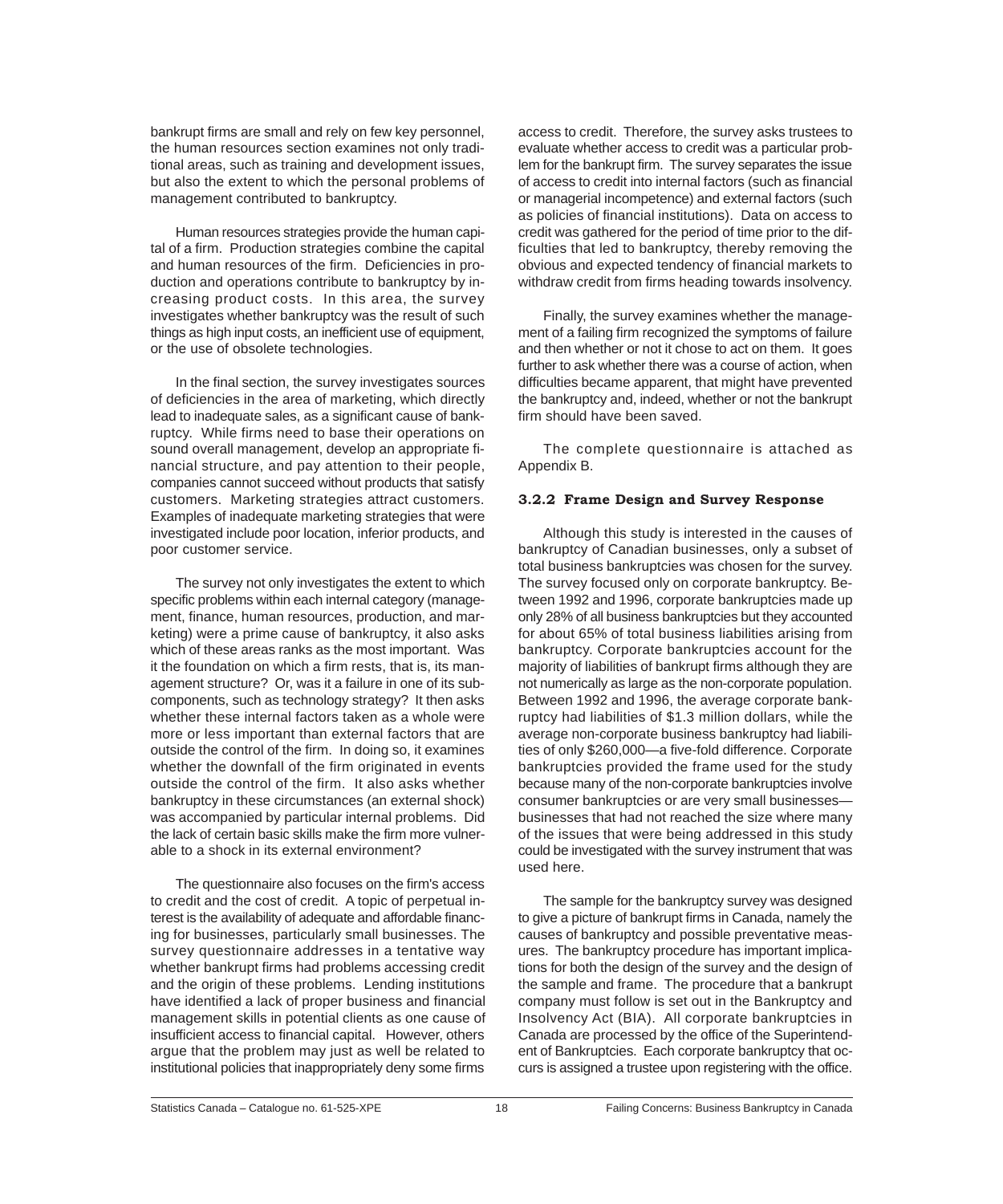<span id="page-20-0"></span>The trustee is required to acquaint him/herself with the operations of the firm so as to make the appropriate decisions. The decisions made must then be approved by the bankruptcy court on the disposition of the assets of the bankrupt firm. The disposition may involve liquidation or reorganization under court protection. The trustee conducts an investigation into the causes of bankruptcy and oversees the bankruptcy proceedings. The investigation usually includes several interviews with the owners and/or operators of the bankrupt firm. The trustee then submits a report to the Superintendent, outlining the assets and liabilities of the bankrupt firm and the causes of bankruptcy.

The frame of corporate bankruptcies used for the survey was created from files supplied by Industry Canada. Since the trustees were surveyed about the bankruptcies as they occurred, the frame was built up over time. Once each week during the study period, Industry Canada provided Statistics Canada with a file containing all corporate bankruptcies with file dates from March 1, 1996 on.

The survey was conducted using this information over the six-month period from March 1 to August 31. While there are seasonal variations in bankruptcies, this period is long enough to reduce their effect. The number of bankruptcies per month since 1990 were examined to ascertain that this period was broadly representative of the annual experience of bankruptcy by industry and region.

The sampling strategy had three objectives: to provide representative data from across Canada, to provide adequate representation for different industries, and to reduce the respondent burden on trustees who dealt with many bankruptcies. Of the 1,910 bankruptcies that occurred over the period, 1,085 firms were surveyed. A response rate of 50.7% produced 550 valid responses.10

Weights were then applied to make the answers reported herein representative of the population. Population estimates were constructed in a two-stage procedure. In the first stage, estimates for the population of bankrupt firms were derived for Quebec and then for the rest of Canada. In the second stage, the estimates for these two regions were combined to create a national total by weighting each by its share of total corporations. This was done because, during the survey, bankruptcies in Quebec represented a greater share of total Canadian bankruptcies than was Quebec's share in the total corporate population.11 Weighting the micro-record to the total bankruptcy population would have produced a picture heavily dominated by Quebec, and the purpose of this survey was to provide a picture of a broad cross-section of Canadian bankruptcies. In the end, the results that this procedure generated were very similar to those which a more straightforward weighting scheme would have produced, since the profile of Quebec bankruptcies was very similar to the profile for bankruptcies in the rest of Canada. The one major difference was that, compared to the rest of Canada, a larger percentage of bankruptcies in Quebec were the result of an external shock due to the disappearance of major customers.

#### **3.2.3 Measurement of Contributing Causes**

In the bankruptcy survey, a six-point scale was generally used to measure the importance of various contributing causes of bankruptcy. Trustees ranked the extent to which various problems in the functional areas, such as general management, marketing, human resources, and financing, contributed to the firm's bankruptcy. The scale is: 0 (not applicable), 1 (not at all) to 5 (a great deal). The answers to the survey then provide the percentage of firms that fall into each category.

These responses can be summarized in several different ways: with a mean score, with the entire distribution, or with parts of the distribution. The mean score is too parsimonious in that it ignores interesting information on the nature of the distribution; for example, whether the distribution is heavily concentrated around a score of 3 or whether it is distributed more heavily towards one or other of the tails. On the other hand, reporting the entire distribution for each response generates too much information to digest. In this study, a compromise is adopted. The information that is contained in the distribution of responses across these categories is summarized by using the percentage of firms that fall in the upper part of the distribution. This is the sum of the percentage of firms that have scores of 3, 4, and 5. For example, when it is reported that 68% of bankruptcies were affected by their external economic environment, the statement is based on the finding that 68% of responses reported that this contributing factor received a score of 3, 4, or 5. The statistic that is used is commonly called an extreme score and will be referred to as such in subsequent tables. Standard errors for all responses are included in Appendix A.

<sup>&</sup>lt;sup>10</sup> Non-response rates were about the same across region, industry and size class.

<sup>11</sup> While the Quebec bankruptcy rate has been higher than that for other provinces over much of the last fifteen years, it was particularly high in the sample reference period.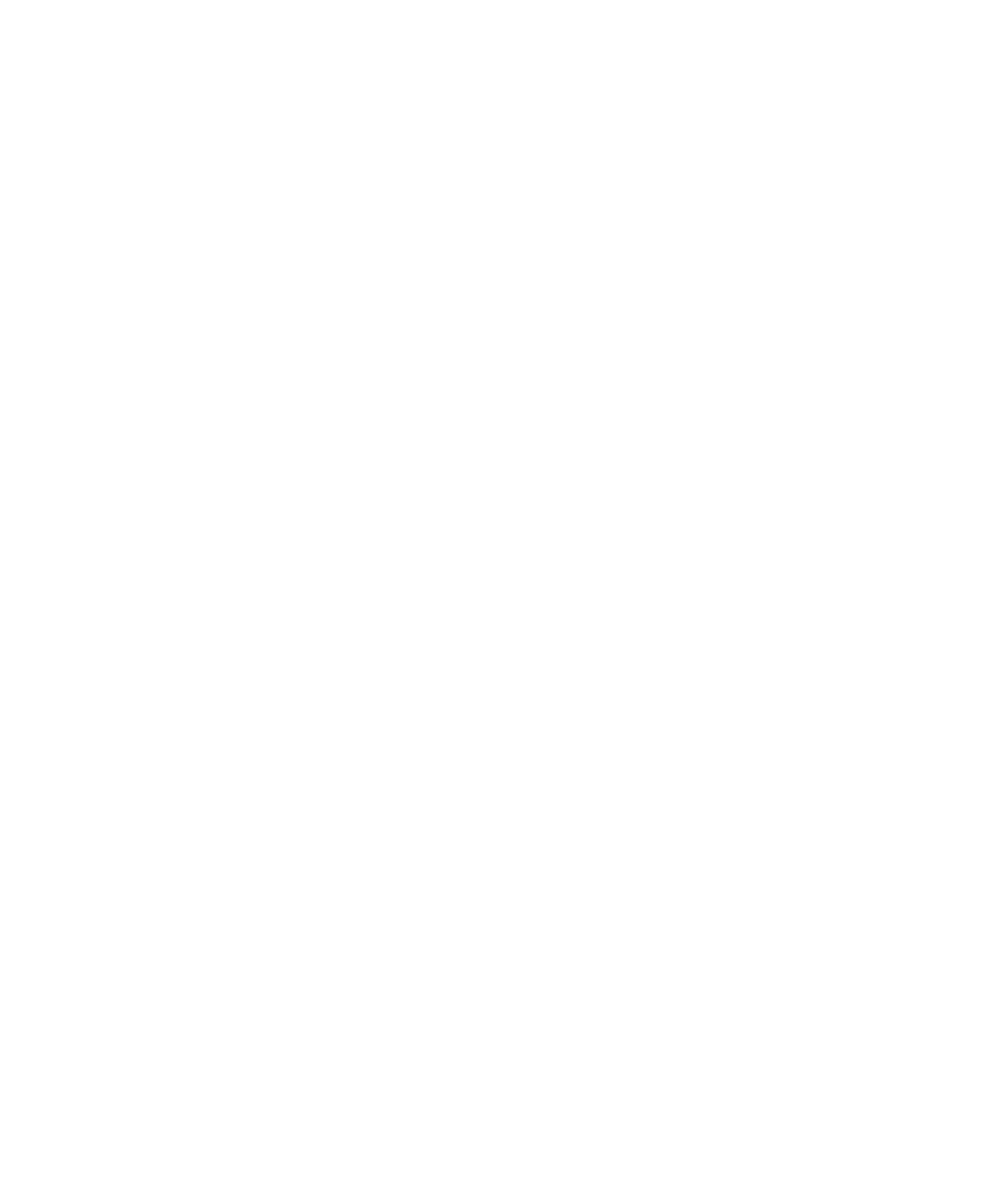## <span id="page-22-0"></span>*4. Profile of Canadian Bankruptcies*

Various models of entry behaviour suggest that small, young firms are most prone to failure. In a world where entry is a gamble and firms start life without fully knowing whether they are more or less efficient than their competitors (Jovanovic, 1982), smaller younger firms are less likely to survive. The empirical evidence, at least in the manufacturing sector, confirms this picture. In general, new firms are smaller and less productive (Baldwin, 1995), and competition culls out the least efficient of these (Baldwin and Rafiquzzaman, 1995). This study provides a closer look at a typical bankrupt firm in Canada and confirms this picture.

The study found that bankrupt firms are generally quite young: most of the bankrupt firms were incorporated after 1990. Thus, 63.1% of bankrupt firms failed within the first five years of operation. The majority (30.5%) of the remaining groups of bankrupt firms were less than 15 years old.

Management and industry experience are critical for the learning process. While only 45% of managers had worked more than four years for the bankrupt firm

(Table 1), this is partly due to the young age of most bankrupt firms. Managers actually had more experience in the industry. Some 73% had more than four years experience in the industry; some 66% had more than four years experience as a manager.

The fact that young firms are more likely to fail relates partly to the fact that their management lacks experience and ability. Studies

have shown that managers in small new firms gain their experience on the job (Successful Entrants). As a firm gets older, it might be expected that the proportion of firms failing from mismanagement will be reduced. Analysis of the numbers reveals that the managers of younger firms (less than 5 years old) indeed have less experience than those of older firms (over 5 years old): over half of younger firms had a senior manager who had worked as a manager for less than five years. By comparison, only 6% of the older firms had senior managers with this little experience. Management of older firms also had more experience in the industry: 27% had

worked in the industry for more than 25 years, and over 83% for more than 10. Over 40% of younger firms had managers with less than five years industry experience.

As is predicted by theory and shown by previous studies (Hall, 1992), failure is almost entirely confined to the small-firm sector. Exactly half of bankrupt firms have between one and nine employees at the time of bankruptcy, and 30.5% have no employees. As firms approach bankruptcy, they tend to decline in size. Many firms with employees the year prior to bankruptcy had none at the time of bankruptcy.

Liabilities, a measure of pre-bankruptcy size, increase monotonically by employment class (Table 2). The median liabilities were \$124,000 for firms with no employees at the time of bankruptcy, \$172,000 for firms with 1-9 employees, and \$661,000 for firms with 10 or more employees. Assets were much smaller than liabilities, with an assets/liabilities ratio of 25%, 33%, and 51%, respectively, in the three size classes.

Small firms share certain characteristics that make

them more vulnerable to failure. In particular, they are generally owned by one person or a small group of persons (Argenti, 1976), an ownership structure that can influence the range of capital sources available to a firm. Some 85% of bankrupt firms were owned by a single person or family. This, combined with the fact that these firms are young, meant that they were more likely to rely heavily on a small number of sources of

capital; in particular, retained earnings and personal funds (Successful Entrants). Further, firms without "managerial depth" face a much greater risk of failure if personal problems of an unforeseen nature mean that the manager is unable to perform (Hall, 1994).

Firms fail not just because they are small, young, and have inexperienced managers. They make basic mistakes or face uncontrollable events. The remainder of this report focuses on the origin of the causes of bankruptcy. The first section provides an overview of the causes of business failure in Canada. The second section

**Table 1 Distribution of Years of Experience of the Senior Manager by Type of Experience**

Years Worked for Worked in Worked as<br>the Bankrupt the Industry a Manager

0-4 54.8 27.0 33.7 5-9 21.6 11.3 17.8 10-14 9.9 20.6 18.7 15-19 6.8 17.1 12.6 20-24 4.0 12.9 10.5 25+ 2.9 11.2 6.5

%

the Bankrupt Firm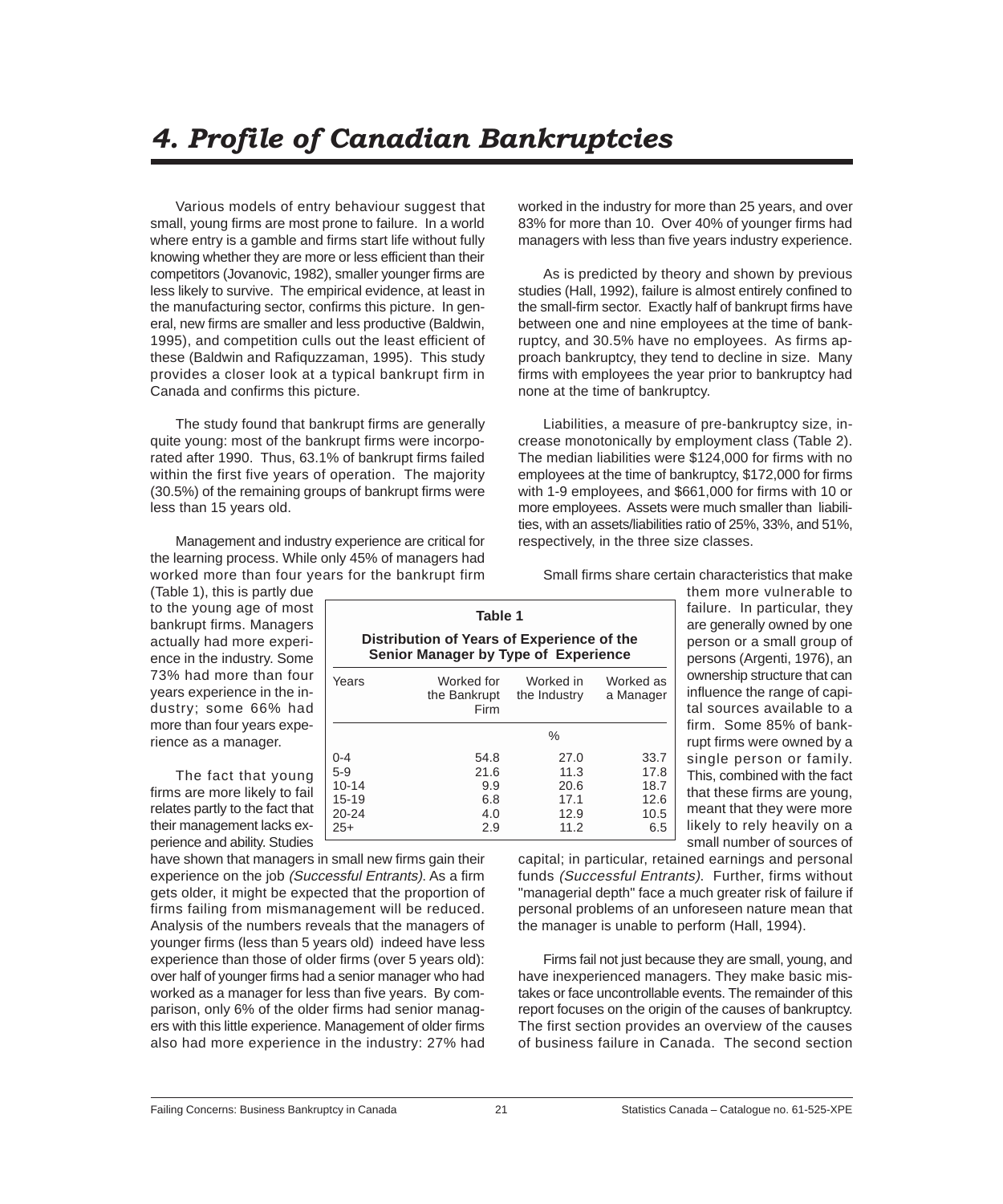describes how the causes of failure differ between young and old firms. Finally, the third section examines whether internal competencies differ in firms that fail due to external shocks and those that fail due to internal problems.

| Table 2                                                                             |            |           |             |         |         |                                   |  |  |  |
|-------------------------------------------------------------------------------------|------------|-----------|-------------|---------|---------|-----------------------------------|--|--|--|
| Assets, Liabilities, and Assets/Liabilities Ratios by Employment Size               |            |           |             |         |         |                                   |  |  |  |
| Employee                                                                            | % of Total |           | Liabilities |         | Assets  |                                   |  |  |  |
| Size                                                                                | Employment | Mean      | Median      | Mean    | Median  | Liabilities<br>Ratio <sup>1</sup> |  |  |  |
| 0                                                                                   | 30.5       | 444.183   | 123.923     | 108.876 | 17.540  | 0.25                              |  |  |  |
| $1 - 9$                                                                             | 50.1       | 389.528   | 172,107     | 130.170 | 37.363  | 0.33                              |  |  |  |
| $10+$                                                                               | 19.4       | 1.532.211 | 661.295     | 776.249 | 188,800 | 0.51                              |  |  |  |
| 1 Assets/Liabilities ratio is calculated as mean assets divided by mean liabilities |            |           |             |         |         |                                   |  |  |  |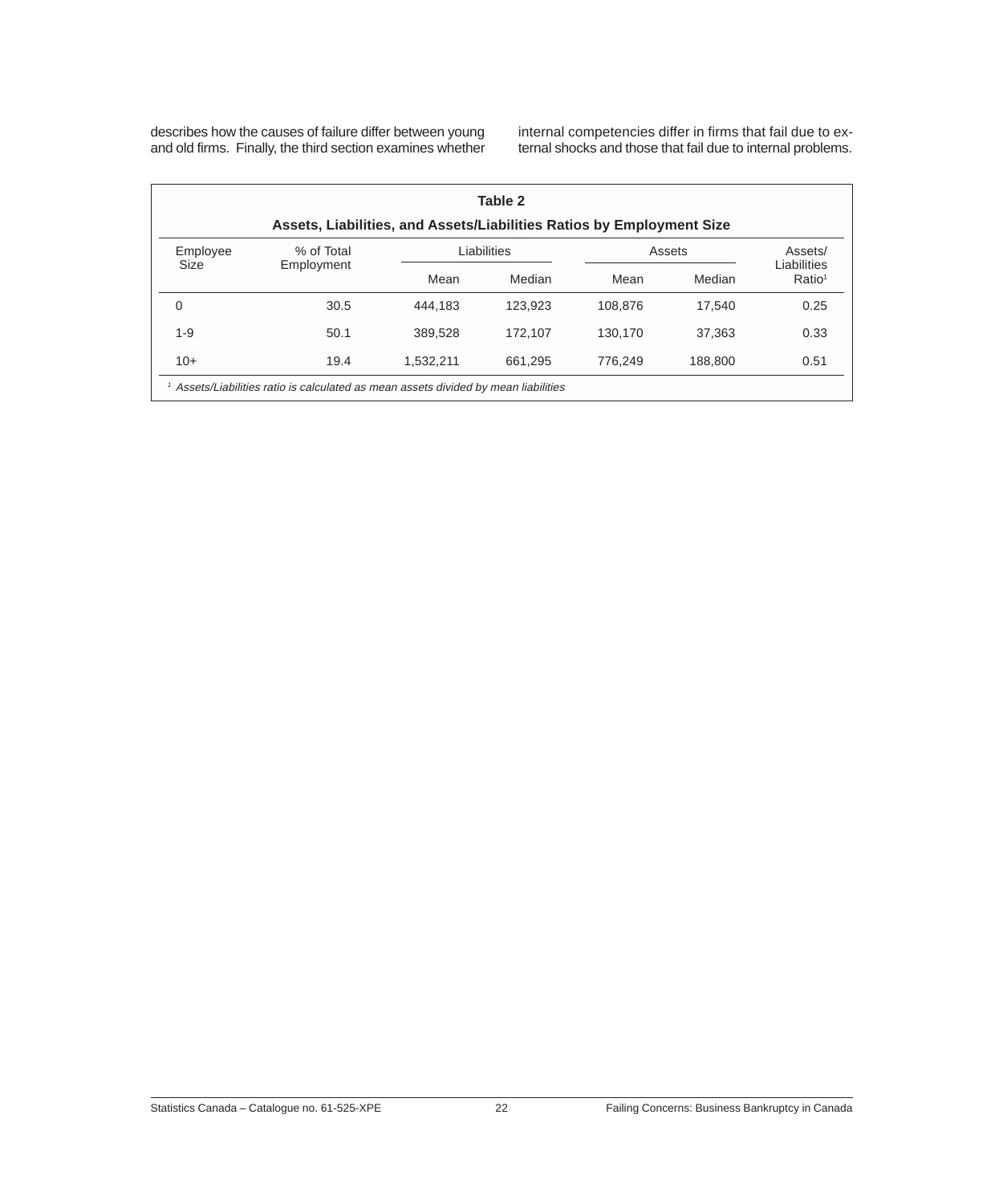#### <span id="page-24-0"></span>**5.1 Overview of the Causes of Bankruptcy**

#### **5.1.1 External Causes of Bankruptcy**

Many firms in Canada go bankrupt because of events that are partially beyond their control (Figure 5). These include such events as economic downturn in the market facing the firm, increases in competition, loss of a major customer as the result of relocation or market change, government regulation, technological change, employee fraud, or labour legislation. The survey results show that for the population as a whole these external events are important. Some 68% have been affected by an economic downturn in their market. In addition, increases in competition and customer difficulties (such as the loss of key customers or volatile demand) are also significant factors.

It is noteworthy that when failure is attributed to economic downturn, increases in competition and customer difficulties are also seen to be a problem. Almost two-thirds of firms that failed due to economic downturn in their particular market also had problems due to increased competition and over half due to loss of key customers. Thus, "economic events"(economic downturn in a particular market, increases in competition, and customer difficulties) are related to one another. On the other hand, there is a very limited relationship between these economic events and all other external causes of failure.

#### **5.1.2 Internal Causes of Bankruptcy**

While factors beyond a firm's control certainly play a major role in failure, many businesses that go bankrupt also suffer from internal deficiencies. This study finds that while many internal deficiencies are important to some degree, firm failure that occurs as a result of internal problems is primarily rooted in the deficiencies of firm management. Internal causes of bankruptcy include problems associated with general management skills, firm strategies, expansions and buyouts, financial planning, financial management and record keeping, human resources, marketing, and production and operations.

Deficiencies in general and financial management ranked highest: in almost 71% of firms, bankruptcy was attributed to problems in these areas (Figure 6). Managers of bankrupt firms simply lack the necessary knowledge and experience to make their businesses run. In addition, almost half (47%) of firms fail because of poor marketing capabilities.

Weaknesses in human resources, innovation strategy, and production and operations rank well behind problems with management, financial management, and marketing as causes of failure. Firms generally do not fail because they have not developed human resources programs such as training and development; nor do they generally fail because they cannot innovate or because they have inefficient production and operations systems.

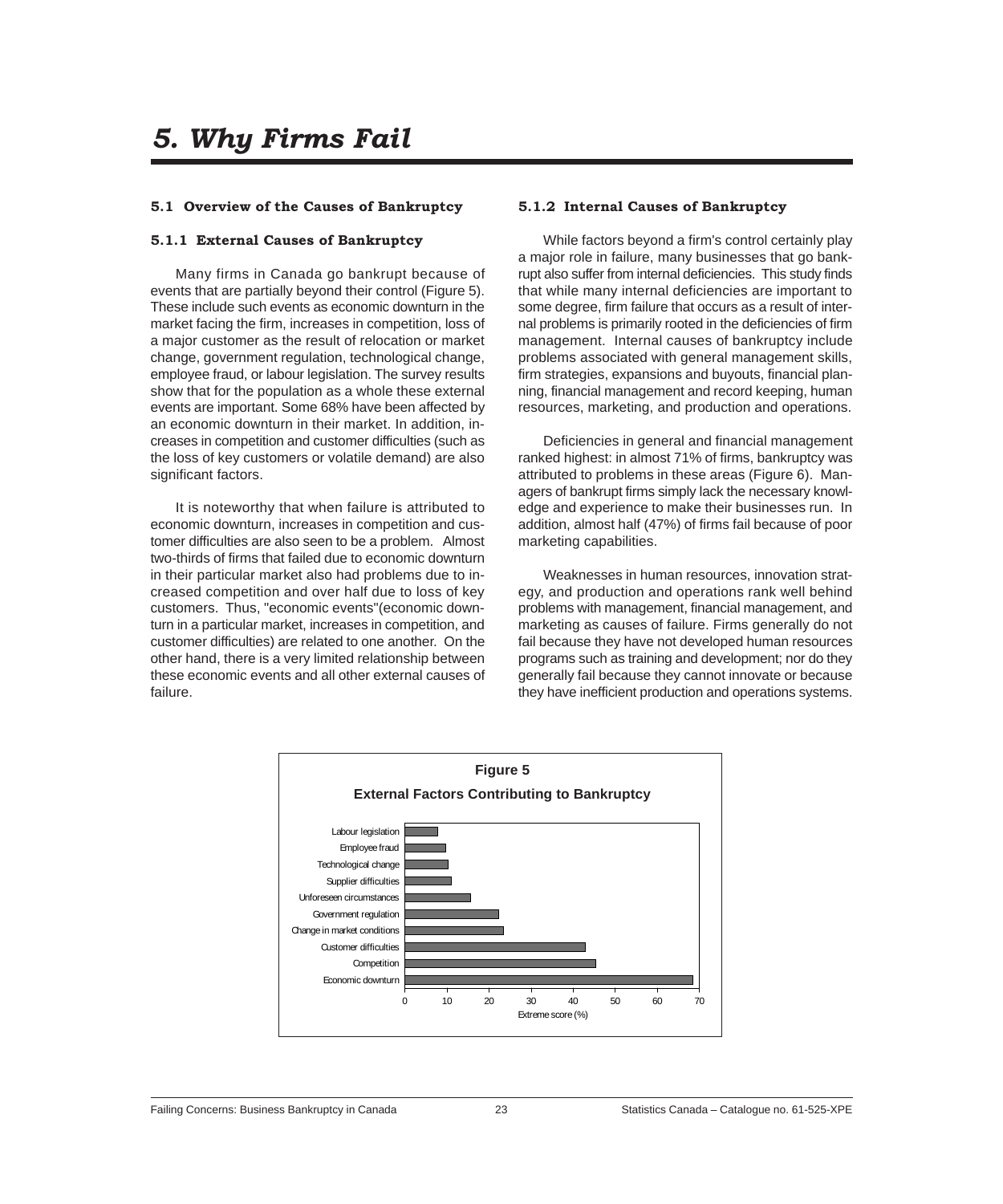<span id="page-25-0"></span>

Rather they fail because they do not have the necessary management skills. While problems in each of these other areas were found to exist, and will be discussed later, it is in the area of management skills that bankrupt firms face the most problems.

#### **5.2 Focus on the Basics**

In Canada, firms fail because they simply do not have the basic management skills and characteristics necessary for success. Firms that survive the first years of life successfully develop core competencies—management and financial expertise—as well as marketspecific capabilities regarding what to produce, how it is to be produced, and how it will be marketed (Successful Entrants). Bankrupt firms, on the other hand, simply do not develop their core capabilities. Managers of these firms lack knowledge and experience and do not know how to financially manage a business. With regard to product-related capabilities, the study finds that bankrupt firms do not establish a market niche, nor do they pay enough heed to location. As a result, they do not develop a customer base to whom they can sell their products. Bankrupt firms simply fail at the basics.

#### **5.2.1 The Importance of Management**

Strong management skills are found in firms that manage to survive infancy and emerge into their early teen years (Successful Entrants). They are also recognized by older small- and medium-sized enterprises as the dominant factor behind their growth (Strategies for Success).

This study confirms the importance of strong management to young firms by showing the extent to which deficiencies in management lead to business failure. Businesses overwhelmingly fail because of deficiencies

in management skills: in 71% of firms, deficiencies in both general and financial management are described as the major causes of failure.

#### **5.2.1.1 General Management Skills**

Managerial inexperience and inefficiency are consistent themes in the literature explaining business failure (Haswell and Holmes, 1989; Lussier, 1995). The significance that is placed on management deficiencies as a cause of failure warrants a closer look at the specific areas where these deficiencies are greatest.

Management deficiencies that are seen to contribute to bankruptcy are many: in the area of knowledge, they involve the lack of breadth and depth of knowledge, and technical know-how; in the area of abilities, they involve deficiencies in communication, initiative, and control; in terms of attitudes, management is seen to pay insufficient attention to quality, to lack vision, and to be unwilling to delegate responsibilities; with regard to actions, management is seen to fail when it comes to staff supervision or the use of outside advisors.

#### *Knowledge skills (breadth, depth of knowledge, and technical know-how)*

Canadian firms go bankrupt primarily because their management lacks both breadth and depth of knowledge: over 56% of bankrupt firms failed largely as a result of these deficiencies (Figure 7). Management of these firms did not have sufficient general knowledge to coordinate activities involving financing, marketing, and operations, nor did it have sufficient specific knowledge within these areas. On average, lack of technical knowledge is not a major failing of the management of bankrupts.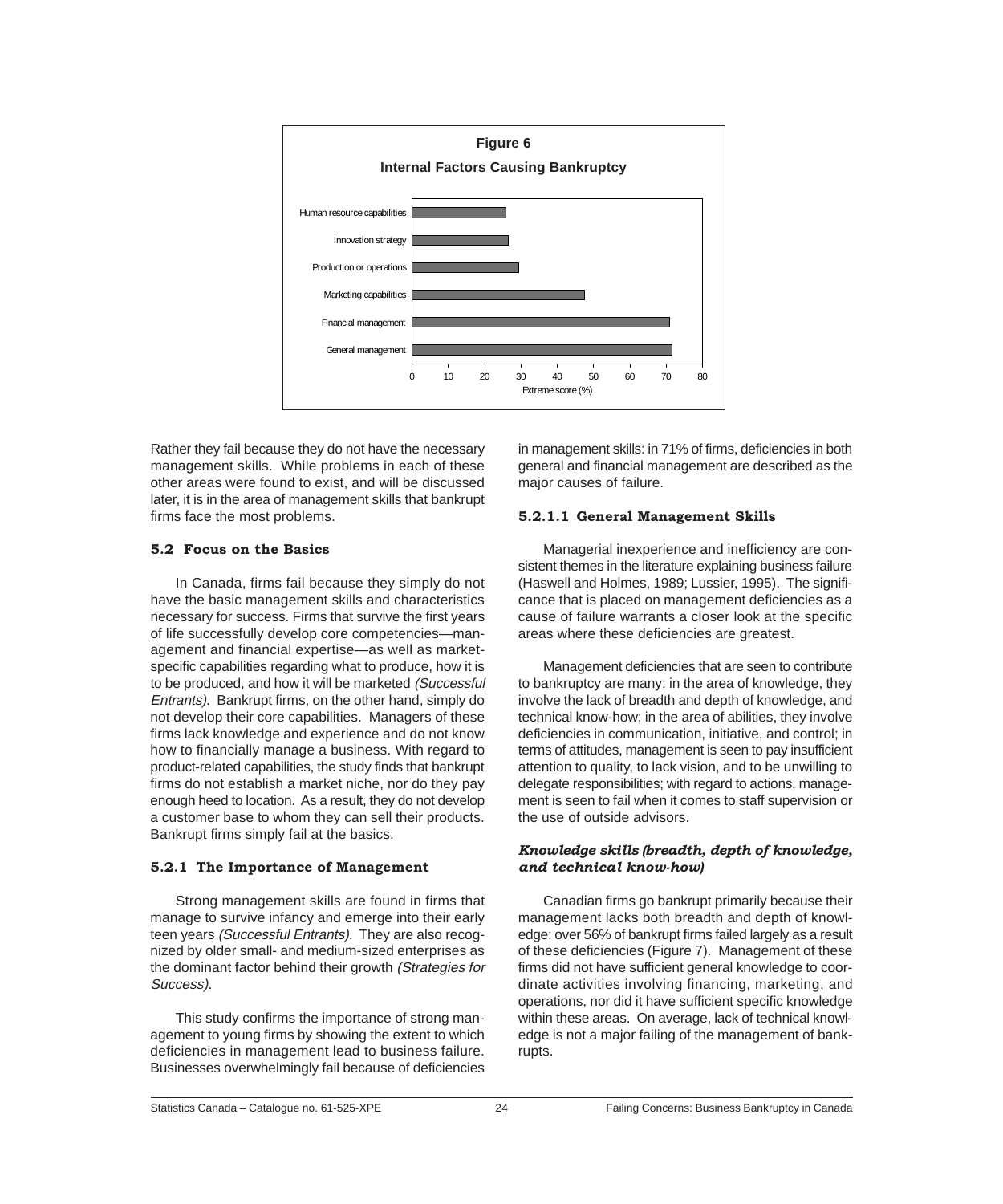



#### *Abilities (adaptability, flexibility, communication, initiative, and control)*

Management's lack of ability generally plays less of a role in failure than lack of knowledge (Figure 7). However, some findings are noteworthy. Lack of control by management is stated by 45% of respondents to have been a major contributor to bankruptcy. This is the result of management inexperience. It becomes an even more important issue for firms with more than 10 employees: control is reported as a causal factor behind bankruptcy in about two-thirds of these firms.

Management's deficiencies in adaptability, flexibility, communication, and initiative were cited as causes of failure in over one-quarter of bankruptcies.

#### *Attitudes (vision, emphasis on quality, willingness to delegate responsibilities)*

The most critical factor here is lack of vision since half (49%) of firms fail because of this specific deficiency (Figure 8). Lack of vision may be related to experience levels, but also may be related to lack of planning, which is characteristic of bankrupt firms.

Bankrupt firms do not fail because of management's lack of emphasis on quality. While studies of firm success—either measured in terms of growth or survivalshow quality as crucial (Strategies for Success, Successful Entrants), in only 17% of bankrupt firms is this cited as a cause of failure. While quality is deemed to be crucial for success, a lack of quality is not what is driving firms to bankruptcy.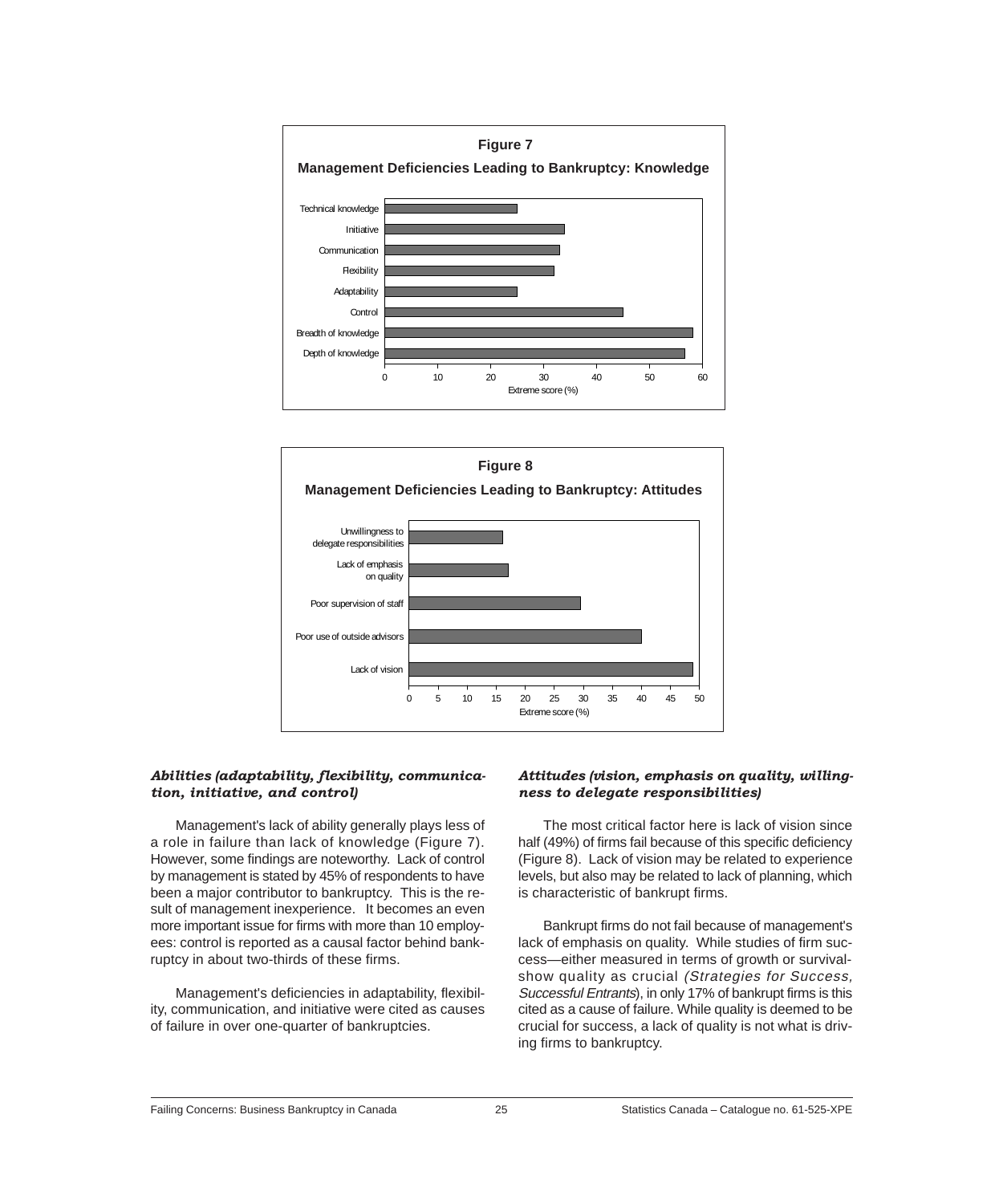<span id="page-27-0"></span>

Likewise, generally a management's unwillingness to delegate responsibilities does not lead these firms to bankruptcy—although it is a greater problem for smaller firms: it is flagged as an important issue for 44% of firms with 1-9 employees but only for 34% of firms with 10 or more employees.

#### *Actions (supervision of staff, use of outside advisers)*

Firms, whose management lacked sufficient knowledge to operate the business successfully, often failed to acknowledge this deficiency and as a result neglected to call in outside professionals to offset managerial inexperience. Overall, less than one-third of firms failed because of management's inability to supervise staff. However, this figure jumps to 45% for firms with more than ten employees. Staff supervision and lack of control are greater problems as a firm grows larger.

#### **5.2.1.2 Financial Management Skills**

Planning for the future, steering the present course, and assessing the past performance of a firm are at the core of successful management. Managers of growing firms indicate that they feel business and financial management strategies are critical to their success (Successful Entrants). These were also the strategies that smalland medium-sized enterprises felt were behind their success (Strategies for Success).

Failed firms also recognize the importance of business and financial management. Almost 71% of bankrupt firms are described as failing because of poor financial management. Three particular problems that arise in this area are an unbalanced capital structure, an inability to manage working capital, and

undercapitalization. A natural question to ask, then, is whether these problems reflect an imperfect capital market or management deficiencies (Hall, 1992). The responses to the survey suggest that most of these problems stem from management failure (Figure 9). About two-thirds of bankrupt firms suffered from management's inability to manage working capital. Over onequarter had excessive cash withdrawals by the owners. Both of these problems are internal and, as such, reflect managerial failings rather than problems in the capital market.

The issues of an unbalanced capital structure, such as financing long-term assets with short-term debt, and undercapitalization also figure prominently. Indeed, undercapitalization is just as important as the inability to manage working capital. It is more difficult to identify whether these problems stem from management's lack of proper business and financial management skills, or if the problem is related to institutional policies that inappropriately deny some firms access to credit.

To address these questions, the survey investigates whether the problem of financing was external or internal to the firm. Internal problems are those directly associated with a failure of management, and include lack of resources (equity) to pursue different financing options, lack of information about financing options, unwillingness to use alternate sources of funds, unwillingness to give up control of the firm, and unwillingness to take on debt. External problems may be indirectly related to internal failures but they are outside the immediate purview of the firm. The external institutional barriers examined in this survey include barriers created by policies of financial institutions (such as collateral requirements or restrictive terms), the general reluctance to lend on the part of lenders/investors, limited availability of alternate sources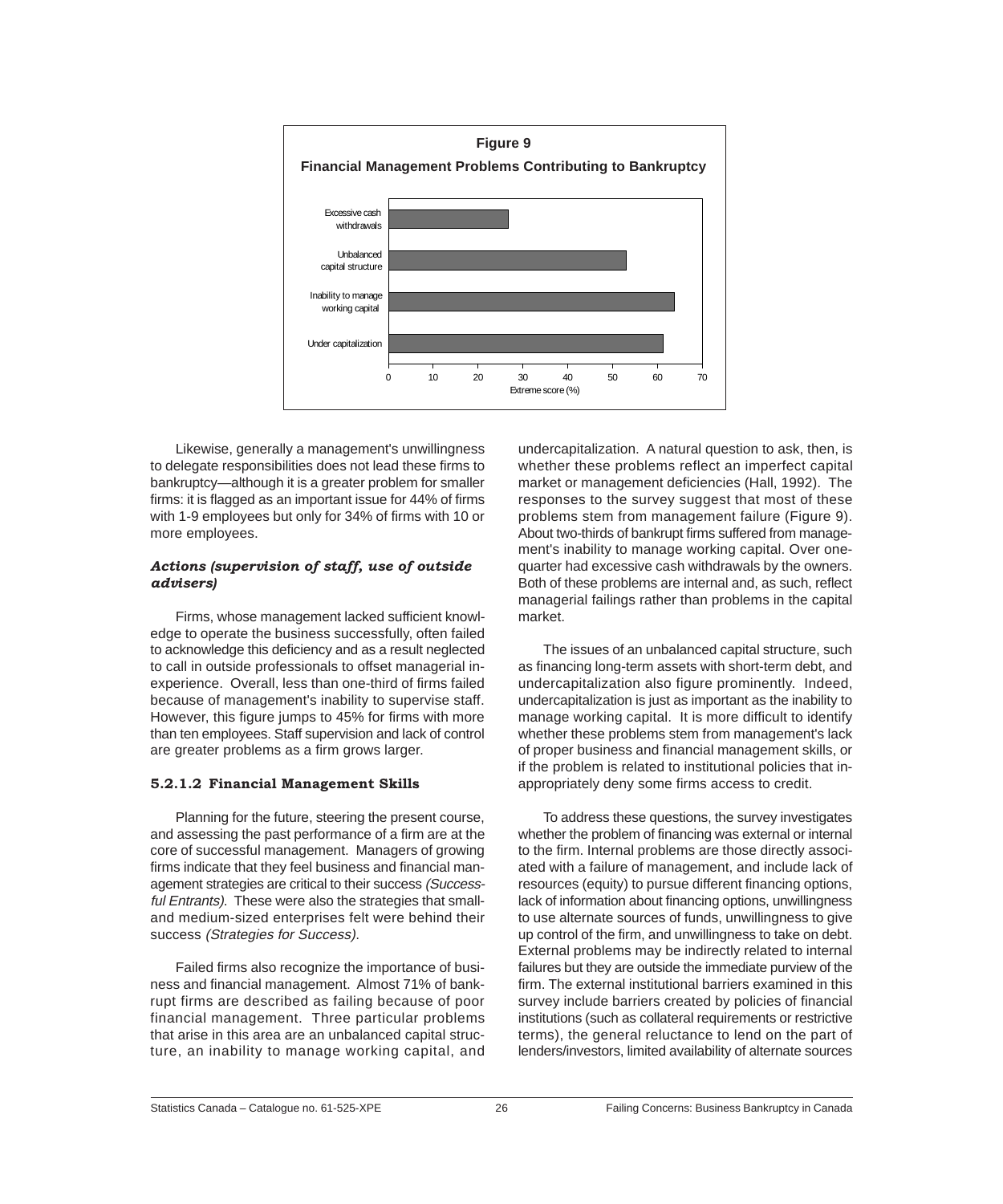| Table 3<br><b>Problems Associated with Access to Credit</b>                                                                                                                 |                      |                       |                     |  |  |  |  |
|-----------------------------------------------------------------------------------------------------------------------------------------------------------------------------|----------------------|-----------------------|---------------------|--|--|--|--|
| Variable                                                                                                                                                                    | Minor Problem        | Major Problem         |                     |  |  |  |  |
| <b>External Problems Facing Bankrupt Firms</b><br>Barriers created by financial institutions                                                                                | 57.3                 | $\frac{0}{0}$<br>25.5 | 17.3                |  |  |  |  |
| General reluctance to lend on the part of<br>lenders/investors<br>Limited availability of alternate sources of capital<br>High costs (e.g., high interest rates, high fees) | 54.4<br>35.9<br>60.7 | 27.7<br>29.3<br>30.9  | 17.9<br>34.8<br>8.3 |  |  |  |  |
| <b>Internal Problems Facing Bankrupt Firms</b><br>Lack of resources (e.g., equity) to pursue different<br>financial options<br>Lack of information about financial options  | 36.1<br>59.2         | 30.1<br>28.8          | 33.7<br>12.0        |  |  |  |  |
| Unwillingness to use alternate sources of funds<br>Unwillingness to give up control of firm<br>Unwillingness to take on debt                                                | 70.2<br>66.3<br>79.9 | 24.0<br>20.7<br>14.8  | 5.8<br>13.0<br>5.2  |  |  |  |  |

of capital, and high costs (such as high interest rates or high fees).

The findings of this survey lend support to the argument that external factors can be problematic for some firms, though no one area dominates the others. A limited availability of alternate sources of capital presented a minor problem to 29% of firms and a major problem to 35% of respondents (Table 3). Barriers created by financial institutions presented a major problem to only 17% of bankrupt firms, but were a minor problem to 26%. Bankrupt firms also faced a reluctance on the part of lenders and investors to provide funds: 28% had a minor problem and 18% a major one. High costs of credit were a major problem to only 8% of bankrupt firms but presented a minor problem to another third.

Internal factors were also at the root of many bankruptcies. In particular, one-third of bankrupt firms suffered a lack of resources to pursue different financial options. This was a major problem for smaller firms. Firms, particularly smaller ones, have to develop their internal resources—whether it be retained earnings or share capital—to demonstrate the value of the business and attract investment. Firms that do not do this are limited to fewer capital sources. In addition, some capital problems were due to the attitudes and preferences of owners. One-third of bankrupt firms faced minor or major barriers in their access to capital because the owner was unwilling to give up control of the firm. In addition, financial managers of some firms did not understand their options: in 41%, management lacked information about financial options.

While these various problems faced by bankrupt firms were divided into external and internal causes, it should be noted that the two areas are not independent of one another. A firm that faces barriers in financial markets may do so because its management is ill-acquainted with alternate sources of funds. External debt finance may be denied a management that is unable to raise sufficient equity capital by persuading equity providers that its prospects are sound.

In order to investigate the relationship between the external barriers to capital and internal problems that are associated with difficulties accessing capital, the percentage of firms that had a major external problem and also suffered from either a major or minor internal problem was calculated (Figure 10). Many of the firms facing external barriers to capital also suffer from a lack of resources to pursue different financing options. Over 82% of firms facing barriers created by the policies of financial institutions lack the resources (equity) to pursue different financing options. An even greater percentage facing the other external problems also lack the resources (equity) to pursue different financing options. Almost as important is the paucity of information about financing options: about 62% of firms facing external barriers do not possess the necessary knowledge to pursue different options. Thus, while external factors do act as a barrier to capital, they are related to a major internal problem.

Some of these connections between external and internal problems may result from imperfect capital markets. If firms cannot raise equity capital because of imperfections therein, then it might be expected that financial institutions, which focus on the adequacy of equity, would be leery of lending as well. However, capital market imperfections cannot be the entire answer. In the case of many external problems, the firm is also diagnosed to suffer from an internal problem that is more closely associated with a management shortcoming, such as lack of information, unwillingness to use some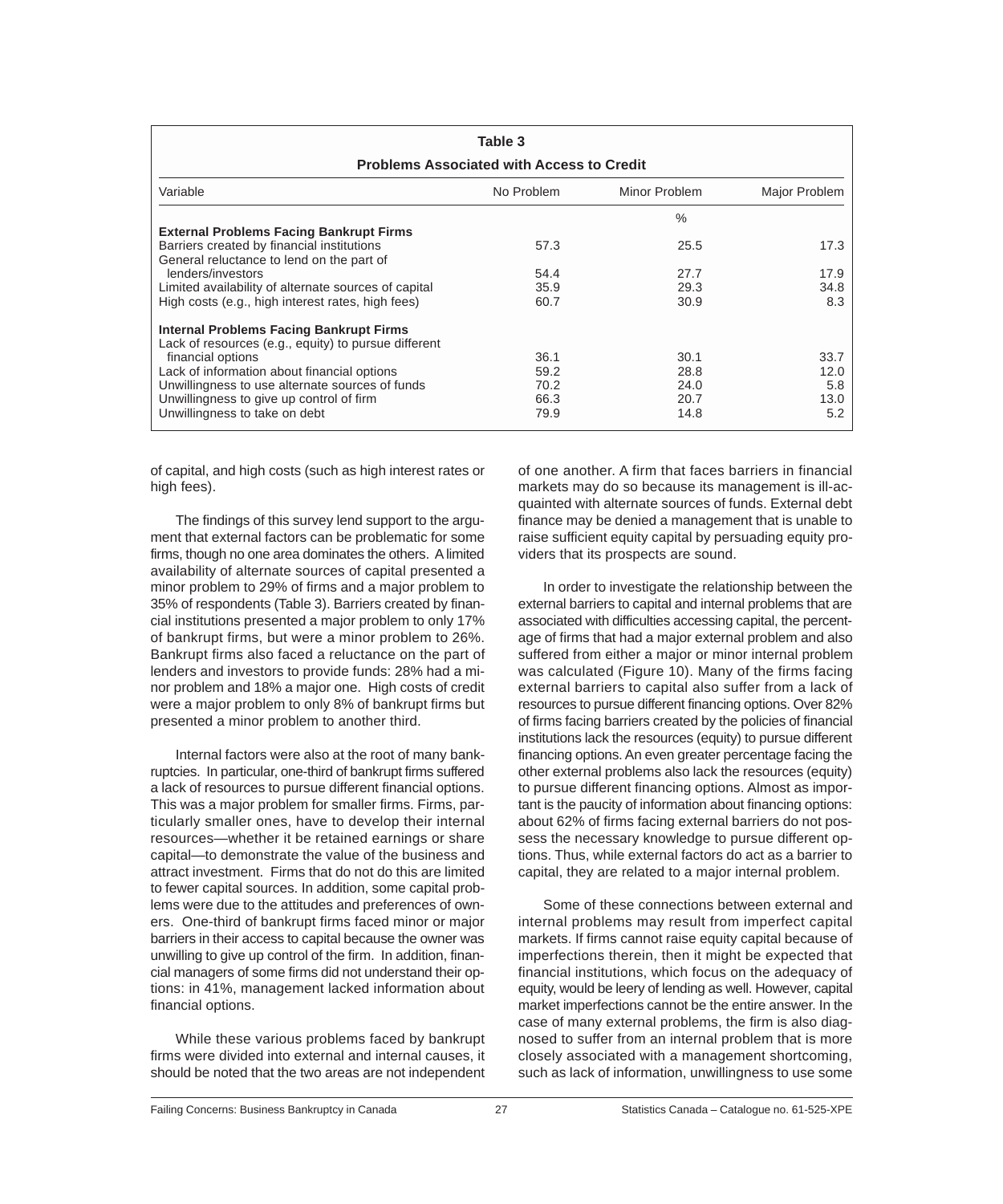<span id="page-29-0"></span>

sources of funds, an unwillingness to give up control, or an unwillingness to take on debt.

#### **5.2.1.3 Business and Financial Planning**

Good financial management and good business management go hand in hand. Every activity the firm undertakes must be financed: rent must be paid, equipment and material inputs must be purchased, and wages paid (Successful Entrants).

It has been postulated that formalized business and financial plans are one element of a firm's success, as they are evidence of a long-term commitment to the firm and, therefore, have a positive effect on the firm's ability to obtain financing. Likewise, formal plans may reassure employees and customers of management's commit-

ment to success, thereby improving employee productivity and customer relations.

However, studies have shown that only about one fifth of young surviving entrants have formalized business or financial plans (Successful Entrants). This is about the same proportion as bankrupt firms. Surviving firms, then, do not

differ much from bankrupt firms in the extent to which they have business and financial plans.

The size of the firm determines whether it has formalized plans or not. Smaller firms have less of a need to have written business and financial plans as they have fewer employees to whom they communicate plans. Similarly, smaller firms are less likely to use external financing, and thus have less need to communicate these strategies to parties outside the firm (Successful Entrants). Since small firms make up the majority of bankruptcies, this explains, at least in part, why planning may not be prevalent among these firms.

Of those bankrupt firms that did have a written business plan, 83% included a financial plan and 74% a marketing/sales plan (Table 4). About one-half (48.6%) included a product development plan, 32% included a human resources plan, and 27% included a technology plan.

> Not only did the same percentage of surviving and bankrupt firms have formalized financial plans but, their content was also pretty much the same. In surviving entrants, 94% of financial plans include a financial budget for the current year, and only marginally fewer include historical data (87%). Financial forecasts were in-

cluded 56% of the time (Successful Entrants). The comparable percentages were only marginally lower in bankrupt firms—89% of bankrupt firms included

%

**Table 4 The Content of the Business Plan** Variable **Yes** 

Financial plan 83.1 Human resources plan 32.1 Marketing/sales plan 74.1 Product development plan 48.6 Technology plan 27.4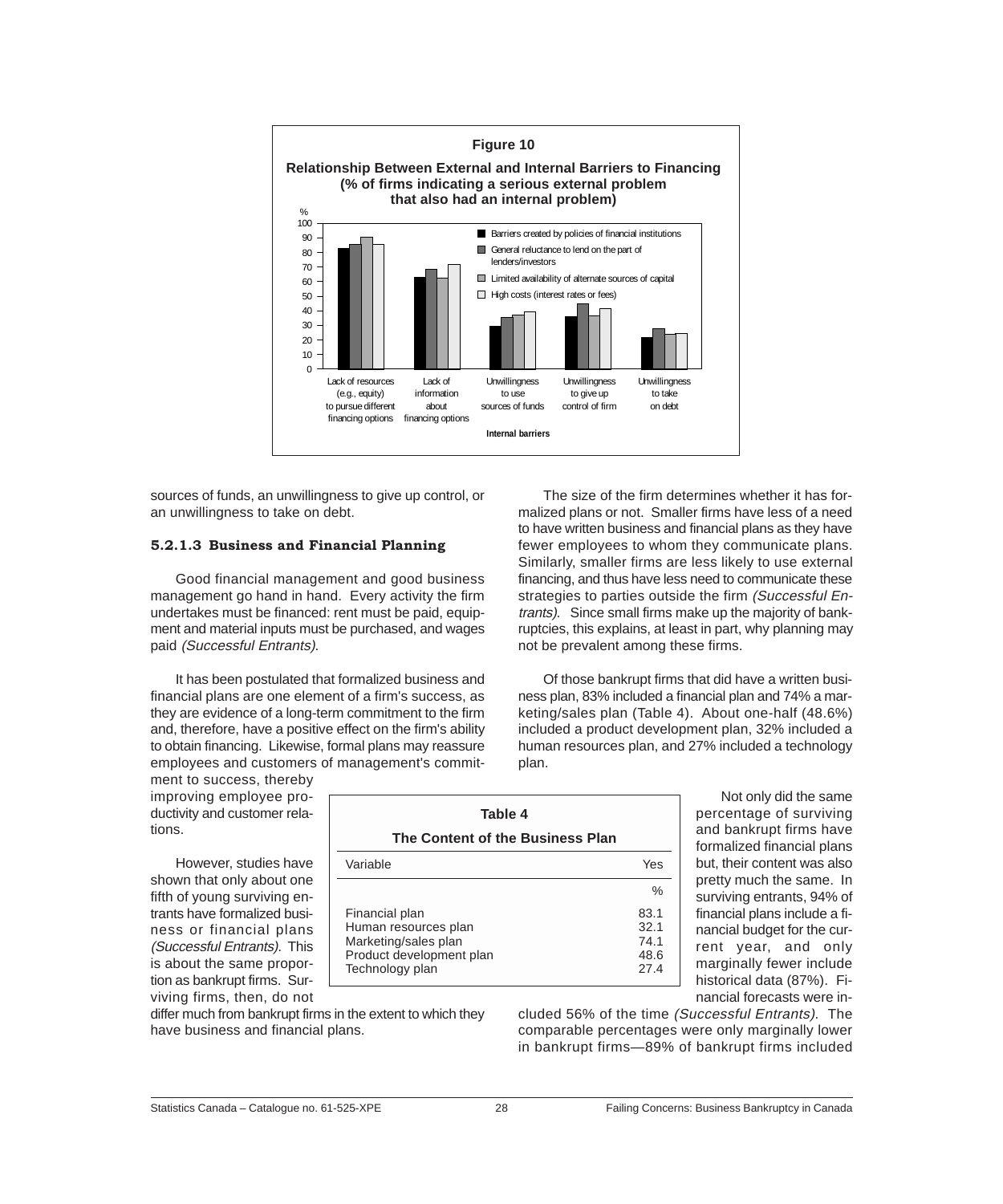<span id="page-30-0"></span>

| Table 5                                                                                                         |                      |
|-----------------------------------------------------------------------------------------------------------------|----------------------|
| The Content of the Financial Plan                                                                               |                      |
| Variable                                                                                                        | Yes                  |
|                                                                                                                 | $\frac{0}{0}$        |
| Historical financial data<br>Financial data for the current year<br>Financial forecasts beyond the current year | 72.6<br>88.7<br>58.8 |

| Table 6                                                                                                                 |                                    |  |  |  |  |
|-------------------------------------------------------------------------------------------------------------------------|------------------------------------|--|--|--|--|
| Person Responsible for the Financial Plan                                                                               |                                    |  |  |  |  |
| Variable                                                                                                                | $\frac{1}{2}$                      |  |  |  |  |
| Owner/manager<br>Chief financial officer/executive<br>Internal accountant<br>External accountant or consultant<br>Other | 67.2<br>10.3<br>6.4<br>13.1<br>3 C |  |  |  |  |

financial data for the current year, 73% included historical financial data, and 59% included financial forecasts (Table 5).

Finally, 81% of surviving firms with a financial plan periodically take stock of where they stand with respect to their goals and follow up by making adjustments to their practices and expectations (Successful Entrants). However, less than one-third of bankrupt firms with forecasts in their financial plan actually compare results with forecasts, and only 40% of those take any remedial action when forecasts differ from outcomes. Bankrupt firms, therefore, have the same type of financial plans but they reevaluate them less frequently.

Who writes the financial plan may be as important as what it contains. The owners and managers generally with little experience—were responsible for the financial plan in 67% of the failed firms (Table 6). About 13% made use of an external accountant or consultant. Only about one in five financial plans was managed by a CA and fewer than one in ten by a CGA or CMA. Over 70% were managed by persons with other qualifications.

A look at surviving firms provides a slightly different picture. While financial plans were reviewed by employees of the firm most frequently (61%), over one-third of these firms had their financial plan reviewed by an independent certified financial advisor (Successful Entrants).

Avoiding the use of outside consultants in financial planning meshes with a more general problem: firms that go out of business have managers with only a few years experience, deficiencies in knowledge, and who make infrequent use of outside consultants of any kind. Less

than half regularly consulted lawyers or financial advisors (Table 7). Only 11% conferred with technical/production consultants and less than that with management/marketing consultants. In conclusion, bankrupt firms lacked the expertise to manage themselves effectively, and they failed to consult outside professionals.

Firm objectives or strategic goals can also affect the likelihood of failure. In particular, too much or too little emphasis on one specific goal can work to the detriment of others. Bankrupt firms, once again, fail here with regards to a key, basic dimension. Almost 54% place too little emphasis on profitability (Table 8). Close behind is the lack of emphasis on stability (44%) and adaptability (42%). Bankrupt firms fail to allow for changes in their environment that require adaptation. Again, these deficiencies contribute to poor management. Managers in bankrupt firms not only lack key knowledge; they also adopt inappropriate goals.

#### **5.2.2 Marketing**

Successful firms rank marketing strategies as crucial to their success. They rank themselves above their competitors with regards to quality of product, flexibility in responding to customer needs, and user services (Strategies for Success). In keeping with the first part of this finding, deficiencies in marketing figure prominently on a list of factors associated with firm failure. For almost half of the firms, bankruptcy is attributed to insufficient marketing skills (Figure 6).

| Table 7                                                                                                     |                             |
|-------------------------------------------------------------------------------------------------------------|-----------------------------|
| <b>Consultation with Outside Advisors</b>                                                                   |                             |
| Variable                                                                                                    | Yes                         |
|                                                                                                             | $\frac{0}{0}$               |
| Lawyer<br><b>Financial advisors</b><br>Management/marketing consultants<br>Technical/production consultants | 44.1<br>38.7<br>7.5<br>11.0 |

| Table 8                                                                        |                                      |                                      |                                  |                                      |  |  |  |
|--------------------------------------------------------------------------------|--------------------------------------|--------------------------------------|----------------------------------|--------------------------------------|--|--|--|
| <b>Emphasis on Strategic Goals</b>                                             |                                      |                                      |                                  |                                      |  |  |  |
| Variable                                                                       | Too<br>Just<br>Little<br>Right       |                                      | Too<br>Much                      | Does<br>not<br>Apply                 |  |  |  |
|                                                                                |                                      |                                      | $\%$                             |                                      |  |  |  |
| Market share<br>Expansion/growth<br>Profitability<br>Stability<br>Adaptability | 31.6<br>25.7<br>53.9<br>43.7<br>41.7 | 32.9<br>23.6<br>24.8<br>27.4<br>25.2 | 7.6<br>20.4<br>6.6<br>3.1<br>3.3 | 27.9<br>30.4<br>14.7<br>25.8<br>29.8 |  |  |  |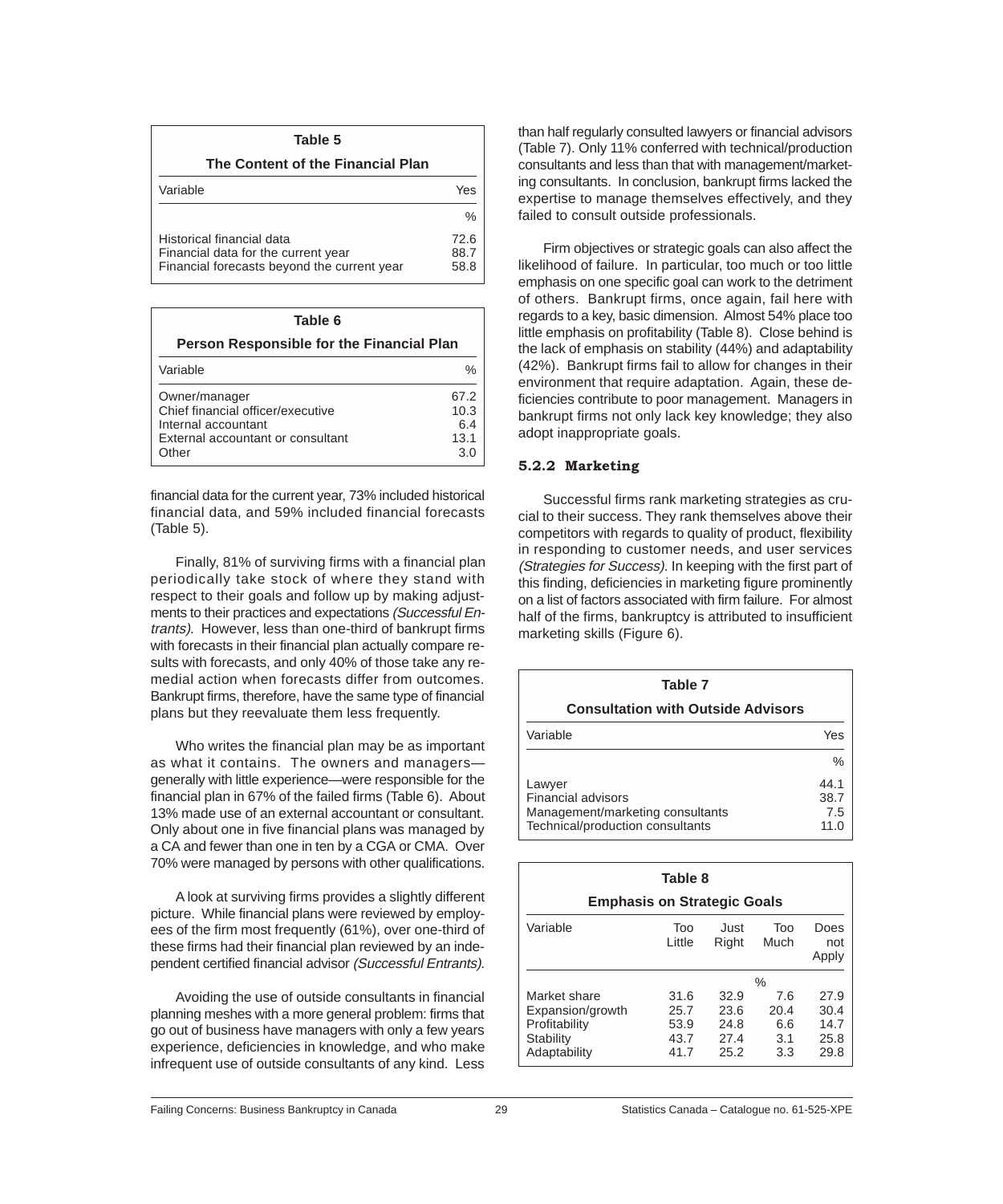<span id="page-31-0"></span>



Contrary to the finding for successful growing small firms, however, the specific deficiencies in marketing that are associated with bankruptcy do not relate primarily to a lack of emphasis on quality. Only one in five bankruptcies can be traced to poor customer service and just 14% had poor product quality as the cause (Figure 11). For firms that fail, the weakness in marketing is more fundamental: these firms fail to establish a market niche. They simply do not have a market for their product. Over onethird go bankrupt because the firm adopted poor pricing strategies. Over one-quarter of firms fail because the location of the businesses was poor. Once more, bankruptcy is not so much a result of lack of sophistication, but rather a failure to get the basic product strategy correct from the very start.

#### **5.2.3 Production and Operations**

When it comes to production and operations, surviving entrants attribute their success to such things as high quality supplies, reducing the use of material inputs, reducing production times, and using computer-controlled processes (Successful Entrants). Bankrupt firms generally do not fail because of their inability to achieve these sophisticated production goals, but simply because they over-extend themselves with their facilities (Figure 12). About one-third of bankrupt firms failed because the cost of their facility was too high; about one-quarter failed because they had excessive facilities.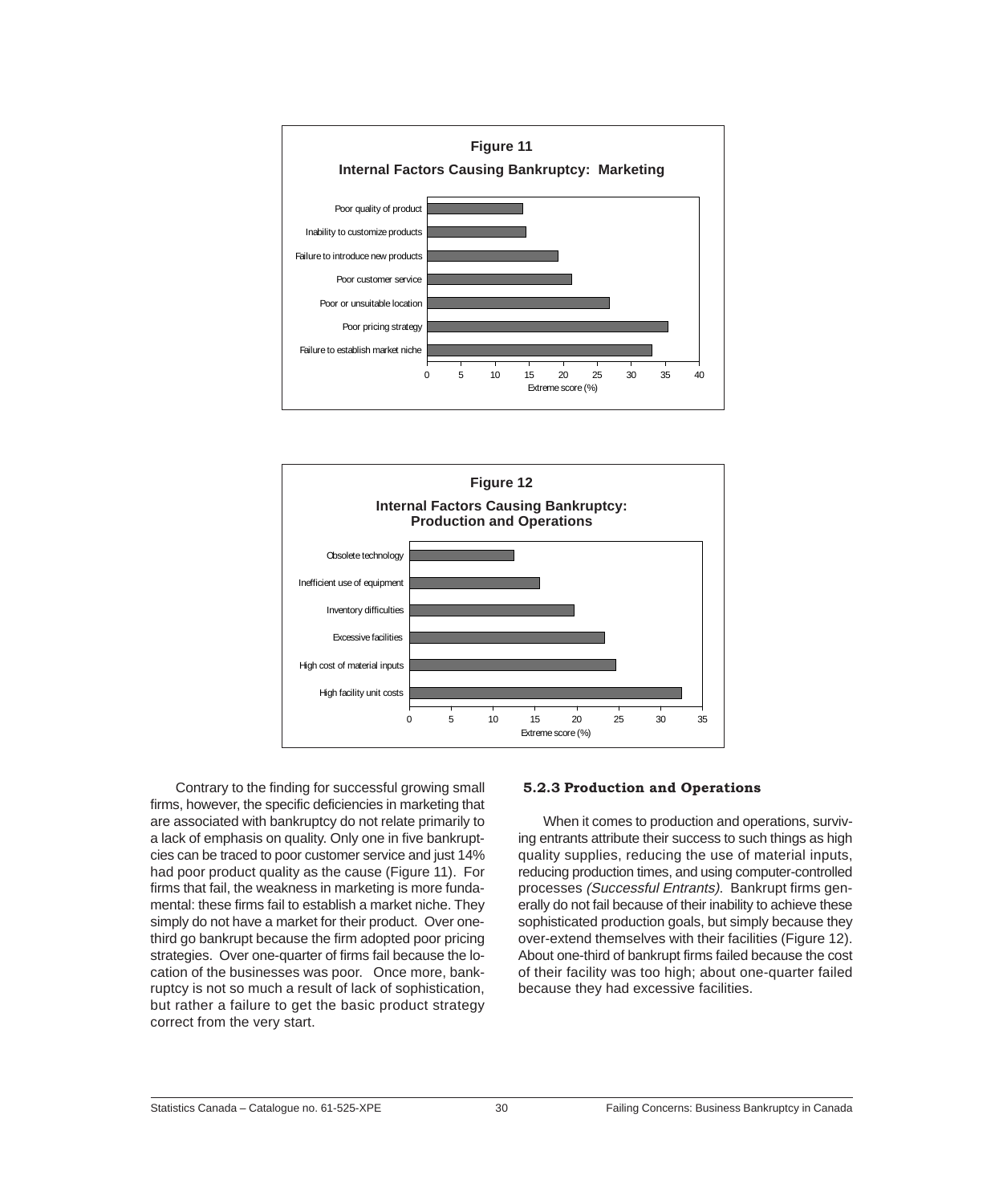<span id="page-32-0"></span>

#### **5.2.4 Human Resources**

Previous studies have evaluated the importance of strong human resources to a firm's overall objectives (Strategies for Success and Successful Entrants). Particular emphasis in surviving firms has been placed on the training and development of employees and the recruitment of skilled employees (Successful Entrants). In contrast, human resources problems play a relatively smaller role in bankruptcy. Those that do attribute a role to deficiencies in human resources competencies suggest it is because labour costs are too high and the performance of the employees is poor (Figure 13).

 As might be expected for small firms that are run by owner-managers, personal problems of the management stand out as the most important human resources issue. Hall (1992) notes that personal problems are particularly devastating to firms led by "one-man rule". If something happens to the manager, there is no one to step in and take over the management position. Again, this is likely to be particularly problematic for small firms. A lack of depth in management within a small firm may mean that, for instance, the serious illness of the senior manager, will jeopardize its survival to an extent that would never be expected within a large firm (Hall, 1992).

#### **5.3 Prevention and Onset**

Despite the aforementioned problems, it is natural to ask if firms that fail can or should be saved. The costs of bankruptcy are part of the investment costs society incurs for developing new firms. Bankruptcy is the market's way of eliminating the least efficient and productive firms and reallocating resources to more efficient entrepreneurs. This investment process costs resources—those of owners, workers, and creditors. If something can be done to revive a failing business, the

advantages of the investment might be attained without as many of the costs associated with failure. Of course, failure may be beneficial. When there is an obvious mismatch between the skills of an entrepreneur and industry circumstances, it is better to let the resources that are invested in a young firm be reallocated. To investigate these two issues, the bankruptcy trustees were asked whether, in their opinion, the bankrupt firm could or should have been saved.

As it turns out, the causes of bankruptcy involved such fundamental problems that almost 76% of bankrupt firms would not have been capable of surviving even if management had taken corrective actions just when the firm began to fail. In fact, trustees report that 82% of bankrupt firms should not be saved.

What could firms have done previously to avert bankruptcy? Although trustees report that at the time of bankruptcy the majority of these firms should not have been saved, certain preventative actions taken at an earlier date might have put the bankrupt firm in the position where it could and should have been saved. First, raising additional equity is seen to be important; about half of these firms might have been able to avoid bankruptcy had they pursued this option at an earlier stage (Figure 14). This conforms with the observation that many bankruptcies arose because of internal limitations in financing options due to a lack of equity in bankrupt firms. Second, about 42% might have avoided failure had they turned to an outside consultant for help in offsetting managerial deficiencies. Renegotiating with debt holders or suppliers was the suggested solution for about one-third of these firms.

#### **5.4 Industry Breakdown**

A discussion of the causes of bankruptcy would not be complete without an analysis of industry differences.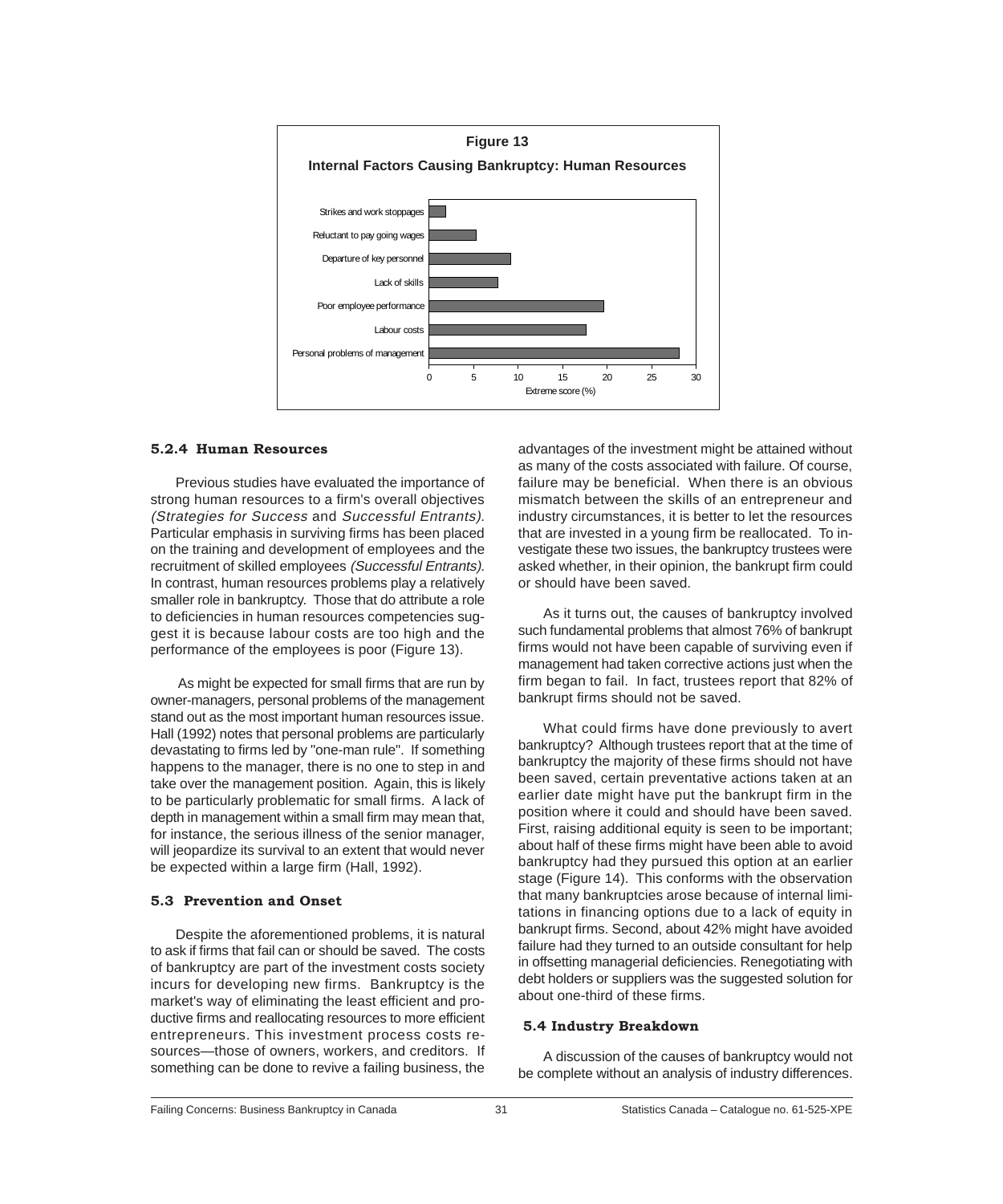

An examination as to whether the causes of bankruptcy differ among industries finds that the results discussed in the previous sections are generally robust across industries and, therefore, widely applicable to businesses in Canada.

The top three external causes of bankruptcy were uniformly the top three for all industries (Table 9). Economic downturn was the main external cause of bankruptcy in all industries, although the service industries were slightly less affected. This should be expected as services industries are, in general, less affected by the

business cycle. Increases in competition and customer difficulties are also major external causes. In the construction industry, government regulation plays a major role in bankruptcy.

Internal causes of bankruptcy are also evaluated by industry (Table 10). The three most frequently cited internal deficiencies are general management, financial management, and marketing capabilities in all industries. The manufacturing and business services sectors place greater emphasis on human resources problems than other industries.

|                                                                                                                                                                                                                                                         | <b>Extreme Scores of External Factors Contributing to Bankruptcy: by Industry</b> |                                                                             |                                                                              | Table 9                                                                      |                                                                          |                                                                             |                                                                          |                                                                              |                                                                              |
|---------------------------------------------------------------------------------------------------------------------------------------------------------------------------------------------------------------------------------------------------------|-----------------------------------------------------------------------------------|-----------------------------------------------------------------------------|------------------------------------------------------------------------------|------------------------------------------------------------------------------|--------------------------------------------------------------------------|-----------------------------------------------------------------------------|--------------------------------------------------------------------------|------------------------------------------------------------------------------|------------------------------------------------------------------------------|
| Variable                                                                                                                                                                                                                                                | Manu-<br>facturing                                                                | Retail                                                                      | Whole-<br>sale                                                               | Con-<br>struction                                                            | Real<br>Estate &<br>Insurance                                            | Accom.<br>& Food                                                            | <b>Business</b><br><b>Services</b>                                       | Other<br><b>Services</b>                                                     | All<br>Other                                                                 |
|                                                                                                                                                                                                                                                         |                                                                                   |                                                                             |                                                                              |                                                                              | Score (%)                                                                |                                                                             |                                                                          |                                                                              |                                                                              |
| Economic downturn<br>Competition<br>Customer difficulties<br>Government regulation<br>Fundamental change<br>in market conditions<br>Supplier difficulties<br>Unforeseen<br>circumstances<br>Fundamental change<br>in technology<br>Employee fraud/theft | 68.66<br>52.52<br>54.27<br>13.06<br>27.38<br>15.26<br>15.80<br>19.45<br>7.39      | 77.78<br>51.95<br>48.53<br>18.39<br>21.29<br>12.05<br>14.11<br>8.07<br>5.76 | 75.87<br>39.41<br>57.90<br>18.39<br>26.54<br>29.33<br>21.79<br>17.33<br>6.75 | 75.18<br>42.79<br>38.69<br>36.71<br>15.55<br>21.75<br>19.73<br>13.74<br>8.56 | 58.47<br>24.00<br>9.89<br>8.63<br>9.66<br>0.00<br>15.43<br>6.44<br>11.89 | 66.19<br>46.09<br>25.74<br>19.75<br>15.91<br>2.83<br>11.54<br>1.54<br>10.56 | 58.55<br>39.06<br>40.55<br>9.50<br>19.22<br>6.35<br>6.08<br>7.95<br>6.19 | 69.04<br>62.33<br>60.20<br>12.95<br>30.39<br>12.59<br>16.53<br>14.58<br>7.71 | 56.09<br>32.05<br>36.67<br>37.56<br>34.29<br>2.56<br>18.82<br>10.53<br>18.86 |
| Labour or industrial<br>relations legislation                                                                                                                                                                                                           | 4.97                                                                              | 3.21                                                                        | 10.52                                                                        | 13.20                                                                        | 0.00                                                                     | 4.62                                                                        | 3.90                                                                     | 9.73                                                                         | 13.89                                                                        |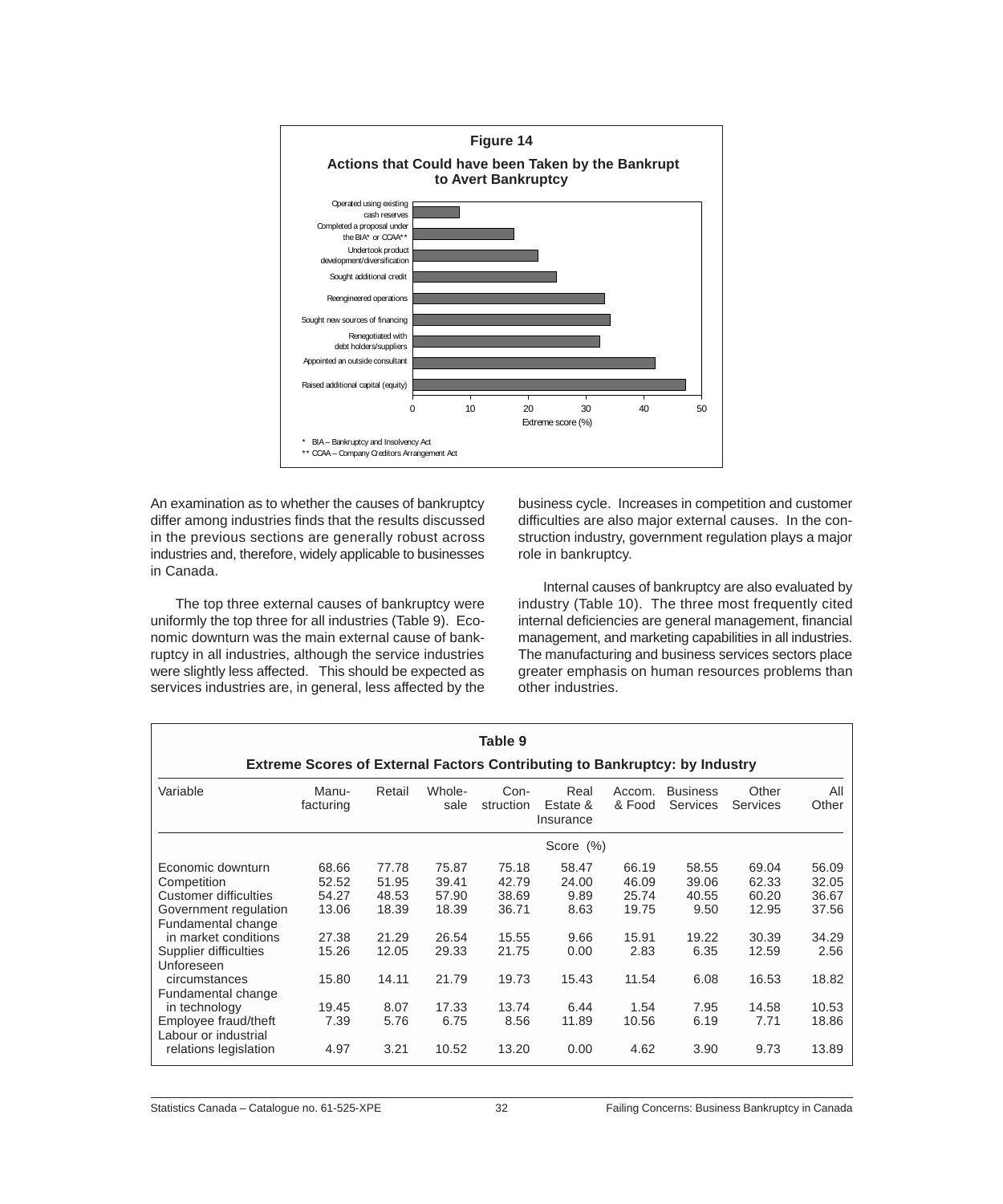| Table 10                                                                 |                    |        |                |                   |                               |                  |                             |                   |              |
|--------------------------------------------------------------------------|--------------------|--------|----------------|-------------------|-------------------------------|------------------|-----------------------------|-------------------|--------------|
| <b>Extreme Scores of Internal Factors Causing Bankruptcy by Industry</b> |                    |        |                |                   |                               |                  |                             |                   |              |
| Variable                                                                 | Manu-<br>facturing | Retail | Whole-<br>sale | Con-<br>struction | Real<br>Estate &<br>Insurance | Accom.<br>& Food | <b>Business</b><br>Services | Other<br>Services | All<br>Other |
|                                                                          |                    |        |                |                   | Score (%)                     |                  |                             |                   |              |
| General management                                                       | 75.05              | 66.42  | 77.88          | 81.57             | 38.49                         | 63.94            | 75.82                       | 75.89             | 73.41        |
| Financial management                                                     | 71.41              | 64.41  | 79.67          | 78.72             | 37.35                         | 71.19            | 57.22                       | 83.79             | 71.74        |
| Marketing capabilities                                                   | 60.94              | 51.25  | 56.33          | 37.35             | 13.19                         | 48.89            | 48.56                       | 47.49             | 45.59        |
| Production and operations                                                | 38.33              | 20.07  | 37.45          | 34.58             | 3.08                          | 20.53            | 20.33                       | 49.96             | 31.97        |
| Innovation strategy<br>Human resource                                    | 47.34              | 23.31  | 25.62          | 30.33             | 5.98                          | 21.33            | 13.65                       | 42.51             | 21.71        |
| capabilities                                                             | 33.02              | 19.96  | 25.33          | 25.92             | 0.00                          | 24.97            | 32.83                       | 36.82             | 24.12        |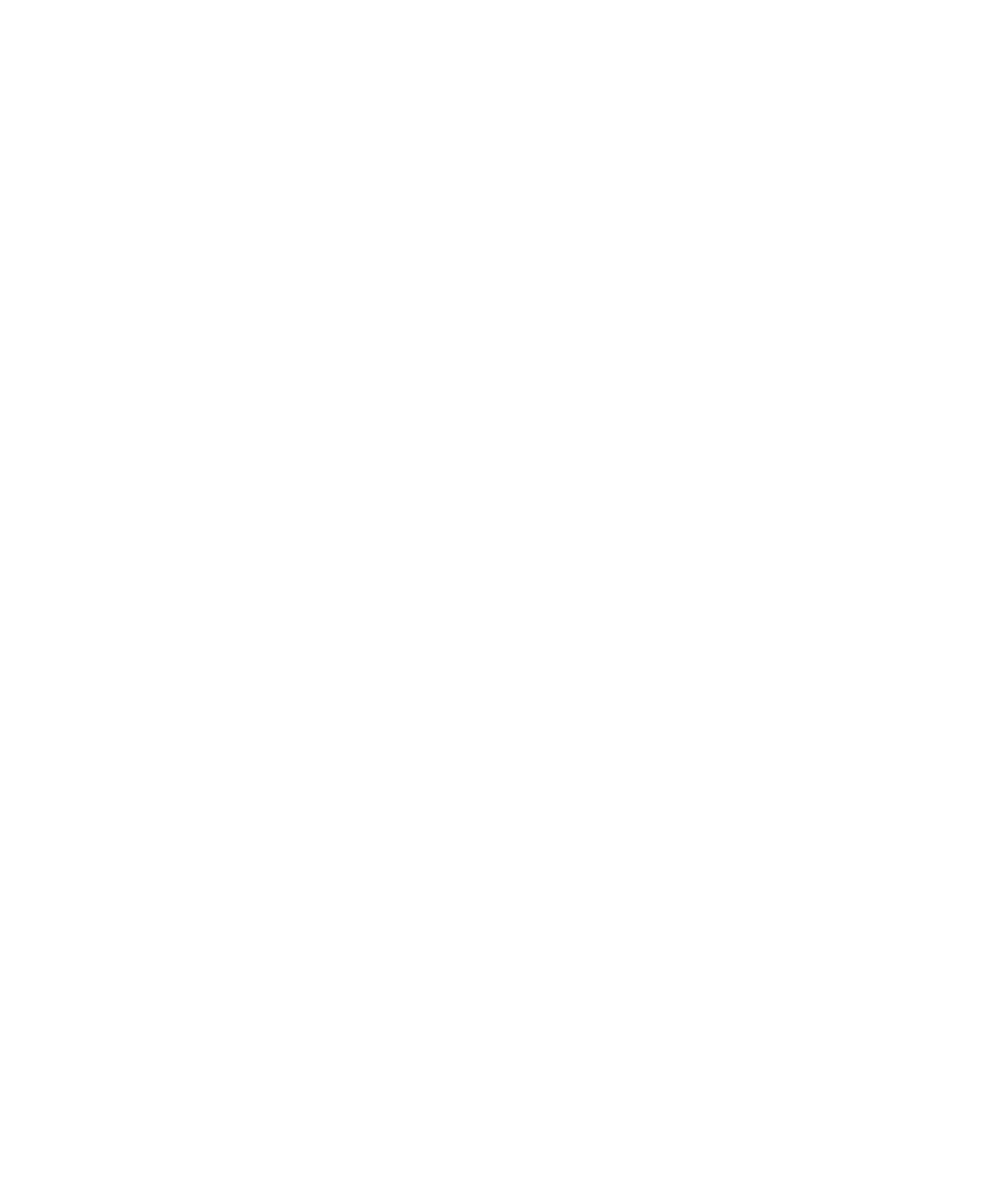# *6. Learning by Doing*

The first section of this study provides an overview of the causes of business failure in Canada that prevail in the general population. Overviews may hide important differences across subsets of the population. Firms are not homogeneous entities. The problems that they face may differ depending on their stage of life. This section describes how the causes of failure differ between young and old firms.

Learning-by-doing characterizes the early years of a firm's life. New firms generally start life with ownermanagers who have little experience. Initially, the ownermanagers of these firms have to master basic skills. As a business grows, management must tackle a new set of problems that are associated with the increased complexity of running an older and often larger firm. The nature of the different issues faced by firms of different ages provides a useful insight into the problems that firms must solve as they grow older.

 In accordance with this view of the progression that firms make as they mature, young firms (those that incorporated in the 1990s) were more likely to report that internal factors played a greater role in the bankruptcy than did external factors (53% versus 47%). Older firms (those incorporated before 1990) report the exact opposite: external causes played a greater role in their demise (54% versus 46%). In the early stages of life, internal deficiencies are so prevalent that most bankruptcies

occur for these reasons. As firms mature, many of these internal competencies improve. At this stage, external shocks begin to play a larger role as the contributing factor to bankruptcy.

While older firms were more likely to fail due to external shocks, both groups of firms were affected by external factors. But the external shocks that contributed to bankruptcy differ by age. Older firms were more likely to fail due to economic downturn and increases in competition than were younger firms (Figure 15). Younger firms, on the other hand, were more affected by customer difficulties—namely, the loss of key customers or volatile demand: 46% failed for this reason compared with only 37% of older firms.

With respect to internal factors, the relative importance of problems in the six major functional areas is the same for young and old firms (Figure 16). General and financial management are the biggest problems, followed by marketing capabilities. Production and operations, innovation strategy, and human resources are all less important, although all are more problematic for younger firms. With the exception of general management, these problems become less important factors as firms age probably because management gains experience. In particular, human resources issues are more easily dealt with as a firm ages and management gains experience.

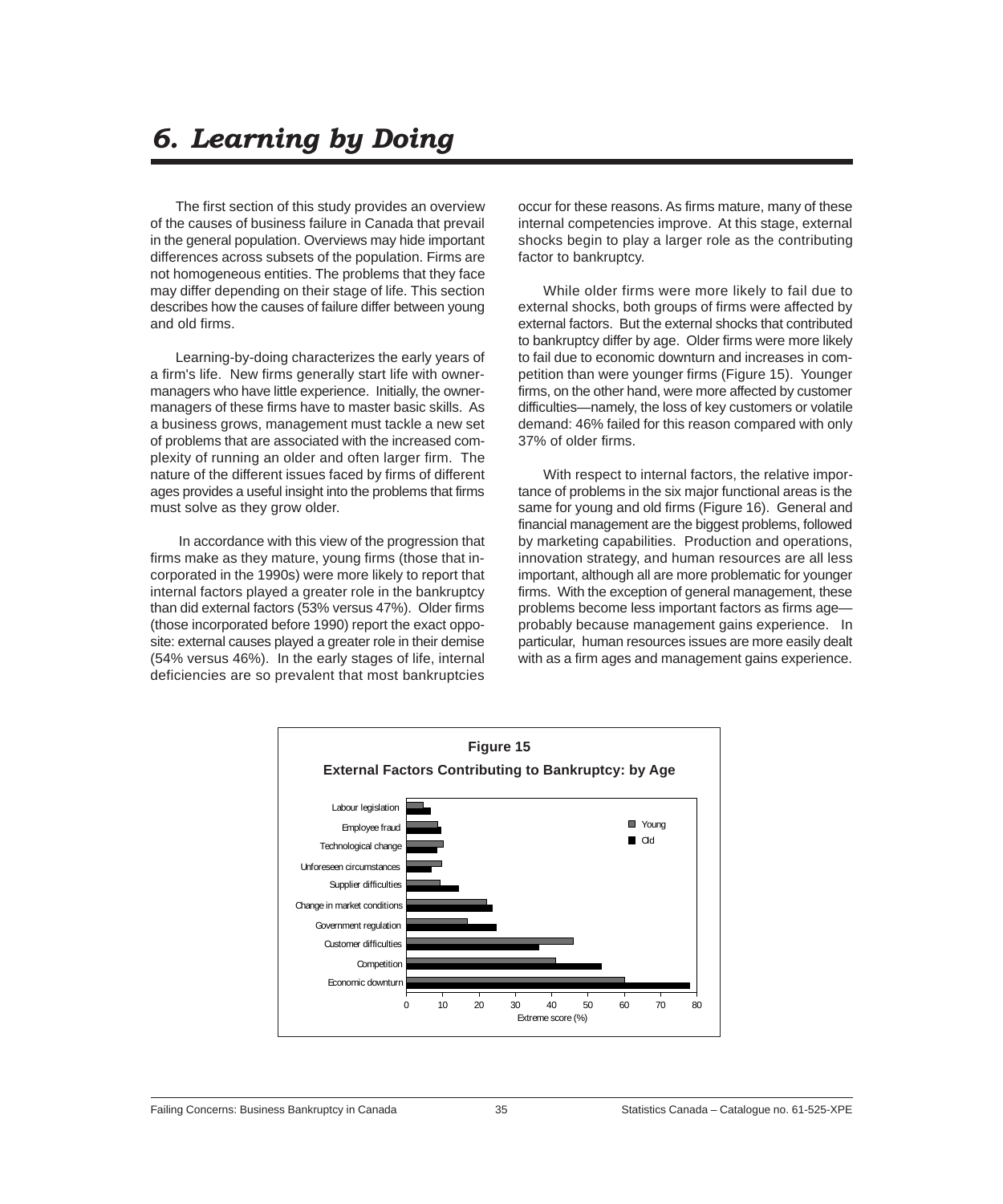#### **6.1 General Management**

Almost the same proportion of young and old firms fail (72% and 68%, respectively) because of weak general management (Figure 16). But within the area of general management, there are differences in the areas where specific problems arise. The management of younger firms is more likely to lack knowledge (Figure 17). As already discussed, managers of younger firms have less experience, both in a management role and in the industry. As the firm gets older, management gains knowledge and experience. But deficiencies in knowledge remain a major problem and are still responsible for failure in over half of older firms.

 Other areas where improvements occur over time are: lack of vision, control, communications, technical knowledge, and inadequate supervision of staff (Figures 17 and 18). On the other hand, problems with initiative do not become less important as firms age. Finally, some areas become more problematic: poor use of outside advisors, lack of emphasis on quality, unwillingness to delegate responsibilities, and a lack of flexibility or adaptability. Problems in these areas become relatively more important as the business ages for one of two reasons. Either these problems become more critical as the firm gets older, or management fails to improve its capabilities in these areas.

#### **6.2 Financial Management**

The greatest problems in the area of financial management are the same for both old and young firms: an inability to manage working capital, undercapitalization, and an unbalanced capital structure (Figure 19). In the two areas where financial problems clearly stem from internal deficiencies (inability to manage working capital and excessive cash withdrawals), problems are just as critical in older as in younger firms. For the financial problems that cannot be identified as either resulting just from internal or external barriers (undercapitalization and unbalanced capital structure) we see that older firms have less difficulty with the former than with the latter. The management of older firms still have equally intense problems from a lack of financial management skills and lack of balance in their capital structure, but older firms have gained credibility in the eyes of lenders/investors and have reduced their problems with undercapitalization problems.

Both old and young firms suffer from a limited availability of alternate sources of capital and a lack of resources (equity) to pursue different financing options (Table 11). The former problem is more critical for younger firms. On the other hand, there is very little difference between the percentage of young and old firms lacking resources to pursue different financing options.

|                                                                                                                          |                         | Table 11                |                       |                         |                         |                       |  |  |  |  |
|--------------------------------------------------------------------------------------------------------------------------|-------------------------|-------------------------|-----------------------|-------------------------|-------------------------|-----------------------|--|--|--|--|
| <b>Problems Associated with Access to Credits Prior to the Difficulties</b><br>that Led to the Bankrupt's Demise: by Age |                         |                         |                       |                         |                         |                       |  |  |  |  |
|                                                                                                                          |                         | Old                     |                       |                         | Young                   |                       |  |  |  |  |
| Variable                                                                                                                 | <b>No</b><br>Problem    | Minor<br>Problem        | Major<br>Problem      | <b>No</b><br>Problem    | Minor<br>Problem        | Major<br>Problem      |  |  |  |  |
| <b>External Problems Facing Bankrupt Firms</b>                                                                           |                         |                         |                       |                         |                         |                       |  |  |  |  |
| Barriers created by financial<br>institutions<br>General reluctance to lend on the part                                  | 57.17                   | 26.72                   | 16.11                 | 57.32                   | 29.07                   | 13.61                 |  |  |  |  |
| of lenders/investors<br>Limited availability of alternate                                                                | 56.38                   | 26.76                   | 16.85                 | 52.43                   | 29.24                   | 18.33                 |  |  |  |  |
| sources of capital<br>High costs (e.g., high interest rates,                                                             | 46.15                   | 26.55                   | 27.30                 | 29.91                   | 30.55                   | 39.53                 |  |  |  |  |
| high fees)                                                                                                               | 59.95                   | 32.33                   | 7.72                  | 59.40                   | 34.18                   | 6.42                  |  |  |  |  |
| <b>Internal Problems Facing Bankrupt Firms</b>                                                                           |                         |                         |                       |                         |                         |                       |  |  |  |  |
| Lack of resources to pursue different<br>financial options<br>Lack of information about financial                        | 36.22                   | 28.10                   | 35.68                 | 32.66                   | 32.25                   | 35.09                 |  |  |  |  |
| options<br>Unwillingness to use alternate                                                                                | 63.31                   | 29.76                   | 6.92                  | 58.06                   | 30.07                   | 11.87                 |  |  |  |  |
| sources of funds<br>Unwillingness to give up control of firm<br>Unwillingness to take on debt                            | 72.01<br>56.61<br>82.51 | 22.45<br>24.05<br>12.71 | 5.53<br>19.34<br>4.77 | 68.85<br>66.96<br>78.78 | 25.83<br>20.91<br>16.56 | 5.32<br>12.13<br>4.66 |  |  |  |  |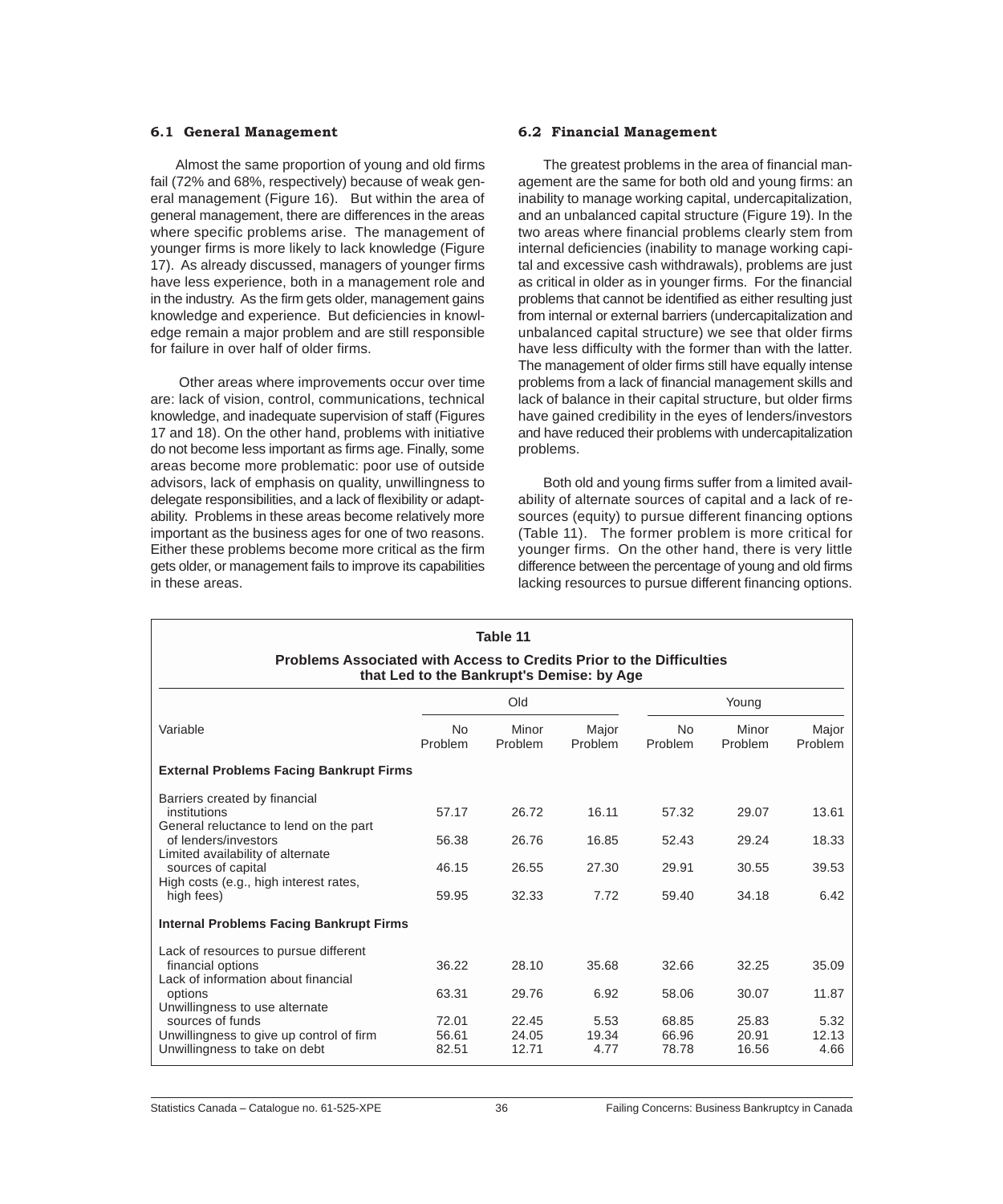



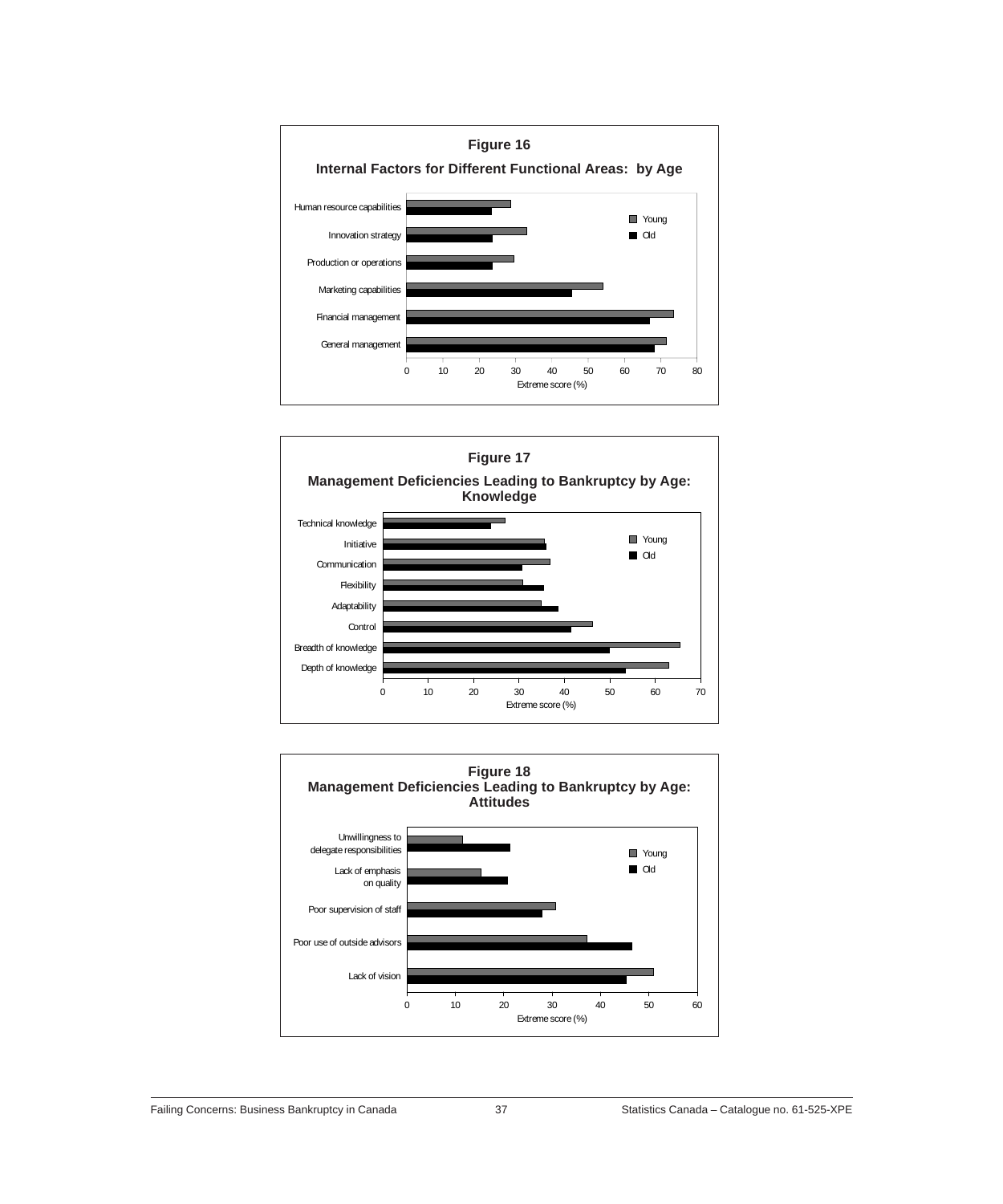



Areas of financial management where older firms have fewer problems include bookkeeping and information on production costs (Figure 20). These are skills that can be learned and therefore improve as management gains experience. Thus, age brings some improvement in skills associated with the monitoring process, but little progress in the extent to which unbalanced capital structures are overcome. The latter confirms the finding that initial problems in financial structure are difficult to overcome and continue to haunt firms as they age (Baldwin and Johnson, 1997).

## **6.3 Marketing**

After deficiencies in general and financial management, the third most important problem for both young and old firms is the general area of marketing (Figure 16). When it comes to specific marketing deficiencies, the problems that young firms face are fundamental. Young

firms that go bankrupt do not have a product that sells (Figure 21). They fail to establish a market niche or to situate themselves in suitable geographic locations. As firms age, these problems are reduced somewhat, although they often remain critical. Poor pricing strategies are also a problem for both young and old firms; in fact, how businesses price their products becomes relatively more important with time.

### **6.4 Human Resources**

While the general functional area of human resources is less of an issue for older than for younger firms (Figure 16), there are two interesting differences in the specific human resources problems faced by those two groups (Figure 22). First, younger firms fail because they lack skilled employees whereas older firms do not experience this problem to the same extent. On the other hand, older firms are more likely to have suffered from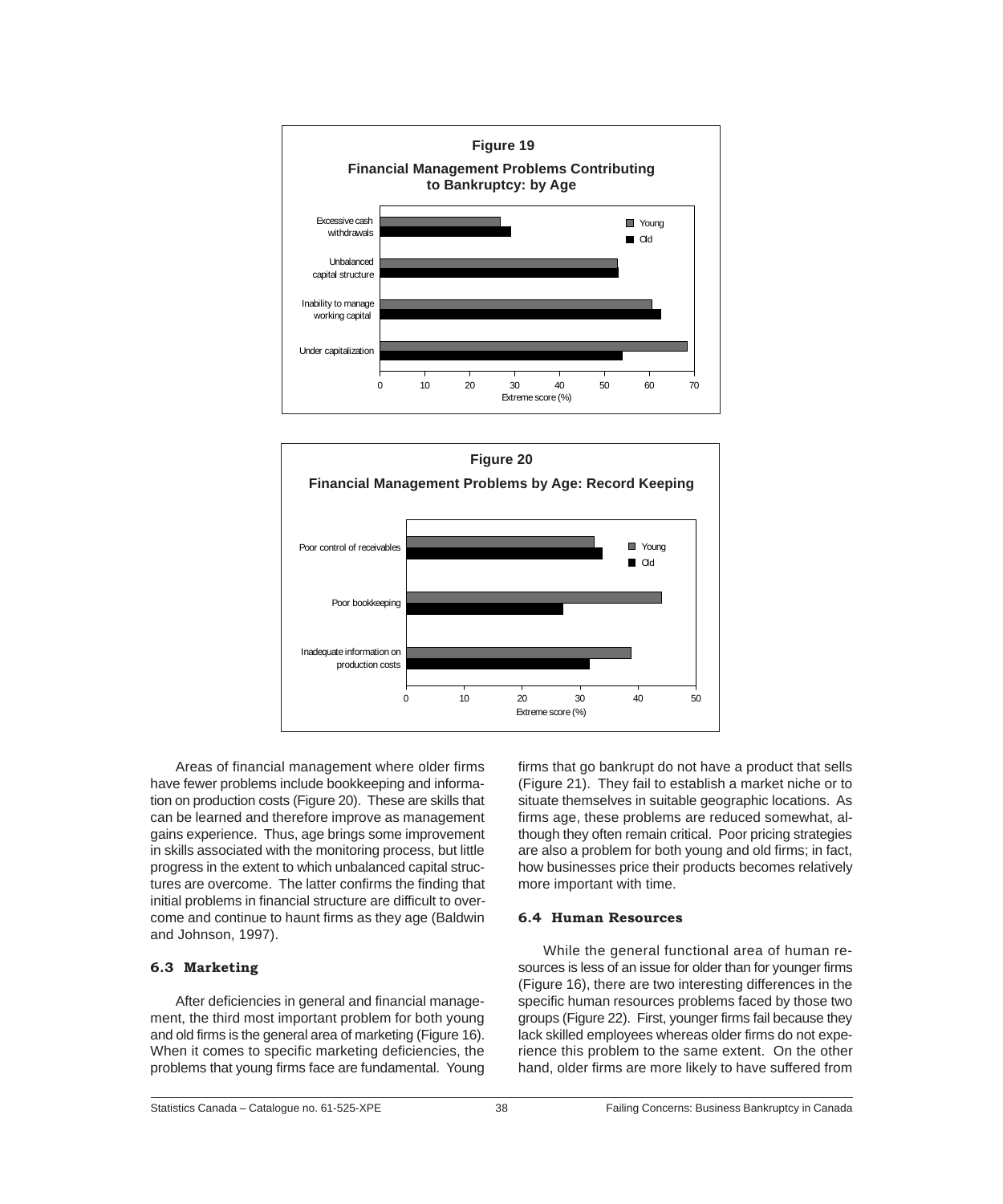



a departure of key personnel. The task facing a new firm then is to find skilled personnel, and as it grows older, to keep those who are critical to its operations. High labour costs and personal problems of management were more of an issue for older firms, though the differences are neither large nor statistically significant.

## **6.5 Production and Operations**

When specific problems associated with the production and operations of bankrupt firms are examined, young firms are seen to be more vulnerable than their older counterparts to high costs, both of material inputs and of facilities (Figure 23). As a firm ages, this becomes less of a problem–either because older firms are able to develop more advantageous supplier relations, because they grow into their facilities, or because these things are simply less critical for older firms. However, keeping abreast of the latest technology becomes more important as firms age.

## **6.6 Prevention of Bankruptcy**

The steps that old and young firms might have taken to deal with the problems in order to prevent bankruptcy are very much the same (Figure 24). Additional capital (equity) is key to both groups of firms. Both groups should have raised additional equity, sought new sources of financing, and undertaken product development/diversification. Older firms, on the other hand, have a greater chance of survival if they reengineer operations or appoint an outside advisor.

#### **6.7 Conclusion**

The management of new firms face a learning curve. In the early stages of life, so much needs to be learned that most bankruptcies occur because of internal deficiencies. Younger firms' deficiencies in a broad range of areas contribute to their failure. While there is no single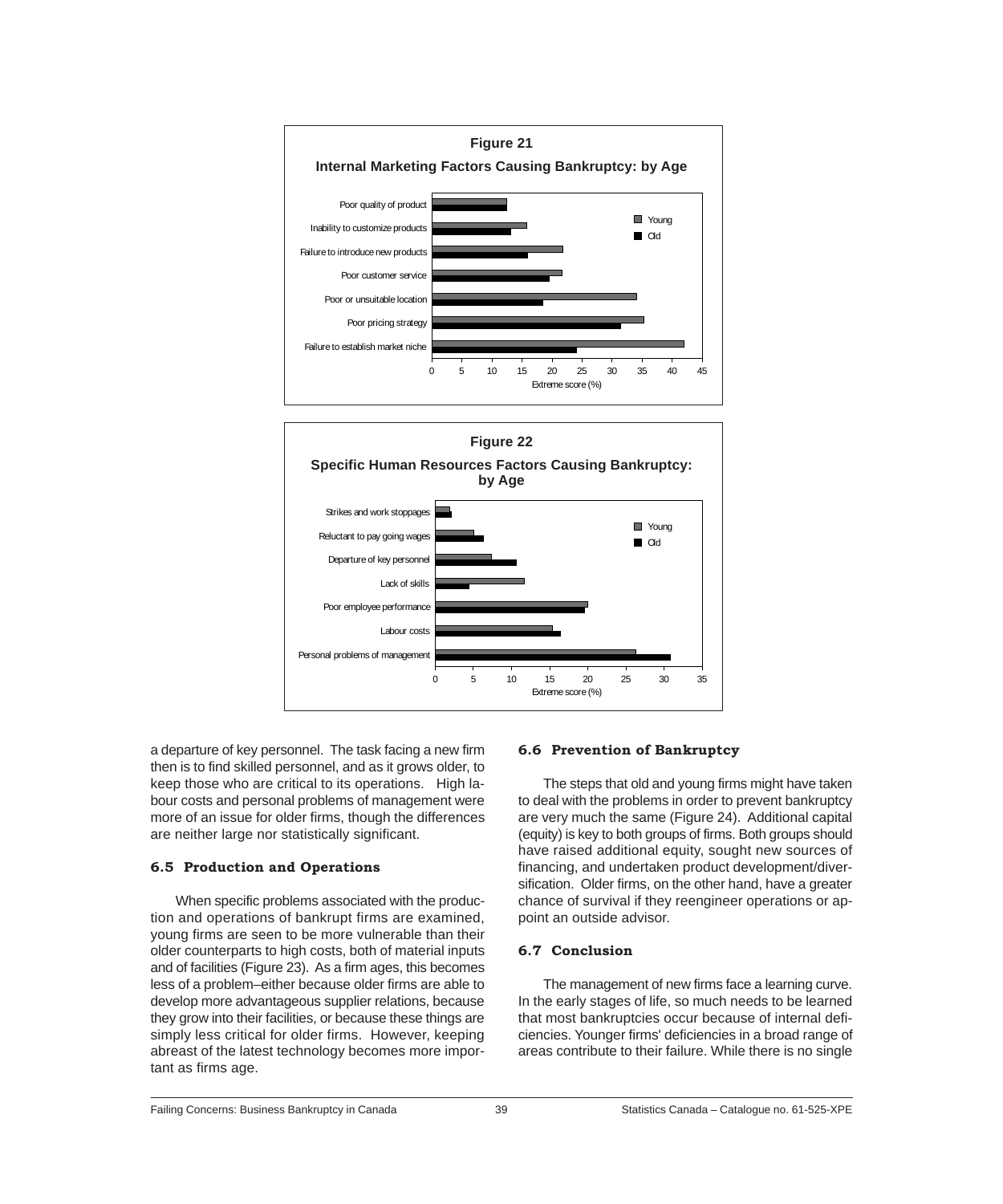



area where an improvement offers a magic solution, there is one where problems are more pervasive than others. It is the lack of breadth and depth of fundamental knowledge about management that is most serious in younger firms. The fact that younger firms experience greater incidences of failure due to undercapitalization is due in part to deficiency in management. These problems range from inadequate record keeping to poor knowledge of financial sources. Young firms also experience relatively more severe human resources problems, particularly in finding skilled employees. Similarly, both production (high costs of inputs and facilities) and marketing (poor pricing, lack of market niche, unsuitable location) competencies are more problematic for younger firms than is the case for more mature firms.

There are certain competencies that older firms develop, since the passage of time confers benefits of experience. On the other hand, there are other areas where older bankrupt firms do not outgrow the problems that are symptomatic of younger firms—where bankrupt firms of all ages share certain core problems. Both groups lack general and financial management competencies. Their management lacks both breadth and depth of knowledge, as well as vision. This leads to a poor financial structure in terms of both overall capitalization, as well as the means by which assets are backed. There are core solutions that are applicable to both: an increase in equity financing and appointing outside consultants.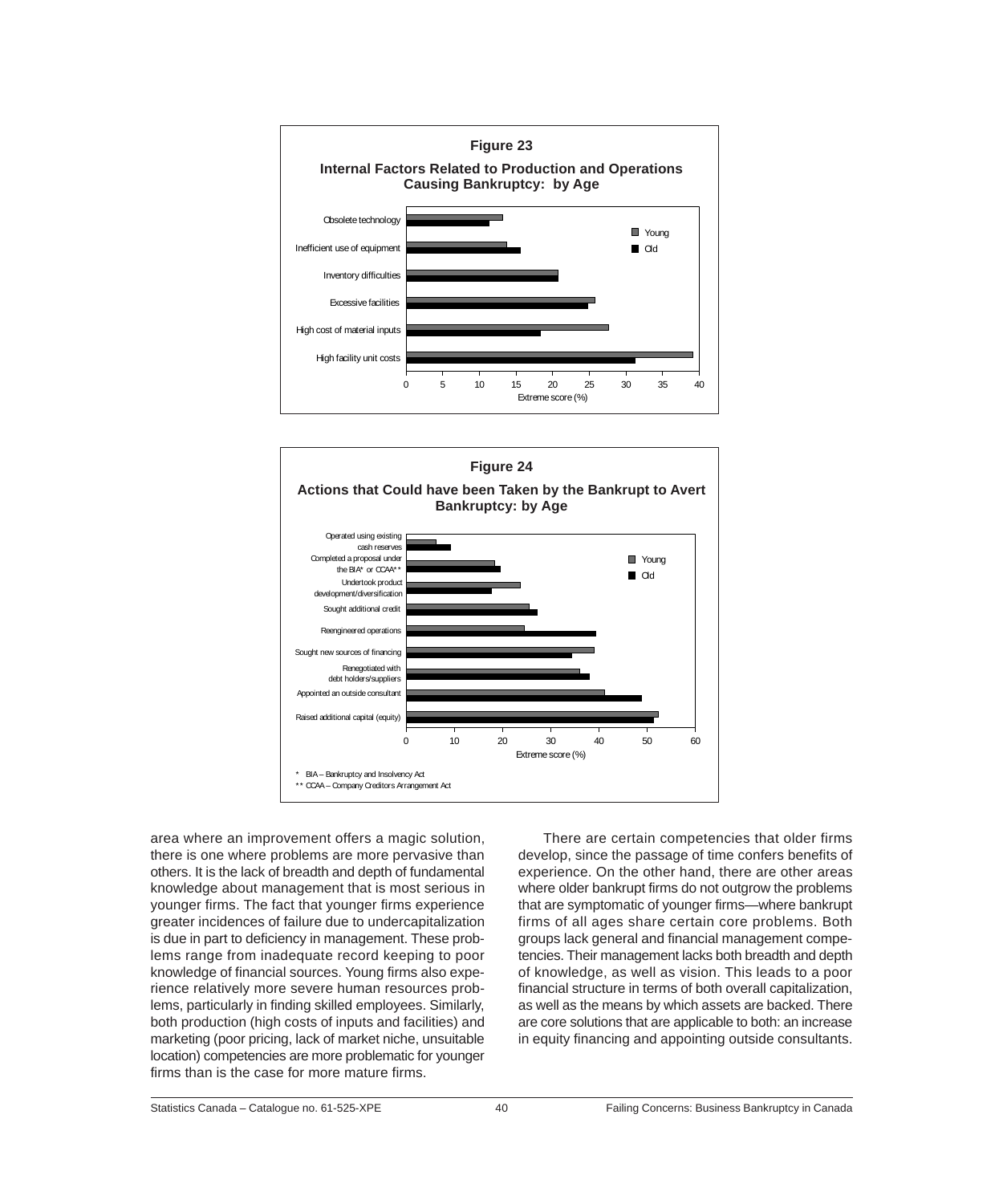Nevertheless, more mature firms have developed enough core competencies to allow them to survive several years of operation. Their failings are highlighted when faced with adverse economic conditions. While many of the problems that they face are similar to those found in younger firms, some new problems that are

associated with the increased complexity of running an older and often larger firm arise. These include an unwillingness to delegate responsibilities, a lack of emphasis on quality, poor use of outside advisors, and the loss of key personnel.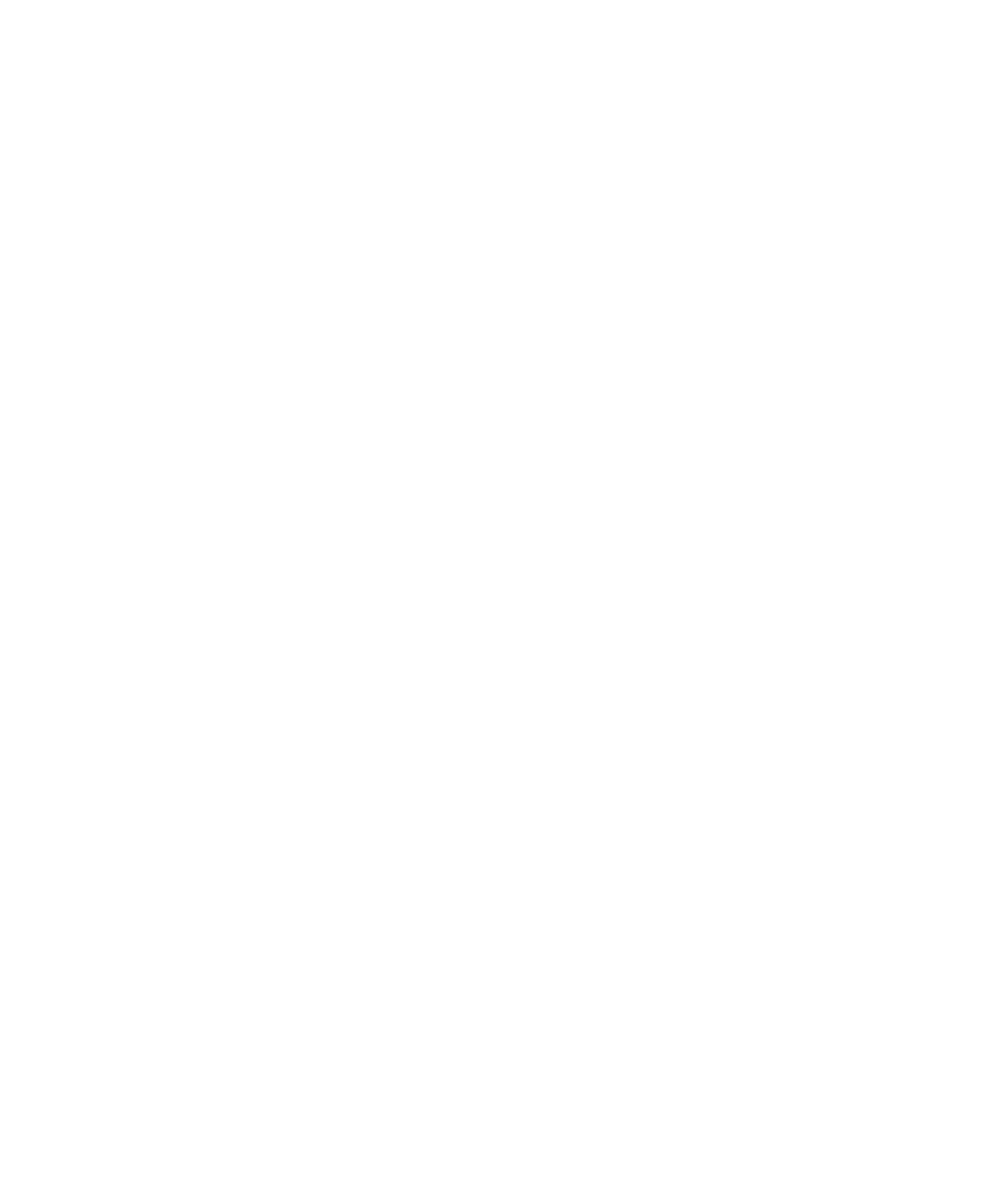# *7. External Shocks and Internal Deficiencies*

Almost half of bankrupt firms in Canada fail primarily due to problems within the business. An examination of these firms reveals what basic internal strengths need to be developed in order for a firm to survive. However, just over half of firms go bankrupt because they could not survive external shocks, mainly economic downturn and increases in competition. As will be seen, these firms generally mastered more of the basics, but they did not develop all of the necessary internal competencies to survive an external shock. This section provides an overview of the basic internal strengths that, if lacking, will cause a firm to fail when adverse external conditions prevail. As well, it delves into the issue of what internal competencies must be developed to protect a firm against external shocks once the basic strengths are mastered.

In order to compare the causes of failure, the firms in this study are divided into two groups: those that failed primarily for internal reasons, and those that failed primarily for external reasons. Trustees were asked to assign scores to each of the internal and external factors. The scores jointly sum to 100. When the score was greater than or equal to 51% for external causes, this was classified as failure due to external causes; otherwise, it was classified as an internal failure. Differences in the importance of the general functional areas (management, finance, human resources, etc.) were then examined for the two groups.

Firms that fail for internal reasons do so primarily because of deficiencies in general and financial management (Figure 25), which are cited as the causes of bankruptcy in 90% and in 86% of these firms, respectively. Deficiencies in marketing capabilities also rank high for this group: in almost one-half, failure is attributed to this general area. In contrast, in those that failed primarily for external reasons, failure is attributed less to internal factors in general, even though the most important internal contributing factors are the same. In about half, failure is attributed to deficiencies in general and financial management. Thus, these areas are clearly critical to all firms.

As will be seen, internal deficiencies exist regardless of whether internal or external forces were primarily responsible for the firm's demise. This indicates the overriding importance of rectifying internal deficiencies. Since general management skills are the main problem for both internally and externally generated failures, this is an area where improvements promise benefits in both cases.

Even if general management deficiencies are less frequent in externally generated failures, they still accompany failure in more cases than any other problem (Figure 25). When a firm fails primarily due to external shocks, this is partly due to internal problems.

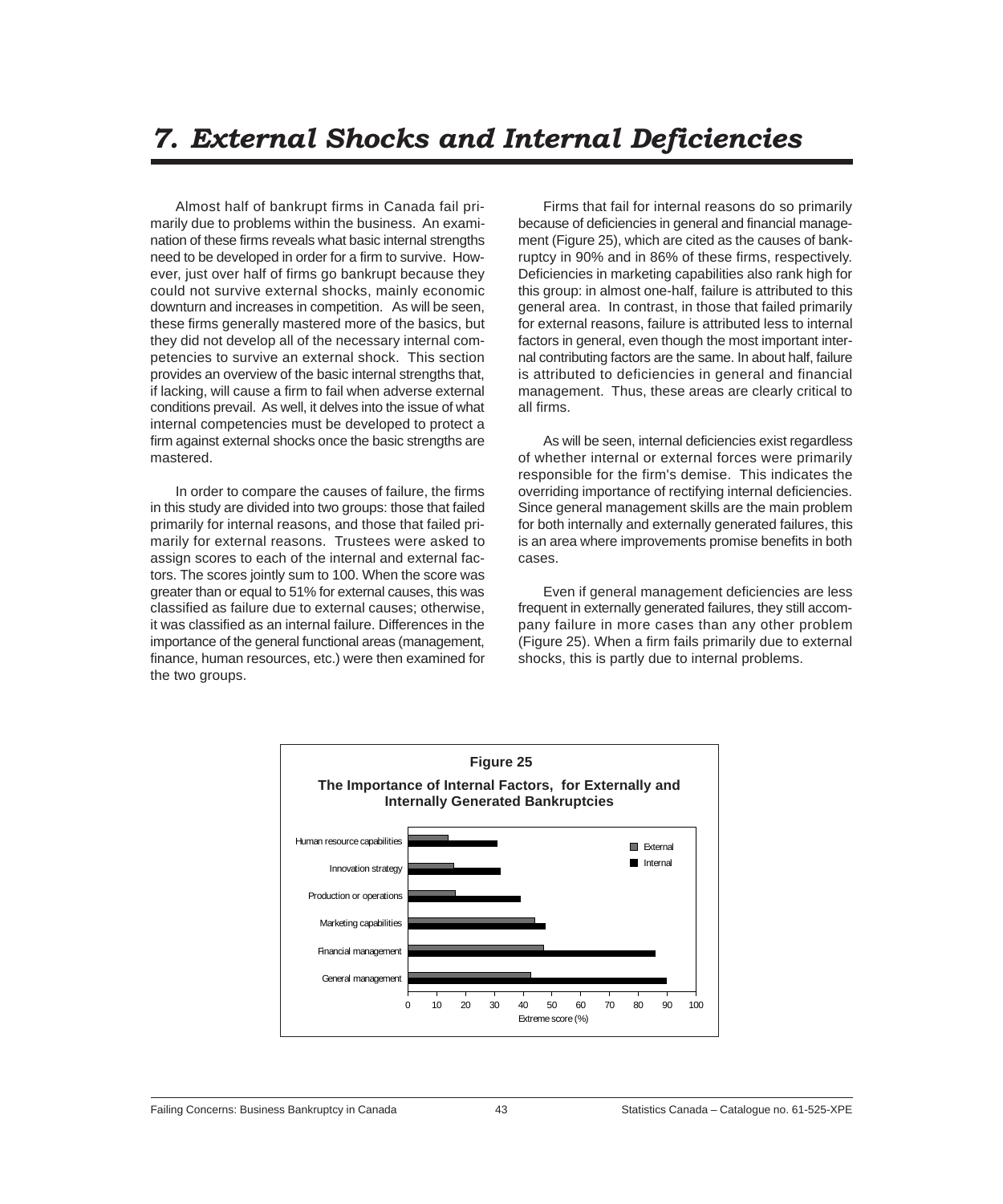

It is noteworthy that marketing capabilities play a relatively more important role in external failures (Figure 25). While poor marketing capabilities play a far less significant role in failure than deficiencies in management for internally generated failures, they are equally important for externally generated failures. Therefore, while marketing capabilities are less important as basic strengths that firms need to develop in order to survive the early years of life when death rates are so high, they are critical in the face of an external shock—probably because the major external shocks involve a loss of customers.

Deficiencies in production and operations, innovation strategy, and human resource capabilities are less responsible for failure than are problems in management, finance, and marketing. However, firms that fail for internal reasons are more affected by these than firms that fail for external reasons.

## **7.1 General Management**

While management failure is the most important factor for both internal and external failure (Figure 25), the areas in which specific deficiencies arise (knowledge, abilities, attitudes, and actions) need not be the same (Figures 26 and 27).

Internal difficulties arose from lack of knowledge, lack of use of outside advisors, and lack of control. In all three cases, these problems are considerably reduced but are still the most important deficiencies for externally generated failures. While nearly 70% of firms that failed for internal reasons did so because of a lack of breadth or depth of knowledge, this is still the case for a little less than 40% of firms that failed primarily because of external shocks. Externally generated failures also experience fewer management problems related to delegation of

responsibility, a lack of emphasis on quality, and the supervision of staff.

In other areas, problems are relatively greater for externally generated failures. Problems in attitudes, such as vision; abilities, such as initiative, communication and flexibility; and technical knowledge all become more important relative to other problems. These are generally the characteristics of management in more sophisticated firms, and are, therefore, relatively more important for that stage of life where failure results from an inability to respond to external events, rather than deficiencies in the basic internal competencies. Therefore, there are clearly a larger body of problems, any of which can bring down a firm once it is at the stage where it is more susceptible to external events. In this sense, life becomes more complex for larger, older firms. There are a wider range of problems that need to be addressed in order to avoid bankruptcy that arises from external shocks.

## **7.2 Financial Management**

Overall, specific problems in financial management are substantially diminished for externally versus internally generated failures (Figure 28). Externally generated failures are not as affected by unbalanced capital structures, the inability to manage working capital, and undercapitalization. But each of these problems still remained and, in fact, had about the same relative importance for both internally and externally generated failures—with the possible exception of under-capitalization, which is relatively more important for the latter. Excessive cash withdrawals, while an important problem for internally generated failures, are not very important in the case of externally generated failures. Thus, a strong financial structure is critical for all firms, whether to build up internal competencies or, once these competencies exist, to protect against external shocks.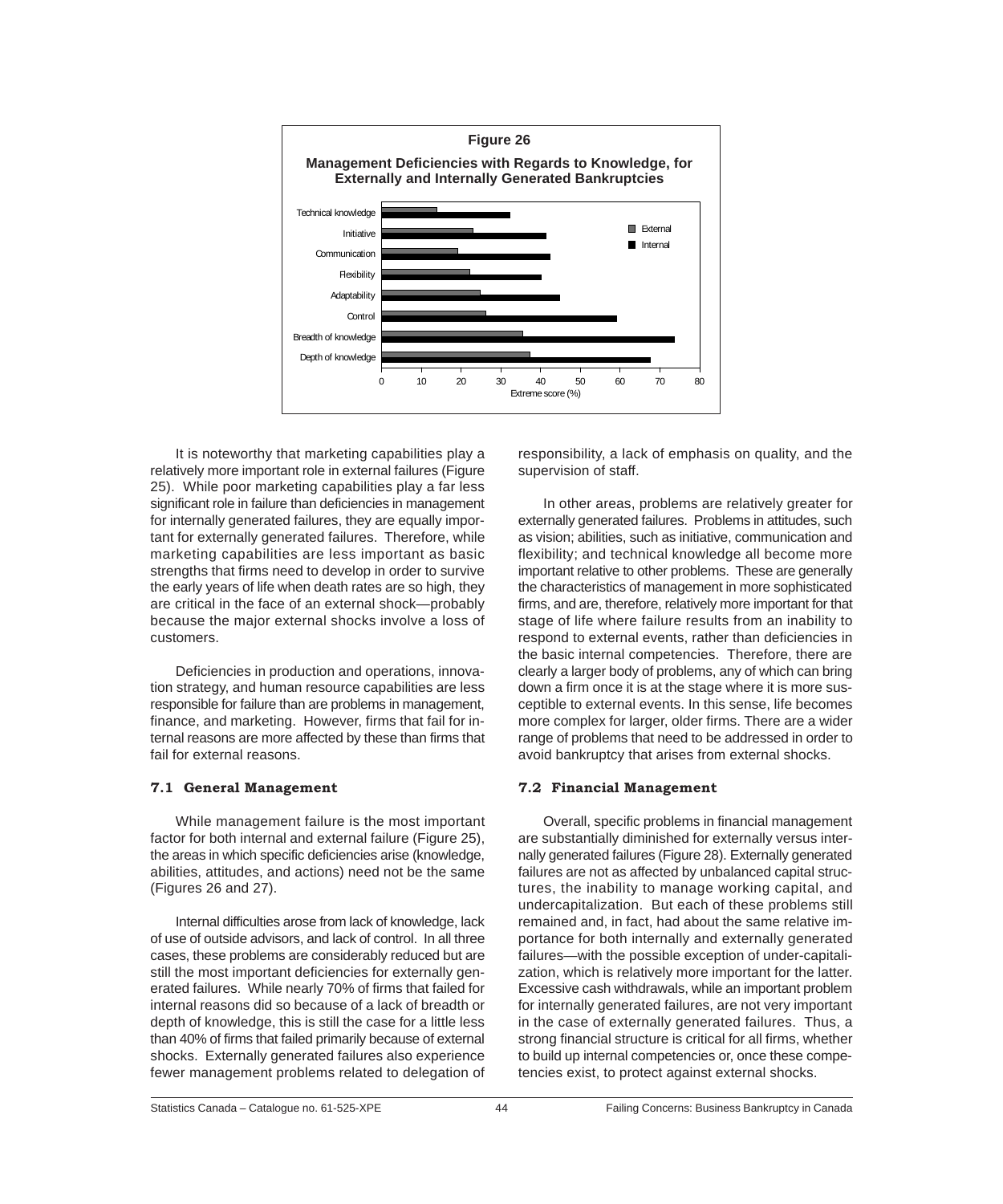



There is, however, a notable difference in management's monitoring abilities between internally and externally generated failures (Figure 29). In particular, very few firms that failed due to external shocks had problems associated with bookkeeping or inadequate information on production costs. In contrast, these were problems for over 50% of internally generated failures. Poor control of receivables becomes relatively more important for externally generated failures. Economic downturns slow down the payment of receivables and leave firms that did not control receivables in a particularly vulnerable position.

## **7.3 Marketing**

In terms of general competencies, general marketing problems become relatively more important in externally generated failures (Figure 25). However, in contrast to

the areas of general management and financial management, where the importance of most of the specific problems are relatively similar for both externally and internally generated failures, in marketing there is a substantial shift in the specific areas that are associated with bankruptcy caused by an unfavourable environment (Figure 30).

Poor pricing policy dominates as the most important problem for firms that fail due to internal reasons. Failing to establish a market niche and poor customer service are next. By way of contrast, firms that fail for external reasons have substantially reduced their pricing and customer service problems, though they have not resolved the market niche problem. Concomitant with this issue is one of poor or unsuitable location, which is really just another facet of the lack of a market niche in industries like retail trade.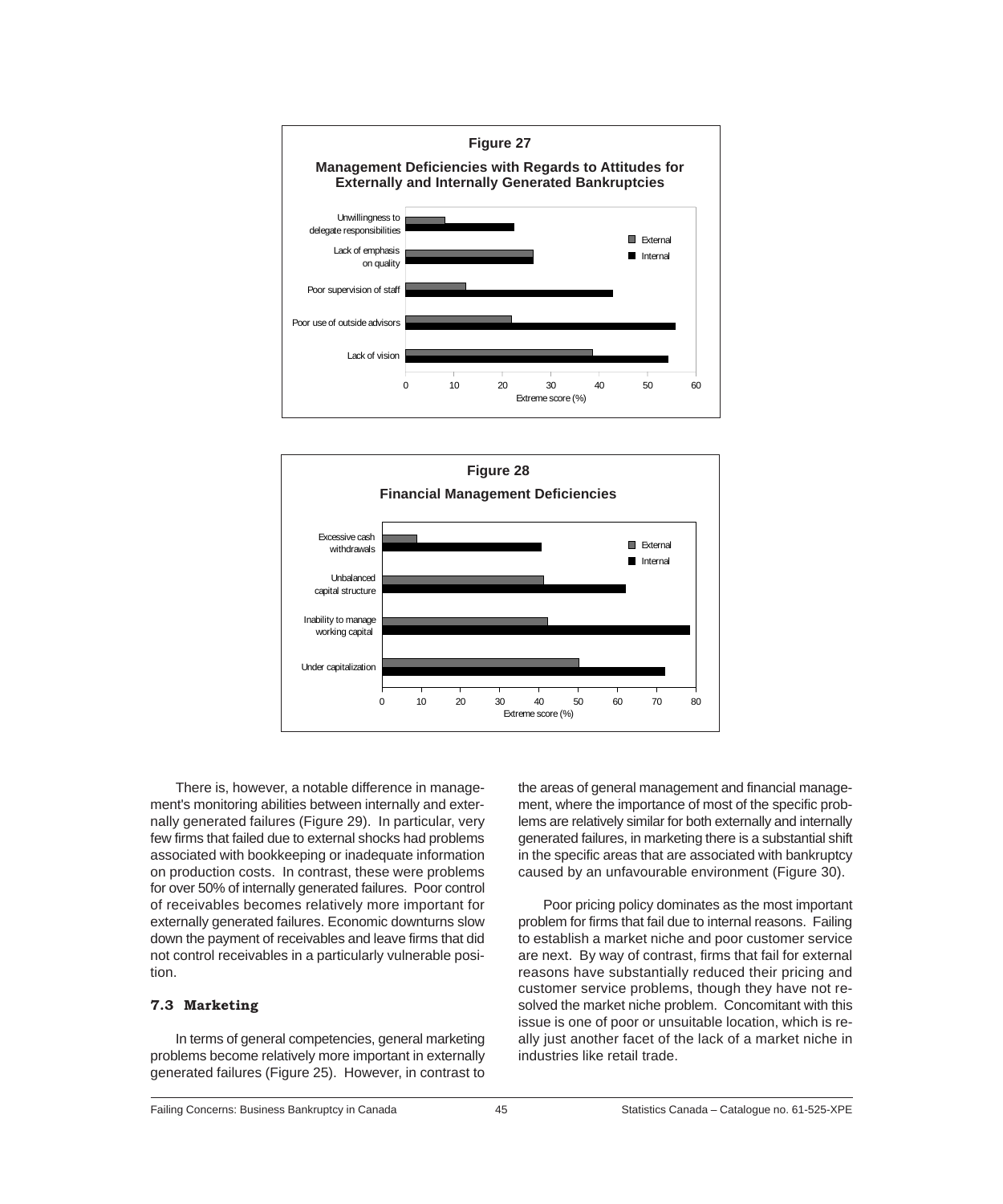



In summary, solution of the basic pricing problem is necessary to reach the stage in life where external events become a threat. But when they do so, basic problems that have to do with location and nature of the product are the areas in which marketing thrust and expertise are the most critical internal factors that accompany bankruptcy.

## **7.4 Production and Operations**

When compared to the other functional areas, the general area of production is much less important for externally generated than for internally generated failures (Figure 25). But the difference occurs in only three specific areas: obsolete technology, inefficient use of equipment, and excessive facilities (Figure 31).

Elsewhere (high facility unit costs, high costs of material inputs, and inventory difficulties), the production problems associated with bankruptcy are just as high for external failures as they are for internal failures. Improvements in these areas would have the highest payoff in the sense that they would benefit the firm irrespective of the source of failure.

### **7.5 Human Resources**

Human resources problems are not very important as a general factor for externally generated failures (Figure 25) . This is also the case for most of the specific human resources problems (Figure 32). Firms that fail for external reasons are at the stage where human resources issues are no longer critical.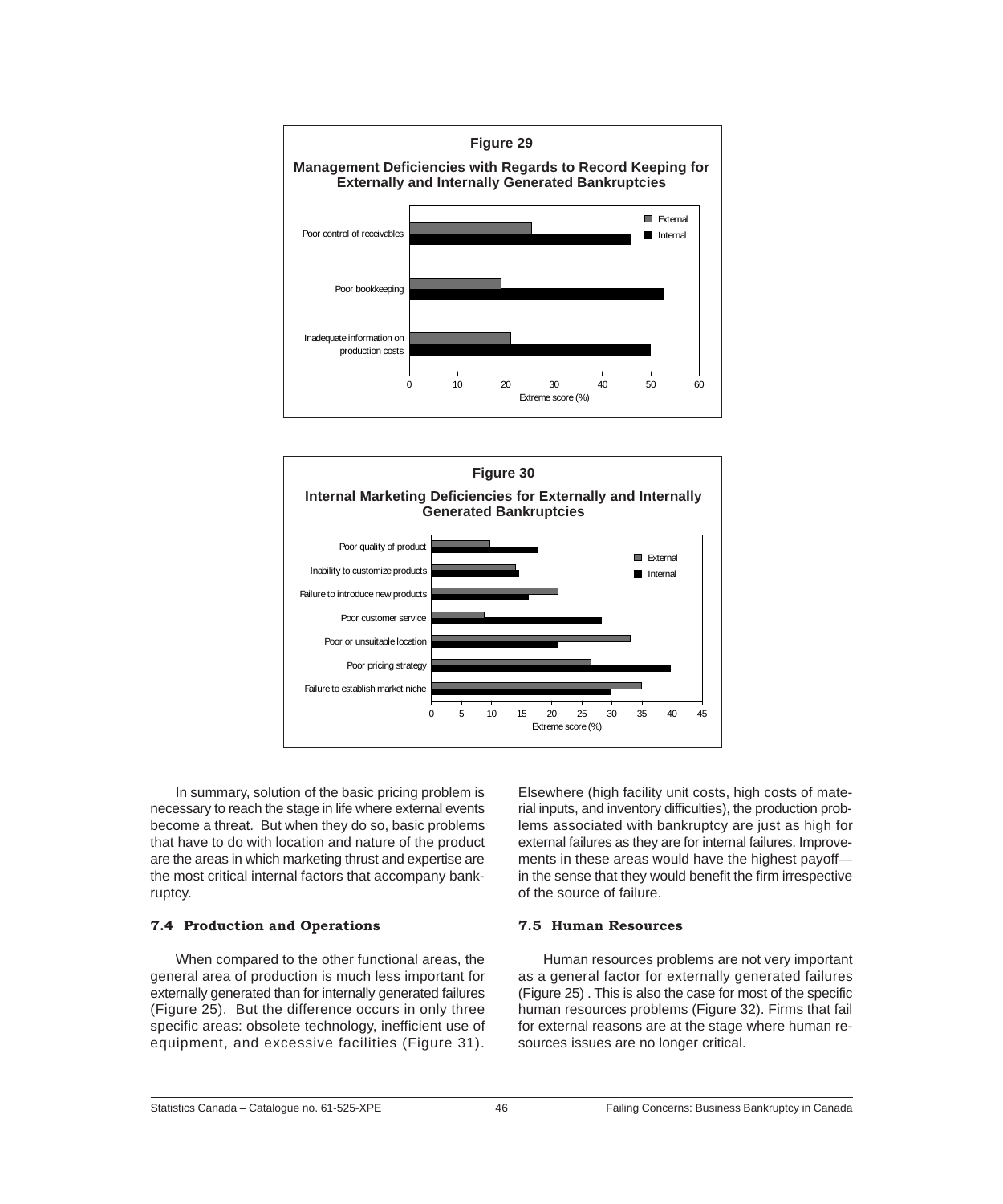



The specific problems for firms that fail due to internal problems are the personal problems of management, labour costs, and poor employee performance. However, each of these has become relatively unimportant in the case of externally generated bankruptcies. Human resources concerns may be critical to the growth of emerging firms (Successful Entrants), but not in the case of externally generated failure.

# **7.6 Prevention of Bankruptcy**

In terms of the prevention of bankruptcy, for firms that failed because of internal factors, about one-half might have saved themselves had they raised additional equity or appointed an outside consultant (Figure 33). Almost 39% should have reengineered operations. In general, there were fewer preventative actions that could

have been taken by firms that failed for external reasons; it was, after all, an external shock that primarily caused failure. However, since external failures are accompanied by internal problems, there were some areas where they might have taken actions to prevent bankruptcy. Salvation here was also most likely had they raised additional equity or renegotiated with debt-holders/suppliers. It is noteworthy that appointing an outside consultant was less likely to save a firm that eventually fails due to an external shock, while it is crucial for internally generated failures.

## **7.7 Summary**

Almost half of the corporations in Canada that go bankrupt do so because they did not develop the basic internal strengths to survive. Overall weakness in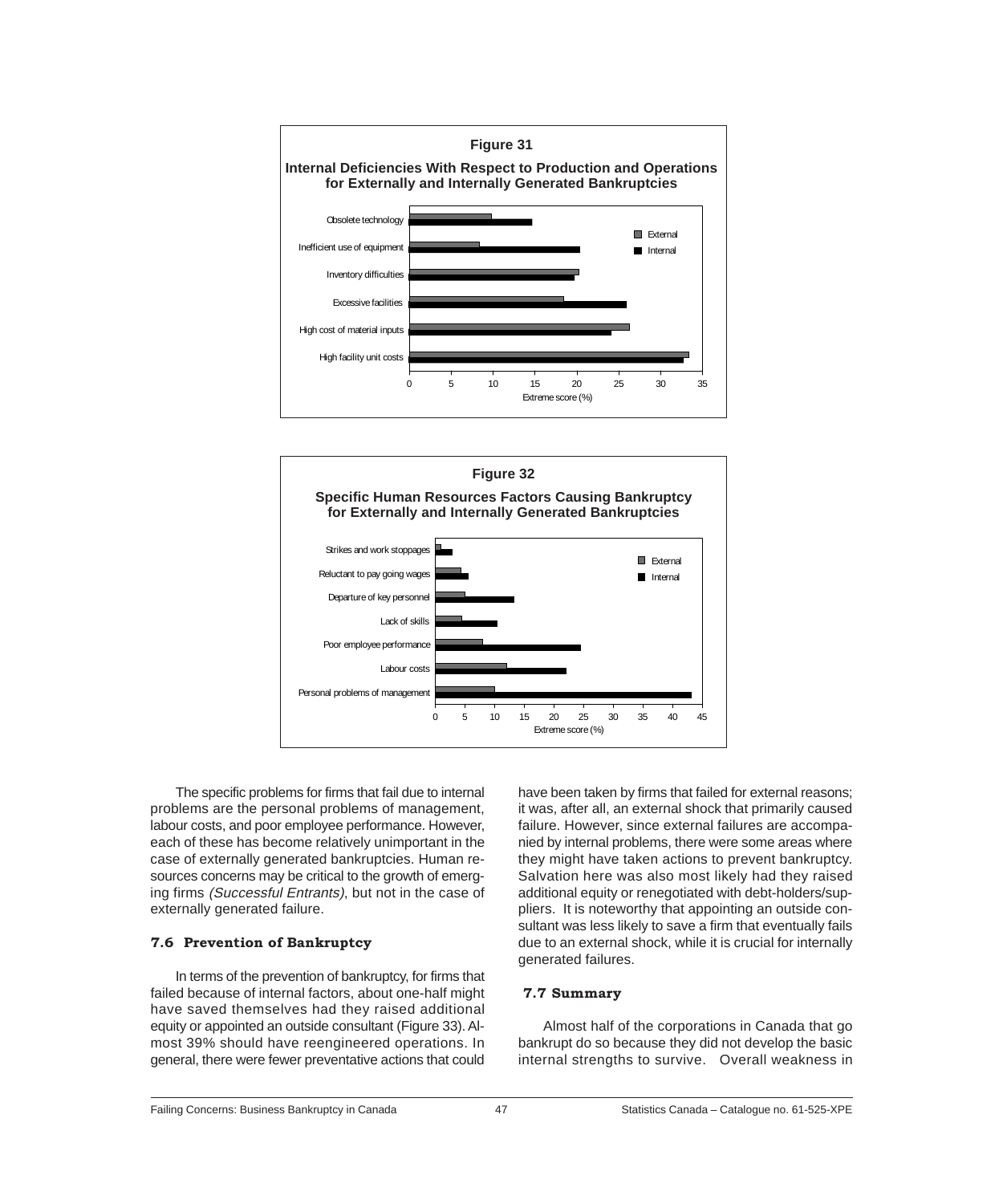

management, combined with a failure to establish a market for their product, cause these firms to fail. However, over half of bankrupt firms did develop these strengths, at least to the point that the firm did not fail only because they lacked these skills. Nevertheless, these firms did not develop their internal competencies to the point necessary to ride through an external shock, such as an economic downturn in their particular market or an increase in competition. While poor management skills were generally less of a factor in firms that failed for external reasons, managerial deficiencies in terms of lack of vision, initiative, flexibility, and adaptability contributed to externally generated failure arising from external shocks. In addition, a strong financial structure is critical for all firms, whether to build internal competencies or, once these competencies exist, to protect against external shocks. Likewise, competencies in marketing are critical to protect firms against external shocks. Solving problems in all of these areas is critical to avoiding bankruptcy—even in the case where external factors played a major role in the bankruptcy.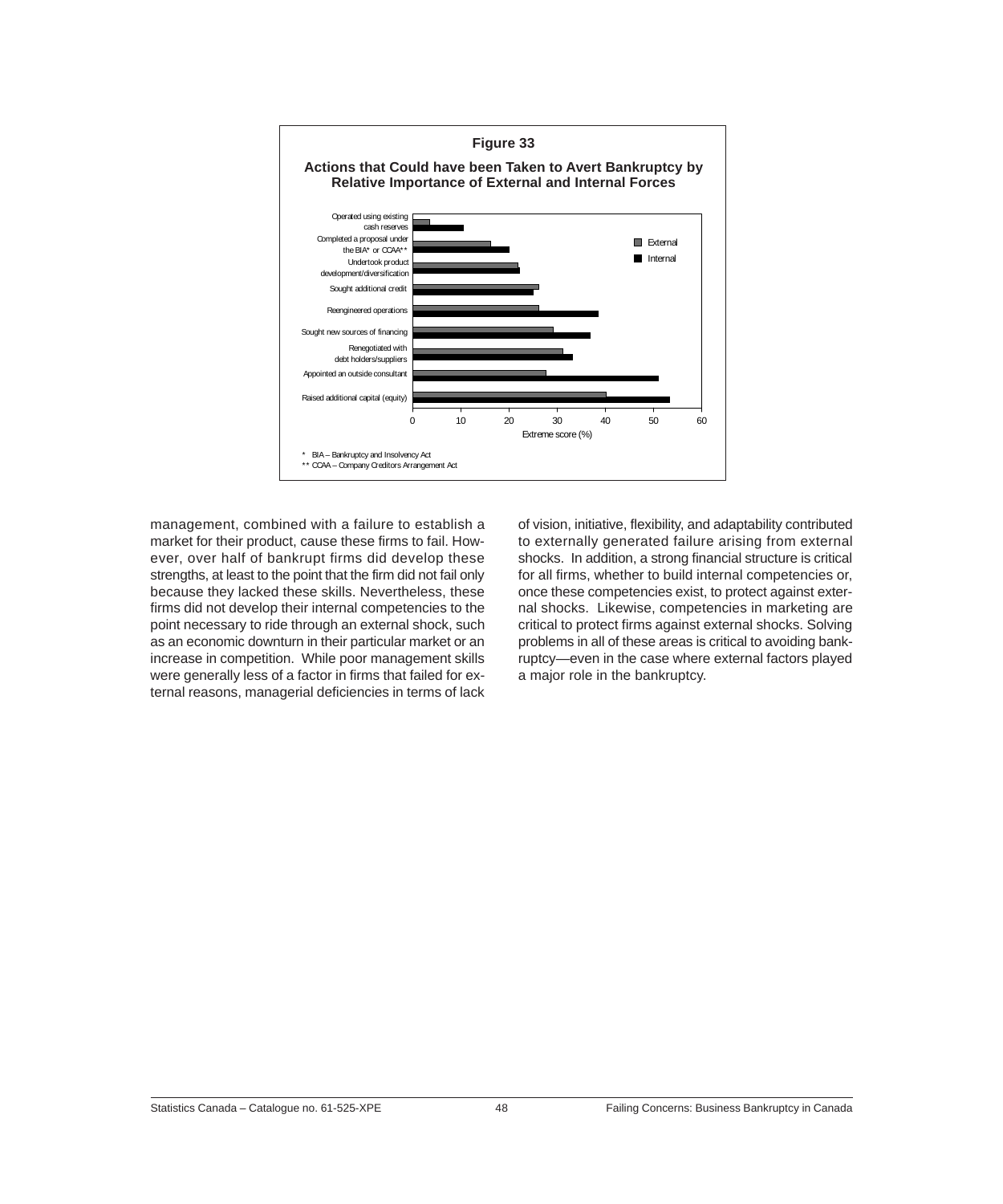# *8. Conclusion*

Bankruptcy is the market's way of eliminating inefficient and unproductive firms. However, it is not without its costs. Owners and managers lose the time and money invested in the business; creditors and investors often do not receive a complete pay-back for their financial support of the business; and employees lose their jobs and back wages.

This study provides a comprehensive overview of the causes of bankruptcy in Canada. Basic statistics draw a picture of a typical bankrupt firm. While the rates of bankruptcy differ across the country and by industry, the causes of bankruptcy are quite similar.

Small, young firms are most at risk, primarily because their management has not yet built up the experience and knowledge necessary to run a business. About half of young firms that go bankrupt do so primarily due to factors beyond their control, namely economic downturn and increases in competition, while the other half fail primarily due to basic internal weaknesses. Even in the case of bankruptcies that originate in external events, internal weaknesses are important factors contributing to failure.

Bankrupt firms in Canada lack the basic competencies to survive. It is not deficiencies in sophisticated management techniques that cause bankruptcies; it is a lack of ability to master the basics. Managerial inexperience and inefficiency are consistent themes in the literature explaining bankruptcy. This study confirms that, for bankrupts as a whole, the most fundamental internal problems relate to poor overall management skills. In particular, these include management's lack of knowledge, lack of vision, and poor use of outside advisors. With the exception of vision, all of these improve as the firm ages, although deficiencies in these areas still are important contributors to failure in older firms.

Firms that go bankrupt in Canada also lack the basics in marketing capabilities. Marketing strategies attract clients and a firm cannot succeed without customers. The problems that bankrupt firms face in this area are substantial—they fail to establish a market niche and often fail to locate in a suitable location.

As is supported in the literature, imperfect capital structures, whether due to institutional constraints or managerial inexperience, were also a major factor contributing to failure for both young and old firms. While skills associated with the monitoring of finances (bookkeeping and control of receivables) improve noticeably for firms as they age, imperfect capital structures remain a problem. It is sometimes suggested that Canada's financial sector may not do enough for small young firms to help them get started. This study finds that often institutional barriers to capital do present a major problem to these firms. However, these barriers are almost always associated with internal management deficiencies. In particular, a large percentage of firms that face an external capital constraint also lack the knowledge to pursue different financing options. Moreover, imperfections in capital markets feed on themselves. An inability to raise equity capital is associated with deficiencies of funds received from financial institutions.

Some firms fail simply because they could not build the basic internal competencies to survive. These are the businesses that fail due to factors within the control of owners or managers. The basic internal competencies that are most frequently lacking here are strong general and financial management skills.

Others develop some of these competencies but still fail due to an external shock. And even those that fail primarily for external reasons have the potential to develop internal competencies that may help strengthen the firm against bankruptcy. Internal deficiencies still figure prominently in the demise of firms that fail due to external shocks.

What would have helped these firms? Basically, this study finds that an ounce of prevention is worth a pound of cure. Developing adequate equity and making greater use of outside expertise is seen as the route most of these firms could have used to reduce their chances of bankruptcy. The world in which these firms operate is imperfect because of the existence of asymmetric information. Investors and creditors have a difficult time evaluating new firms. They look for basic internal competencies. One way to evaluate the financial side of the firm is to look at the extent to which others value the firm; in particular, how willing are others to invest in that firm. Hence the importance of equity to the survival of firms becomes self-evident. Managers must also be trained in both general management and financial management skills so that they can demonstrate the worth of that firm by attracting investors.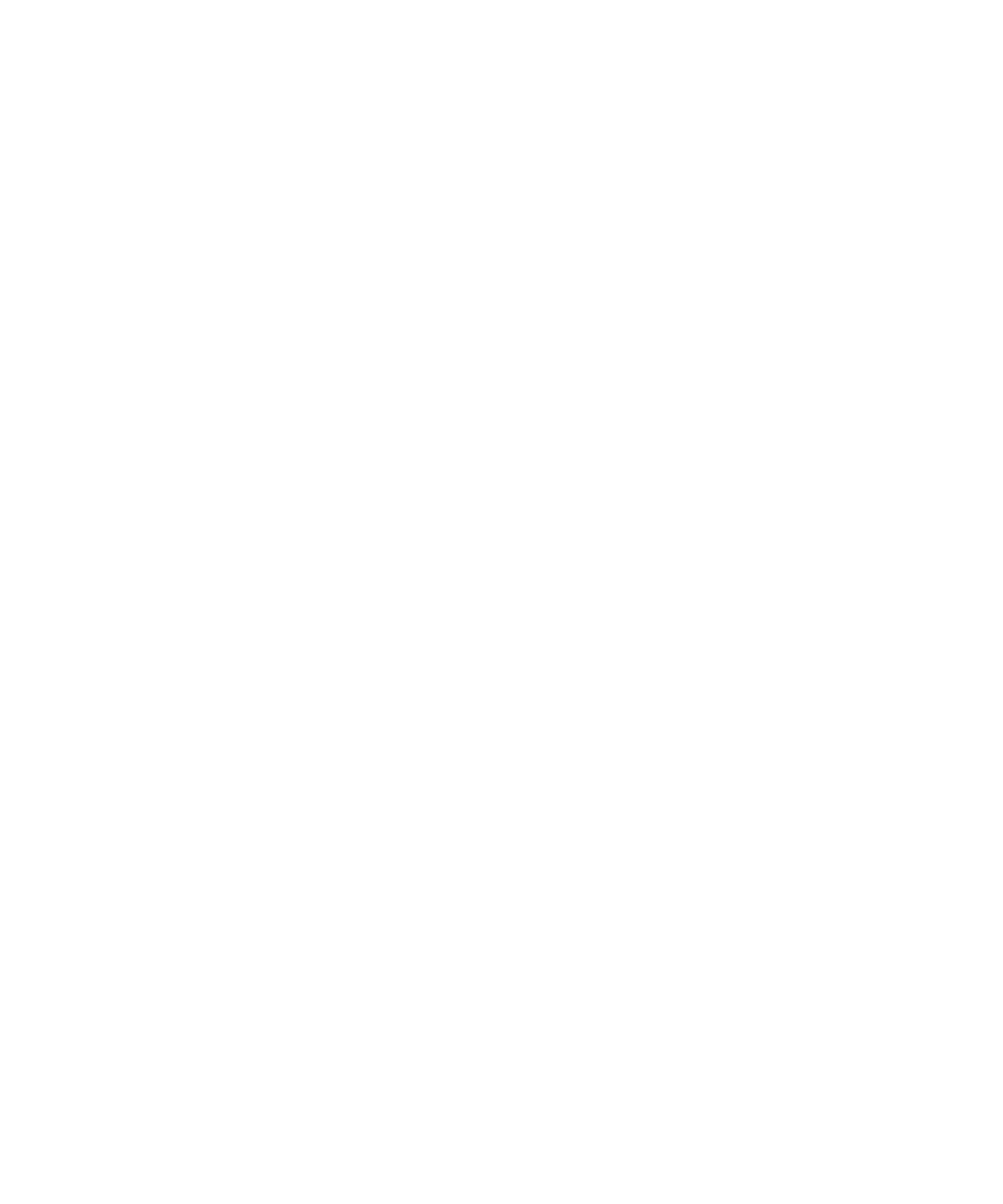# *References*

Argenti, J. 1976. Corporate Collapse, the Causes and Symptoms. New York: McGraw Hill.

Baldwin, J.R. 1995. The Dynamics of Industrial Competition: A North American Perspective. Cambridge: Cambridge University Press.

Baldwin, J.R. 1996. "Productivity Growth, Plant Turnover and Restructuring in the Canadian Manufacturing Sector." In Sources of Productivity Growth, edited by D. Mayes, Cambridge: Cambridge University Press, pp. 245-62.

Baldwin, J.R., W. Chandler, C. Le, and T. Papailiadis. 1994. Strategies for Success: A Profile of Growing Small and Medium-Sized Enterprises (GSMEs) in Canada. Catalogue No. 61-523R. Ottawa: Statistics Canada.

Baldwin, J.R. and J. Johnson, 1996. "Human capital development and innovation: a sectoral analysis." In The implication of knowledge-based growth for micro-economic policies, edited by P. Howitt, Calgary: Calgary University Press, pp. 83-110.

Baldwin, J.R. and J. Johnson, 1997 (forthcoming). "Survival of new Canadian manufacturing firms: the importance of financial structure." Research paper No. 105. Ottawa: Analytical Studies Branch, Statistics Canada.

Baldwin, J.R. and M. Rafiquzzaman, 1995. "Selection versus evolutionary adaptation: learning and post-entry performance." International Journal of Industrial Organization 13: 501-22.

Boardman, C.M., J.W. Bartley, and R.B. Ratliff. 1981. "Small Business Growth Characteristics." American Journal of Small Business 5: 33-42.

Doukas, J. 1986. "Bankers versus bankruptcy prediction models: an empirical investigation, 1979-1982." Applied Economics 18: 479-93.

Dunne, T., M.J. Roberts, and L. Samuelson, 1989. "The growth and failure of U.S. manufacturing plants." Quarterly Journal of Economics 104, no. 4: 671-98.

Gaskill, L.R., H.E. Van Auken, and R.A. Manning, 1993. "A factor analytic study of the perceived causes of small business failure." Journal of Small Business Management (October): 18-31.

Hall, G. 1992. "Reasons for insolvency amongst small firms - a review of fresh evidence." Small Business Economics 4: 237-50.

Hall, G. 1994. "Factors distinguishing survivors from failures amongst small firms in the UK construction sector." Journal of Management Studies 31, no. 5: 737- 60.

Haswell, S. and S. Holmes, 1989. "Estimating small business failure rates: a reappraisal." Journal of Small Business Management 27: 68-74.

Johnson, J., J.R. Baldwin, and C. Hinchley. 1997. Successful Entrants: Creating the Capacity for Survival and Growth. Catalogue No. 61-524. Ottawa: Statistics Canada.

Jovanovic, B. 1982. "Selection and the evaluation of industry." Econometrica 50: 649-70.

Keats, B.W. and J.S. Bracker. 1988. "Journals of Theory of Small Firm Performance: A Conceptual Model." American Journal of Small Business. 12: 41-58.

Lussier, R. 1995. "A nonfinancial business success versus failure prediction model for young firms." Journal of Small Business Management (January): 8-31.

Office of the Superintendent of Bankruptcy. 1995a. "A first look at understanding the causes of business failure in Canada: an overview of relevant factors and strategy for future study." Draft. Ottawa: Industry Canada.

Office of the Superintendent of Bankruptcy. 1995b. "The recent rise in bankruptcies: the issues." Ottawa: Industry Canada. Photocopy.

Philips B.D. and B.A. Kirchenhoff, 1989. "Formation, growth and survival: small firm dynamics in the U.S. economy." Small Business Economics 1, no. 1: 65-74.

Picot, G., J.R. Baldwin, and R. Dupuy, 1994. "Have small firms created a disproportionate share of new jobs in Canada? A reassessment of the facts." Research paper No. 71. Ottawa: Analytical Studies Branch, Statistics Canada.

Robinson, R.B. and J.A. Pearce, 1988. "Planned patterns of strategic behaviour and their relationship to business-unit performance." Strategic Management Journal 9: 43-60.

Schrader, C.B., C.L. Mulford, and V.L. Blackburn, 1989. "Strategies and operational planning, uncertainty and performance in small firms." Journal of Small Business Management 27: 45-60.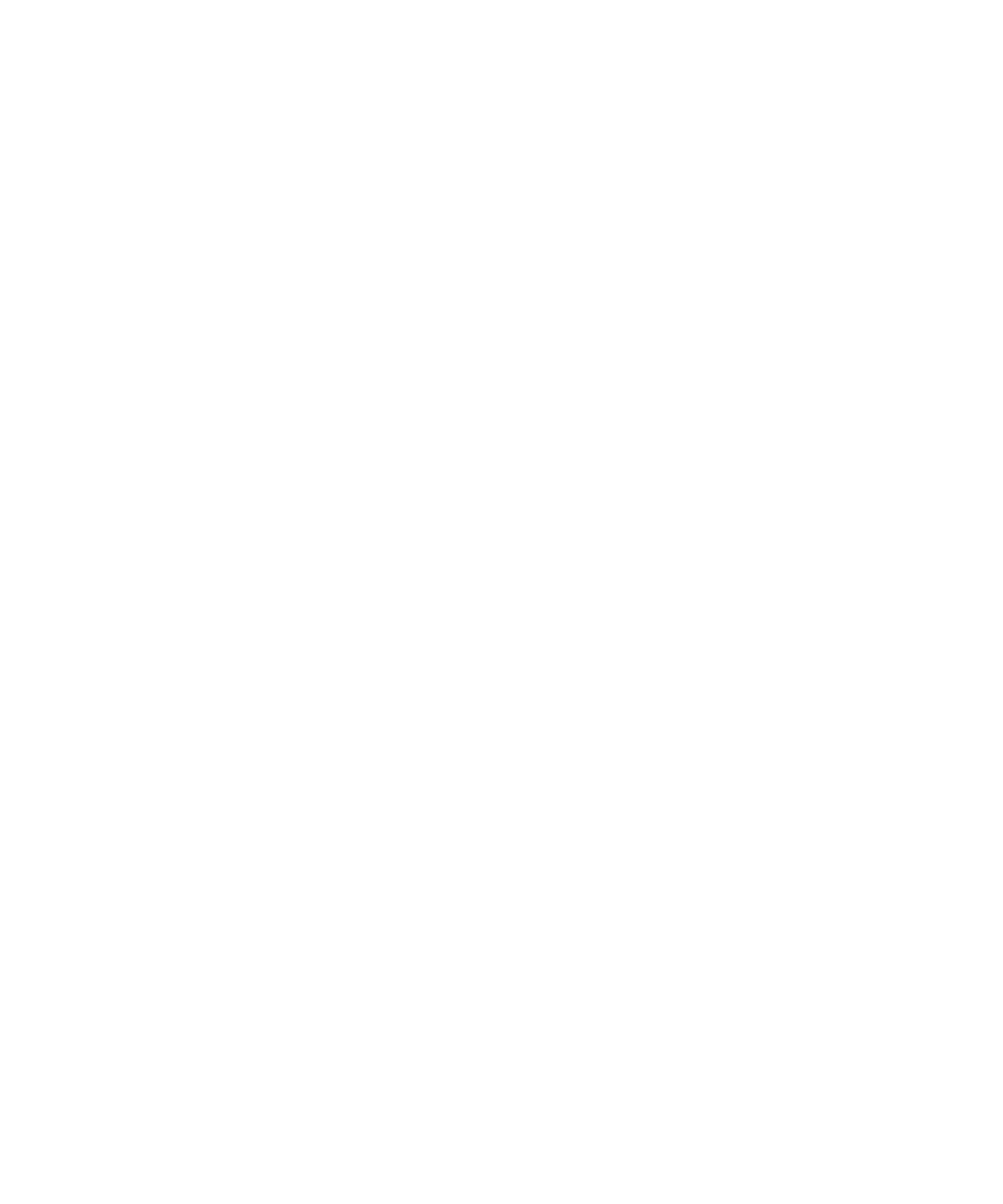# *Appendix A Extreme Scores and Standard Error of Estimates*

This appendix provides extreme scores and standard errors for the figures in the text.

## **Table A.1**

## **Extreme Scores and Standard Errors for Figure 5 External Factors Contributing to Bankruptcy**

| Score<br>$(\% )$ | Standard<br>Error |
|------------------|-------------------|
| 68.4             | 2.3               |
| 45.2             | 2.1               |
| 42.8             | 2.1               |
| 23.4             | 1.9               |
| 22.2             | 1.7               |
| 15.5             | 1.7               |
| 10.9             | 1.0               |
| 10.3             | 1.4               |
| 9.6              | 1.3               |
| 7.7              | 1.3               |
|                  |                   |

## **Table A.2**

#### **Extreme Scores and Standard Errors for Figure 6 Internal Factors Causing Bankruptcy**

| Variable                    | Score<br>(% ) | Standard<br>Error |
|-----------------------------|---------------|-------------------|
| General management          | 71.6          | 2.0               |
| Financial management        | 70.8          | 2.0               |
| Marketing capabilities      | 47.4          | 2.4               |
| Production and operations   | 29.4          | 1.7               |
| Innovation strategy         | 26.4          | 2.0               |
| Human resource capabilities | 25.7          | 2.2               |

## **Table A.3**

### **Extreme Scores and Standard Errors for Figure 7 Management Deficiencies Leading to Bankruptcy: Knowledge**

| Variable             | Score<br>$(\% )$ | Standard<br>Error |
|----------------------|------------------|-------------------|
| Breadth of knowledge | 58.1             | 2.3               |
| Depth of knowledge   | 56.5             | 2.4               |
| Control              | 44.9             | 2.1               |
| Initiative           | 33.8             | 2.3               |
| Communication        | 32.9             | 2.1               |
| Flexibility          | 31.9             | 2.2               |
| Adaptability         | 25.0             | 2.2               |
| Technical knowledge  | 25.0             | 2.0               |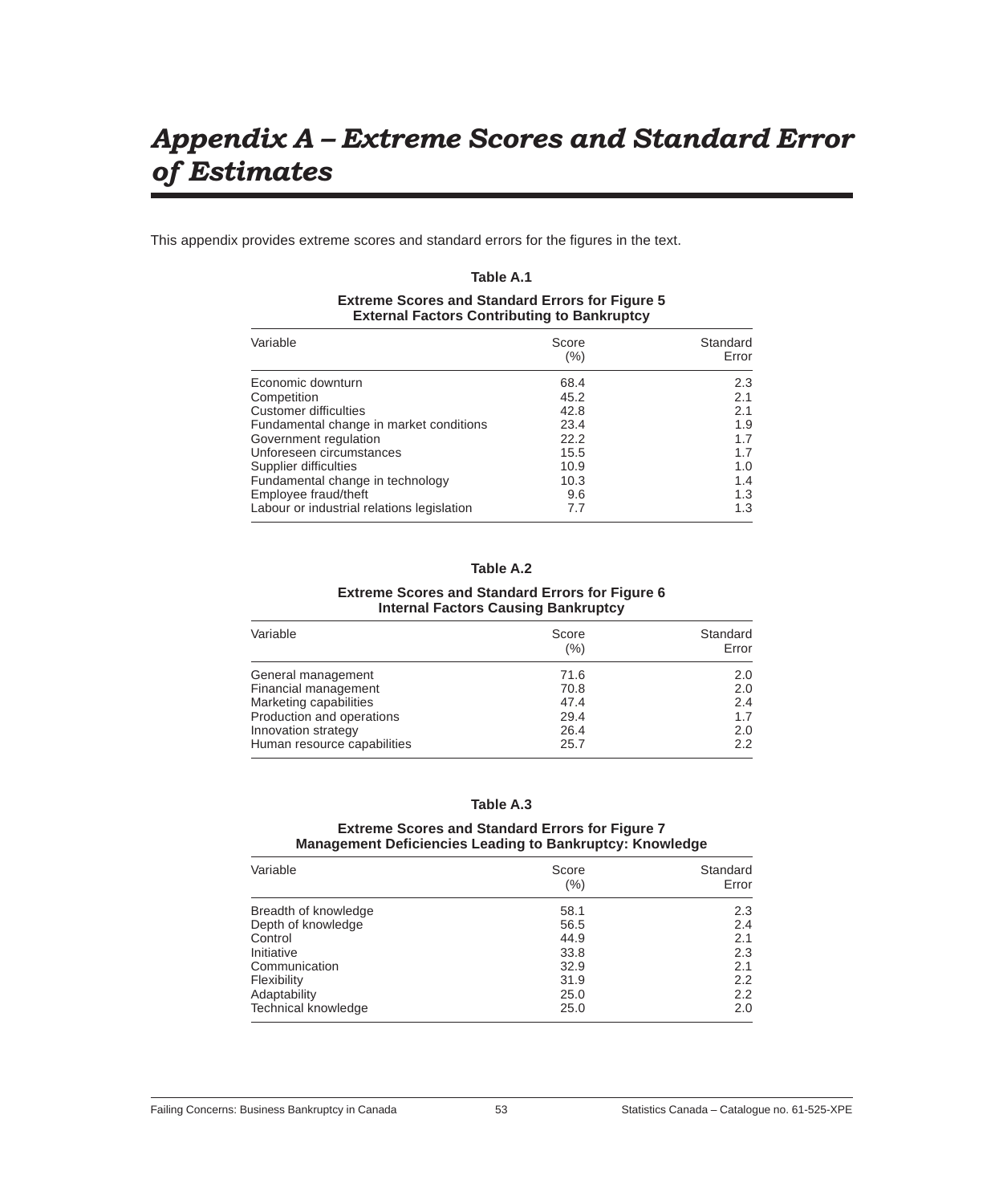#### **Extreme Scores and Standard Errors for Figure 8 Management Deficiencies Leading to Bankruptcy: Attitudes**

| Variable                                                 | Score<br>(%) | Standard<br>Error |
|----------------------------------------------------------|--------------|-------------------|
| Lack of vision                                           | 48.8         | $2.2^{\circ}$     |
| Poor use of outside advisors                             | 40.0         | 2.2               |
| Poor supervision of staff                                | 29.4         | 2.1               |
| Lack of emphasis on quality<br>Unwillingness to delegate | 17.1         | 1.7               |
| responsibilities                                         | 16.1         | 17                |

## **Table A.5**

### **Extreme Scores and Standard Errors for Figure 9 Financial Management Problems Contributing to Bankruptcy**

| Score<br>(%) | Standard<br>Error |
|--------------|-------------------|
| 61.2         | 2.3               |
| 63.8         | 2.1               |
| 53.0<br>26.7 | 2.2<br>2.1        |
|              |                   |

## **Table A.6**

#### **Extreme Scores and Standard Errors for Figure 11 Internal Factors Causing Bankruptcy: Marketing**

| Variable                          | Score<br>(%) | Standard<br>Error |
|-----------------------------------|--------------|-------------------|
| Failure to establish market niche | 33.0         | 2.0               |
| Poor pricing strategy             | 35.3         | 2.0               |
| Poor or unsuitable location       | 26.7         | 2.0               |
| Poor customer service             | 21.2         | 1.9               |
| Failure to introduce new products | 19.2         | 1.9               |
| Inability to customize products   | 14.5         | 1.8               |
| Poor quality of product           | 14.0         | 1.6               |

#### **Table A.7**

#### **Extreme Scores and Standard Errors for Figure 12 Internal Factors Causing Bankruptcy: Production and Operations**

| Variable                     | Score<br>(%) | Standard<br>Error |
|------------------------------|--------------|-------------------|
| High facility unit costs     | 32.5         | 2.1               |
| High cost of material inputs | 24.6         | 1.8               |
| <b>Excessive facilities</b>  | 23.3         | 1.9               |
| Inventory difficulties       | 19.6         | 1.5               |
| Inefficient use of equipment | 15.5         | 1.5               |
| Obsolete technology          | 12.5         | 1.3               |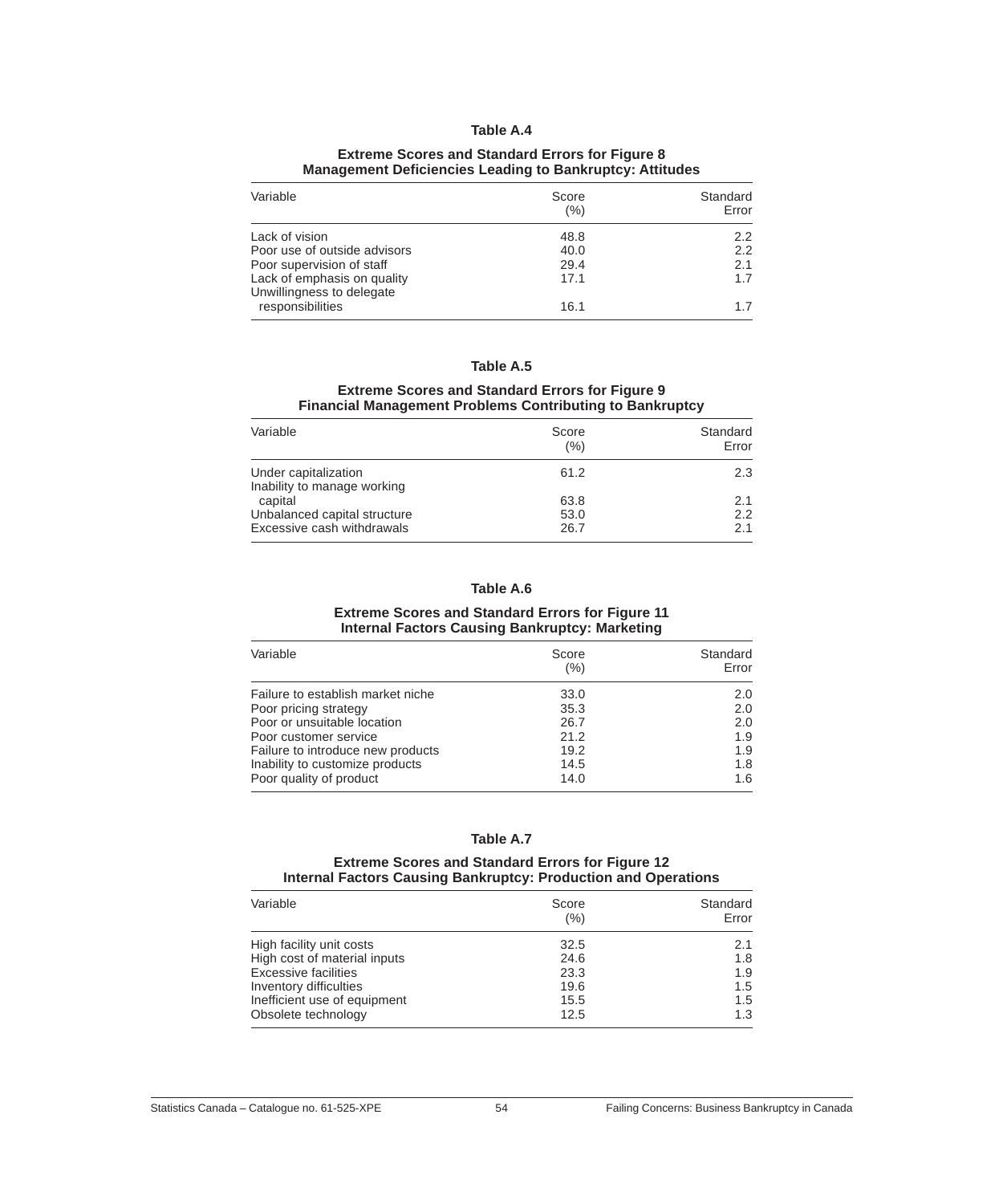#### **Extreme Scores and Standard Errors for Figure 13 Internal Factors Causing Bankruptcy: Human Resources**

| Variable                        | Score<br>(%) | Standard<br>Error |
|---------------------------------|--------------|-------------------|
| Personal problems of management | 28.1         | 2.2               |
| Labour costs                    | 17.6         | 1.8               |
| Poor employee performance       | 19.6         | 1.9               |
| Lack of skills                  | 7.7          | 1.1               |
| Departure of key personnel      | 9.1          | 1.2               |
| Reluctant to pay going wages    | 5.3          | 0.9               |
| Strikes and work stoppages      | 1.8          | 0.5               |

## **Table A.9**

#### **Extreme Scores and Standard Errors for Figure 14 Actions that Could have been Taken by the Bankrupt to Avert Bankruptcy**

| Variable                                      | Score<br>(%) | Standard<br>Error |
|-----------------------------------------------|--------------|-------------------|
| Raised additional capital (equity)            | 47.2         | 2.1               |
| Appointed an outside consultant               | 41.9         | 2.1               |
| Renegotiated with debt holders/suppliers      | 32.3         | 1.9               |
| Sought new sources of financing               | 34.1         | 2.0               |
| Reengineered operations                       | 33.1         | 2.1               |
| Sought additional credit                      | 24.8         | 1.8               |
| Undertook product development/diversification | 21.7         | 1.9               |
| Completed a proposal under the BIA or CCAA    | 17.5         | 1.5               |
| Operated using existing cash reserves         | 8.1          | 1.1               |

#### **Table A.10**

#### **Standard Errors for Table 9 Extreme Scores of External Factors Contributing to Bankruptcy: by Industry**

| Variable                 | Manu-<br>facturing | Retail | Whole-<br>sale | Con-<br>struction | Real<br>Estate &<br>Insurance | Accom.<br>& Food | <b>Business</b><br><b>Services</b> | Other<br><b>Services</b> | All<br>Other |
|--------------------------|--------------------|--------|----------------|-------------------|-------------------------------|------------------|------------------------------------|--------------------------|--------------|
|                          |                    |        |                |                   | <b>Standard Error</b>         |                  |                                    |                          |              |
| Economic downturn        | 7.0                | 4.4    | 5.1            | 4.9               | 11.6                          | 6.6              | 11.4                               | 8.4                      | 6.2          |
| Competition              | 7.1                | 4.8    | 4.0            | 5.7               | 7.3                           | 6.8              | 4.5                                | 8.4                      | 5.2          |
| Customer difficulties    | 6.4                | 4.0    | 5.4            | 5.5               | 4.6                           | 6.1              | 11.5                               | 4.2                      | 6.0          |
| Government regulation    | 2.8                | 3.5    | 4.1            | 5.8               | 2.9                           | 4.7              | 3.2                                | 3.3                      | 5.5          |
| Fundamental change       |                    |        |                |                   |                               |                  |                                    |                          |              |
| in market conditions     | 5.8                | 3.6    | 6.1            | 4.1               | 3.9                           | 4.6              | 4.1                                | 9.6                      | 5.5          |
| Supplier difficulties    | 3.0                | 1.6    | 5.5            | 5.3               | 0.0                           | 1.4              | 2.9                                | 3.7                      | 1.9          |
| Unforeseen circumstances | 3.7                | 3.4    | 5.1            | 5.0               | 6.8                           | 2.3              | 3.1                                | 8.1                      | 5.0          |
| Fundamental change       |                    |        |                |                   |                               |                  |                                    |                          |              |
| in technology            | 5.5                | 2.5    | 4.8            | 4.0               | 3.5                           | 1.1              | 3.0                                | 8.1                      | 3.7          |
| Employee fraud/theft     | 4.8                | 1.2    | 1.8            | 3.1               | 10.3                          | 4.1              | 3.1                                | 2.7                      | 5.0          |
| Labour or industrial     |                    |        |                |                   |                               |                  |                                    |                          |              |
| relations legislation    | 1.9                | 0.8    | 4.4            | 3.9               | 0.0                           | 1.8              | 2.4                                | 7.7                      | 4.4          |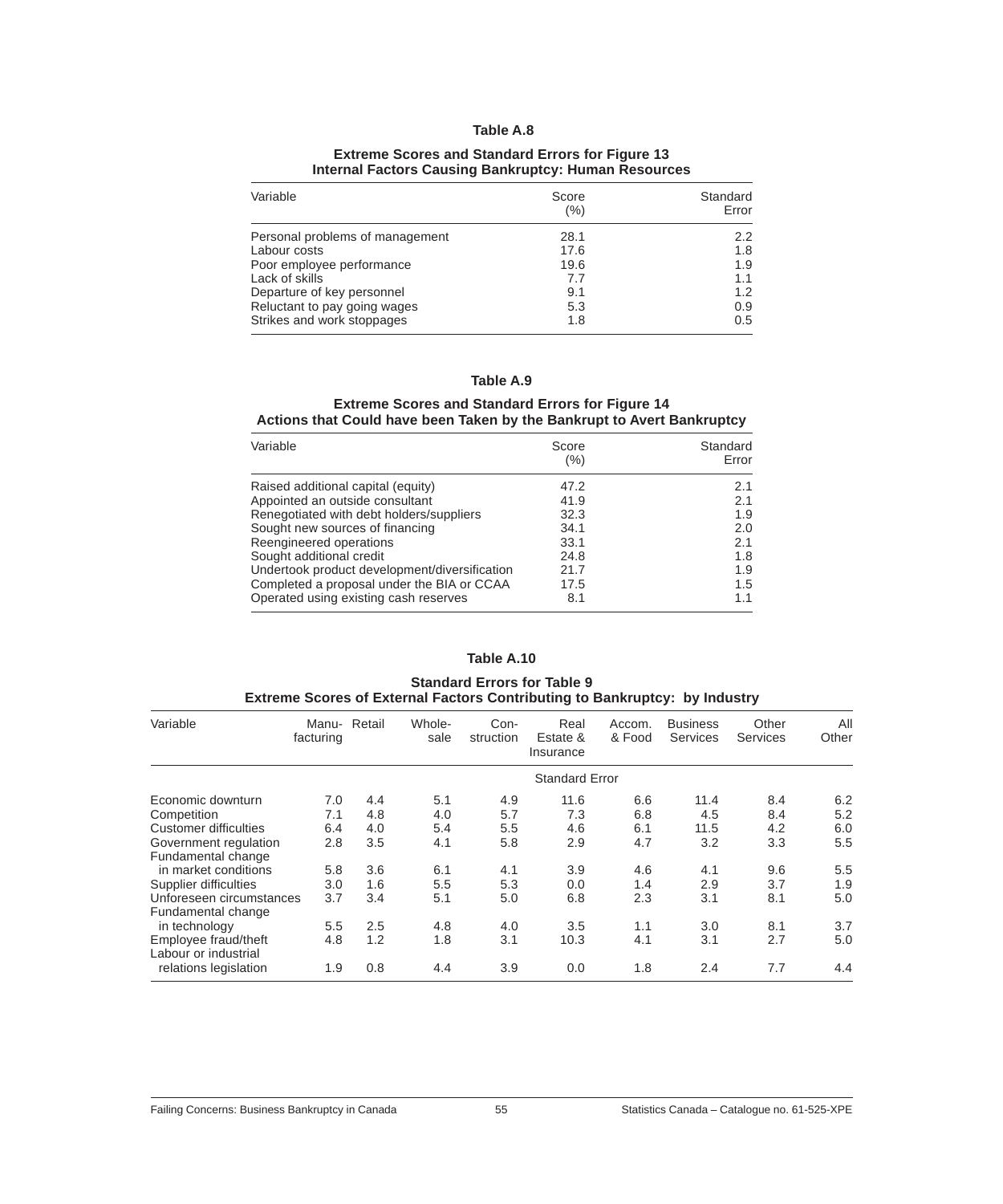### **Standard Errors for Table 10 Extreme Scores of Internal Factors Causing Bankruptcy: by Industry**

| Variable                                                                                                                                                | Manu- Retail<br>facturing              |                                        | Whole-<br>sale                         | Con-<br>struction                      | Real<br>Estate &<br>Insurance            | Accom.<br>& Food                       | <b>Business</b><br>Services                | Other<br>Services                      | All<br>Other                           |
|---------------------------------------------------------------------------------------------------------------------------------------------------------|----------------------------------------|----------------------------------------|----------------------------------------|----------------------------------------|------------------------------------------|----------------------------------------|--------------------------------------------|----------------------------------------|----------------------------------------|
|                                                                                                                                                         |                                        |                                        |                                        |                                        | <b>Standard Error</b>                    |                                        |                                            |                                        |                                        |
| General management<br>Financial management<br>Marketing capabilities<br>Production and operations<br>Innovation strategy<br>Human resource capabilities | 5.6<br>3.4<br>4.6<br>7.0<br>6.0<br>6.8 | 4.6<br>4.6<br>4.4<br>3.1<br>4.1<br>4.0 | 5.9<br>6.0<br>6.7<br>5.9<br>3.9<br>5.3 | 4.3<br>4.8<br>6.0<br>5.6<br>5.8<br>5.6 | 11.5<br>10.2<br>4.8<br>2.6<br>3.3<br>0.0 | 5.9<br>5.7<br>6.6<br>4.7<br>5.6<br>5.7 | 11.1<br>11.1<br>11.9<br>4.2<br>4.0<br>11.5 | 3.8<br>3.2<br>8.6<br>3.4<br>8.5<br>9.5 | 5.3<br>5.6<br>6.3<br>5.5<br>5.0<br>5.0 |

## **Table A.12**

## **Extreme Scores and Standard Errors for Figure 15 External Factors Contributing to Bankruptcy: by Age**

| Variable                                   |              | Old               |              | Young             |  |
|--------------------------------------------|--------------|-------------------|--------------|-------------------|--|
|                                            | Score<br>(%) | Standard<br>Error | Score<br>(%) | Standard<br>Error |  |
| Economic downturn                          | 77.95        | 3.6               | 60.07        | 3.6               |  |
| Competition                                | 53.65        | 4.0               | 41.04        | 3.6               |  |
| <b>Customer difficulties</b>               | 36.50        | 3.8               | 45.93        | 3.5               |  |
| Government regulation                      | 24.81        | 3.3               | 16.85        | 2.4               |  |
| Fundamental change in market conditions    | 23.55        | 3.2               | 22.12        | 3.0               |  |
| Supplier difficulties                      | 14.26        | 2.3               | 9.14         | 1.5               |  |
| Unforeseen circumstances                   | 6.76         | 2.4               | 9.62         | 2.3               |  |
| Fundamental change in technology           | 8.42         | 1.4               | 10.09        | 2.5               |  |
| Employee fraud/theft                       | 9.52         | 2.5               | 8.60         | 1.6               |  |
| Labour or industrial relations legislation | 6.54         | 1.9               | 4.62         | 1.2               |  |

#### **Table A.13**

#### **Extreme Scores and Standard Errors for Figure 16 Internal Factors for Different Functional Areas: by Age**

| Variable                    |                  | Old               |                  | Young             |
|-----------------------------|------------------|-------------------|------------------|-------------------|
|                             | Score<br>$(\% )$ | Standard<br>Error | Score<br>$(\% )$ | Standard<br>Error |
| General management          | 68.01            | 3.9               | 71.50            | 3.2               |
| Financial management        | 66.75            | 4.0               | 73.35            | 3.0               |
| Marketing capabilities      | 45.44            | 4.0               | 54.04            | 3.4               |
| Production and operations   | 23.54            | 2.7               | 29.37            | 3.2               |
| Innovation strategy         | 23.40            | 3.4               | 32.93            | 3.4               |
| Human resource capabilities | 23.36            | 4.0               | 28.59            | 3.4               |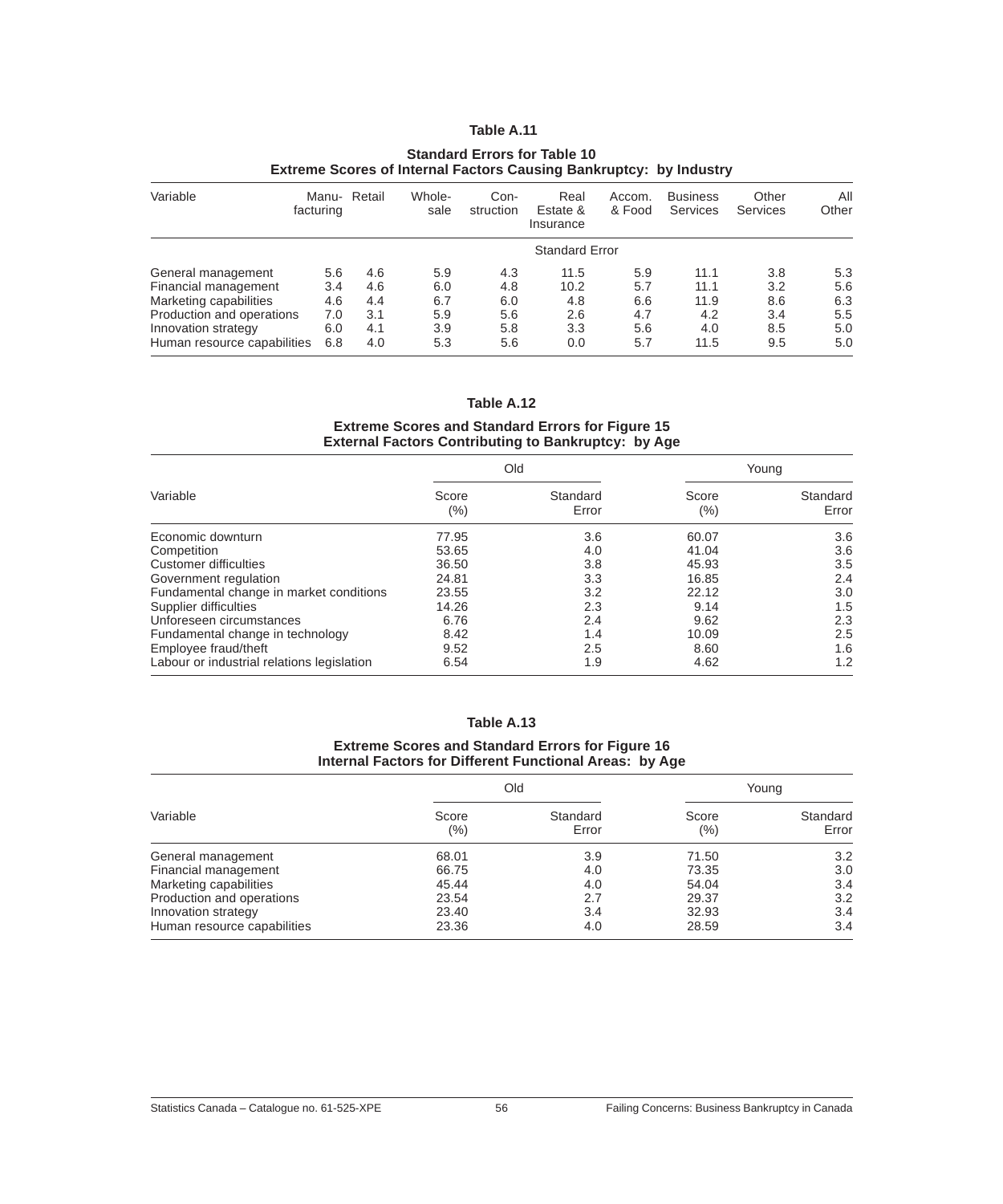#### **Extreme Scores and Standard Errors for Figure 17 Management Deficiencies Leading to Bankruptcy by Age: Knowledge**

| Variable             |              | Old               |                  | Young             |
|----------------------|--------------|-------------------|------------------|-------------------|
|                      | Score<br>(%) | Standard<br>Error | Score<br>$(\% )$ | Standard<br>Error |
| Depth of knowledge   | 53.44        | 4.0               | 62.96            | 3.5               |
| Breadth of knowledge | 49.83        | 4.0               | 65.38            | 3.2               |
| Control              | 41.41        | 3.9               | 46.12            | 3.5               |
| Adaptability         | 38.64        | 3.8               | 34.79            | 3.5               |
| Flexibility          | 35.47        | 3.9               | 30.87            | 3.2               |
| Communication        | 30.62        | 3.4               | 36.74            | 3.4               |
| Initiative           | 35.96        | 3.9               | 35.54            | 3.6               |
| Technical knowledge  | 23.74        | 3.3               | 26.94            | 3.0               |

#### **Table A.15**

## **Extreme Scores and Standard Errors for Figure 18 Management Deficiencies Leading to Bankruptcy by Age: Attitudes**

| Variable                                   |                  | Old               |              | Young             |
|--------------------------------------------|------------------|-------------------|--------------|-------------------|
|                                            | Score<br>$(\% )$ | Standard<br>Error | Score<br>(%) | Standard<br>Error |
| Lack of vision                             | 45.25            | 3.8               | 50.87        | 3.6               |
| Poor use of outside advisors               | 46.45            | 3.8               | 37.12        | 3.5               |
| Poor supervision of staff                  | 27.79            | 3.4               | 30.73        | 3.4               |
| Lack of emphasis on quality                | 20.81            | 3.1               | 15.33        | 2.3               |
| Unwillingness to delegate responsibilities | 21.20            | 3.4               | 11.45        | 2.4               |

# **Table A.16**

## **Extreme Scores and Standard Errors for Figure 19 Financial Management Problems Contributing to Bankruptcy: by Age**

| Variable                            |               | Old               |               | Young             |
|-------------------------------------|---------------|-------------------|---------------|-------------------|
|                                     | Score<br>(% ) | Standard<br>Error | Score<br>(% ) | Standard<br>Error |
| Under capitalization                | 53.88         | 4.2               | 68.44         | 3.3 <sub>2</sub>  |
| Inability to manage working capital | 62.58         | 4.0               | 60.53         | 3.4               |
| Unbalanced capital structure        | 53.06         | 3.9               | 52.79         | 3.5               |
| Excessive cash withdrawals          | 29.04         | 3.7               | 26.75         | 3.2               |

#### **Table A.17**

#### **Extreme Scores and Standard Errors for Figure 20 Financial Management Problems by Age: Record Keeping**

| Variable                                                                                      |                         | Old               |                         | Young             |
|-----------------------------------------------------------------------------------------------|-------------------------|-------------------|-------------------------|-------------------|
|                                                                                               | Score<br>(%)            | Standard<br>Error | Score<br>(%)            | Standard<br>Error |
| Inadequate information on production costs<br>Poor bookkeeping<br>Poor control of receivables | 31.54<br>26.94<br>33.74 | 3.4<br>3.2<br>3.4 | 38.80<br>44.03<br>32.35 | 3.3<br>3.5<br>3.2 |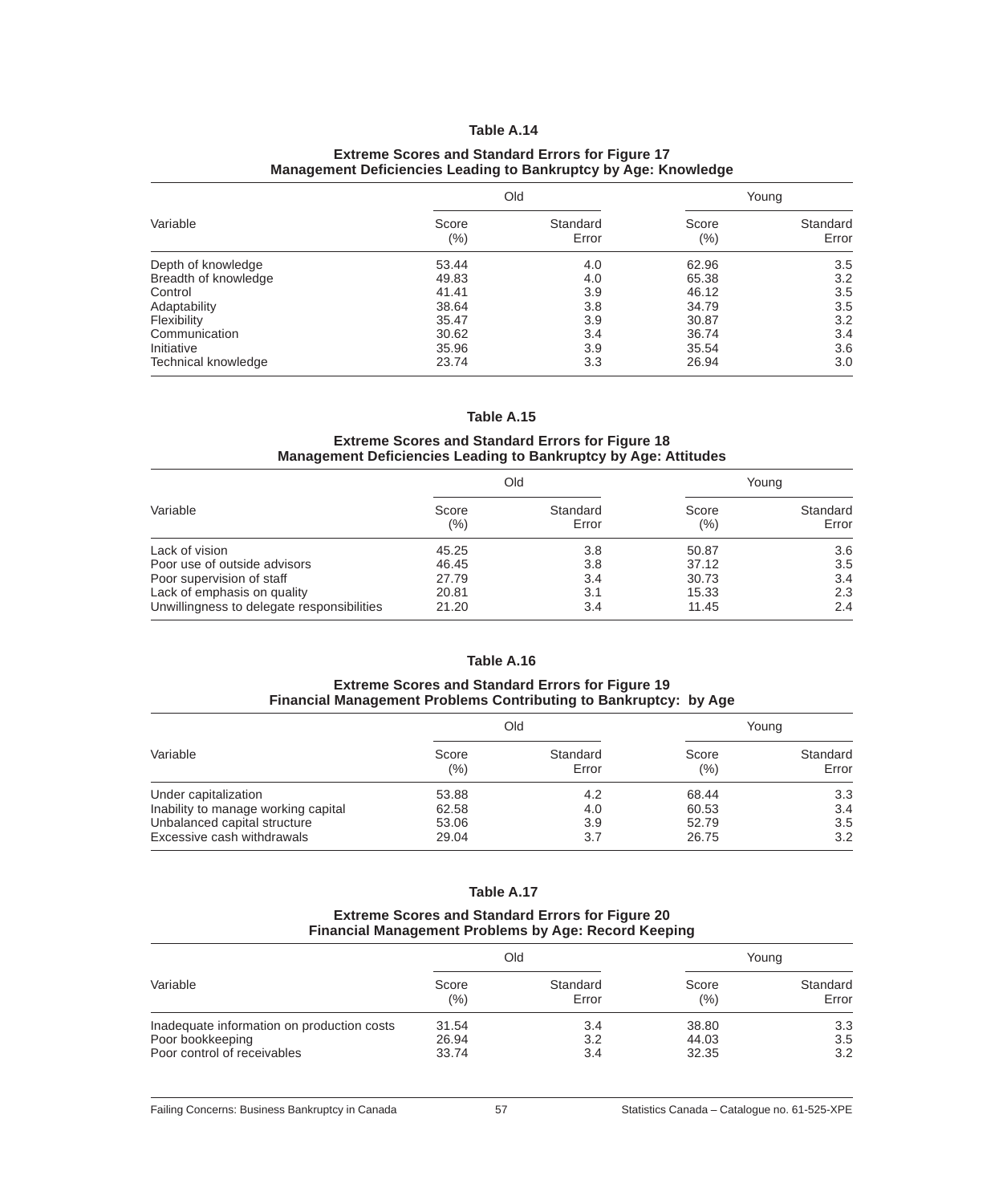### **Extreme Scores and Standard Errors for Figure 21 Internal Marketing Factors Causing Bankruptcy: by Age**

| Variable                          |                  | Old               |              | Young             |
|-----------------------------------|------------------|-------------------|--------------|-------------------|
|                                   | Score<br>$(\% )$ | Standard<br>Error | Score<br>(%) | Standard<br>Error |
| Failure to establish market niche | 24.09            | 3.1               | 41.90        | 3.5               |
| Poor pricing strategy             | 31.39            | 3.5               | 35.24        | 3.4               |
| Poor or unsuitable location       | 18.45            | 2.6               | 33.99        | 3.5               |
| Poor customer service             | 19.51            | 2.7               | 21.60        | 2.9               |
| Failure to introduce new products | 15.90            | 2.9               | 21.83        | 3.3               |
| Inability to customize products   | 13.12            | 2.7               | 15.85        | 2.7               |
| Poor quality of product           | 12.50            | 2.5               | 12.50        | 2.1               |

#### **Table A.19**

## **Extreme Scores and Standard Errors for Figure 22 Specific Human Resources Factors Causing Bankruptcy: by Age**

| Variable                        |              | Old               |                  | Young             |
|---------------------------------|--------------|-------------------|------------------|-------------------|
|                                 | Score<br>(%) | Standard<br>Error | Score<br>$(\% )$ | Standard<br>Error |
| Personal problems of management | 30.79        | 4.1               | 26.24            | 3.0               |
| Labour costs                    | 16.34        | 2.5               | 15.36            | 2.6               |
| Poor employee performance       | 19.59        | 2.9               | 20.00            | 2.7               |
| Lack of skills                  | 4.37         | 1.3               | 11.65            | 2.1               |
| Departure of key personnel      | 10.57        | 1.9               | 7.35             | 1.7               |
| Reluctant to pay going wages    | 6.31         | 1.8               | 5.04             | 1.4               |
| Strikes and work stoppages      | 2.08         | 0.8               | 1.90             | 0.8               |

## **Table A.20**

#### **Extreme Scores and Standard Errors for Figure 23 Internal Factors Related to Production and Operations Causing Bankruptcy: by Age**

| Variable                     |                  | Old               |                  | Young             |
|------------------------------|------------------|-------------------|------------------|-------------------|
|                              | Score<br>$(\% )$ | Standard<br>Error | Score<br>$(\% )$ | Standard<br>Error |
| High facility unit costs     | 31.22            | 3.5               | 39.13            | 3.5               |
| High cost of material inputs | 18.28            | 3.0               | 27.56            | 3.0               |
| <b>Excessive facilities</b>  | 24.72            | 3.3               | 25.70            | 3.1               |
| Inventory difficulties       | 20.69            | 2.9               | 20.72            | 2.6               |
| Inefficient use of equipment | 15.58            | 2.4               | 13.66            | 2.4               |
| Obsolete technology          | 11.28            | 2.0               | 13.10            | 2.2               |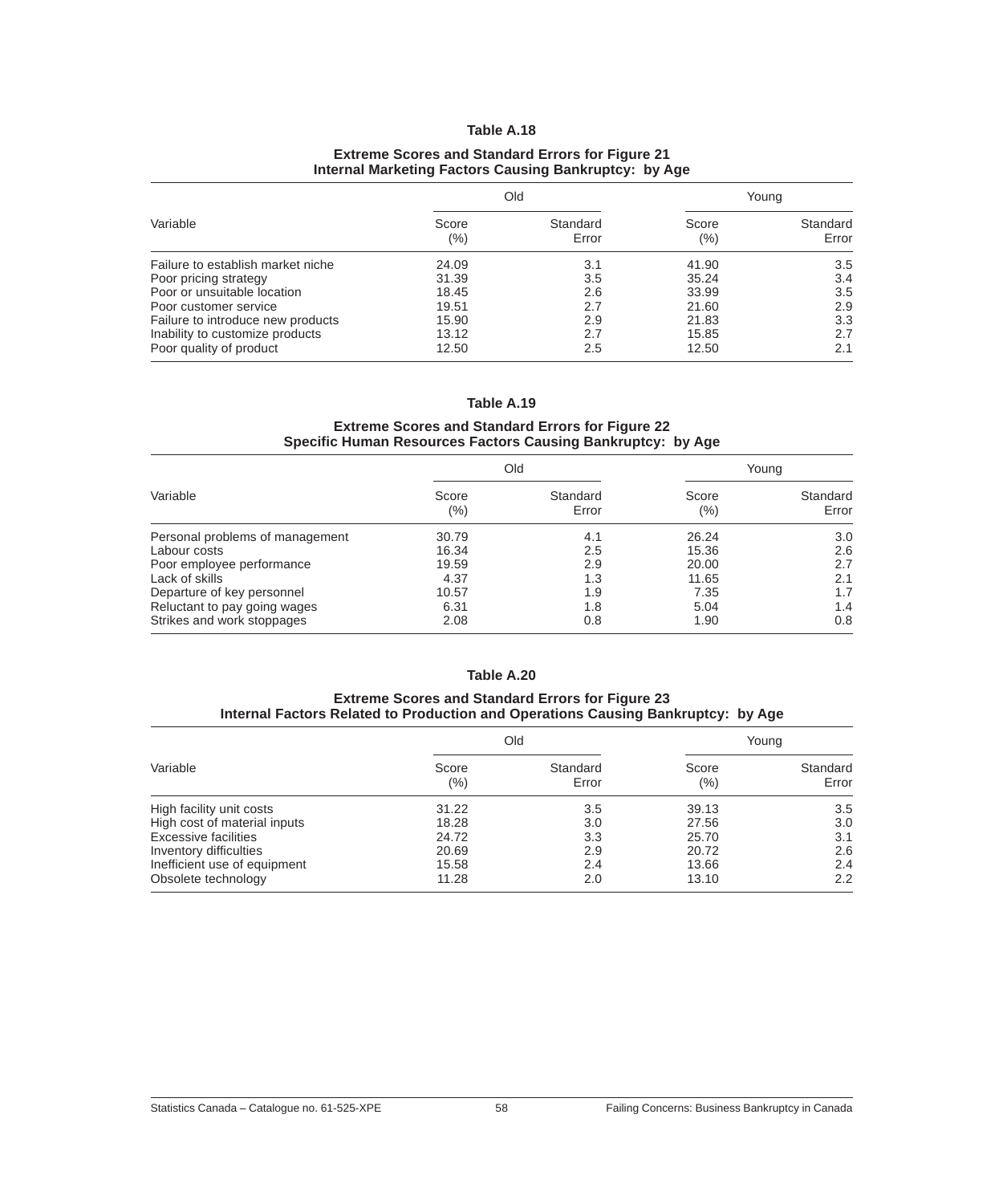### **Extreme Scores and Standard Errors for Figure 24 Actions that Could have been Taken by the Bankrupt to Avert Bankruptcy: by Age**

| Variable                                      | Old              |                   | Young            |                   |
|-----------------------------------------------|------------------|-------------------|------------------|-------------------|
|                                               | Score<br>$(\% )$ | Standard<br>Error | Score<br>$(\% )$ | Standard<br>Error |
| Raised additional capital (equity)            | 51.18            | 4.1               | 52.32            | 3.5               |
| Appointed an outside consultant               | 48.83            | 4.0               | 41.15            | 3.4               |
| Renegotiated with debt holders/suppliers      | 37.88            | 3.8               | 36.00            | 3.3               |
| Sought new sources of financing               | 34.35            | 3.7               | 38.94            | 3.2               |
| Reengineered operations                       | 39.33            | 3.9               | 24.45            | 2.6               |
| Sought additional credit                      | 27.17            | 3.5               | 25.43            | 2.8               |
| Undertook product development/diversification | 17.66            | 2.9               | 23.56            | 3.1               |
| Completed a proposal under the BIA or CCAA    | 19.52            | 3.1               | 18.26            | 2.3               |
| Operated using existing cash reserves         | 9.10             | 2.1               | 6.24             | 1.3               |

#### **Table A.22**

#### **Extreme Scores and Standard Errors for Figure 25 The Importance of Internal Factors, for Externally and Internally Generated Bankruptcies**

| Variable                    |              | Internal          |                  | External          |
|-----------------------------|--------------|-------------------|------------------|-------------------|
|                             | Score<br>(%) | Standard<br>Error | Score<br>$(\% )$ | Standard<br>Error |
| General management          | 89.71        | 1.7               | 42.43            | 3.4               |
| Financial management        | 85.77        | 1.9               | 46.88            | 3.5               |
| Marketing capabilities      | 47.67        | 3.5               | 44.06            | 3.6               |
| Production and operations   | 39.04        | 2.8               | 16.39            | 2.7               |
| Innovation strategy         | 32.12        | 3.5               | 15.76            | 2.7               |
| Human resource capabilities | 30.91        | 3.3               | 13.88            | 2.6               |

# **Table A.23**

#### **Extreme Scores and Standard Errors for Figure 26 Management Deficiencies with Regards to Knowledge for Externally and Internally Generated Bankruptcies**

| Variable             |                  | Internal          |                  | External          |
|----------------------|------------------|-------------------|------------------|-------------------|
|                      | Score<br>$(\% )$ | Standard<br>Error | Score<br>$(\% )$ | Standard<br>Error |
| Depth of knowledge   | 67.60            | 3.5               | 37.34            | 3.4               |
| Breadth of knowledge | 73.68            | 3.2               | 35.50            | 3.2               |
| Control              | 59.16            | 2.6               | 26.28            | 3.0               |
| Adaptability         | 44.71            | 3.7               | 24.85            | 3.0               |
| Flexibility          | 40.01            | 3.6               | 22.17            | 3.2               |
| Communication        | 42.30            | 3.5               | 19.11            | 2.6               |
| Initiative           | 41.28            | 3.6               | 22.88            | 3.0               |
| Technical knowledge  | 32.20            | 3.6               | 13.89            | 2.3               |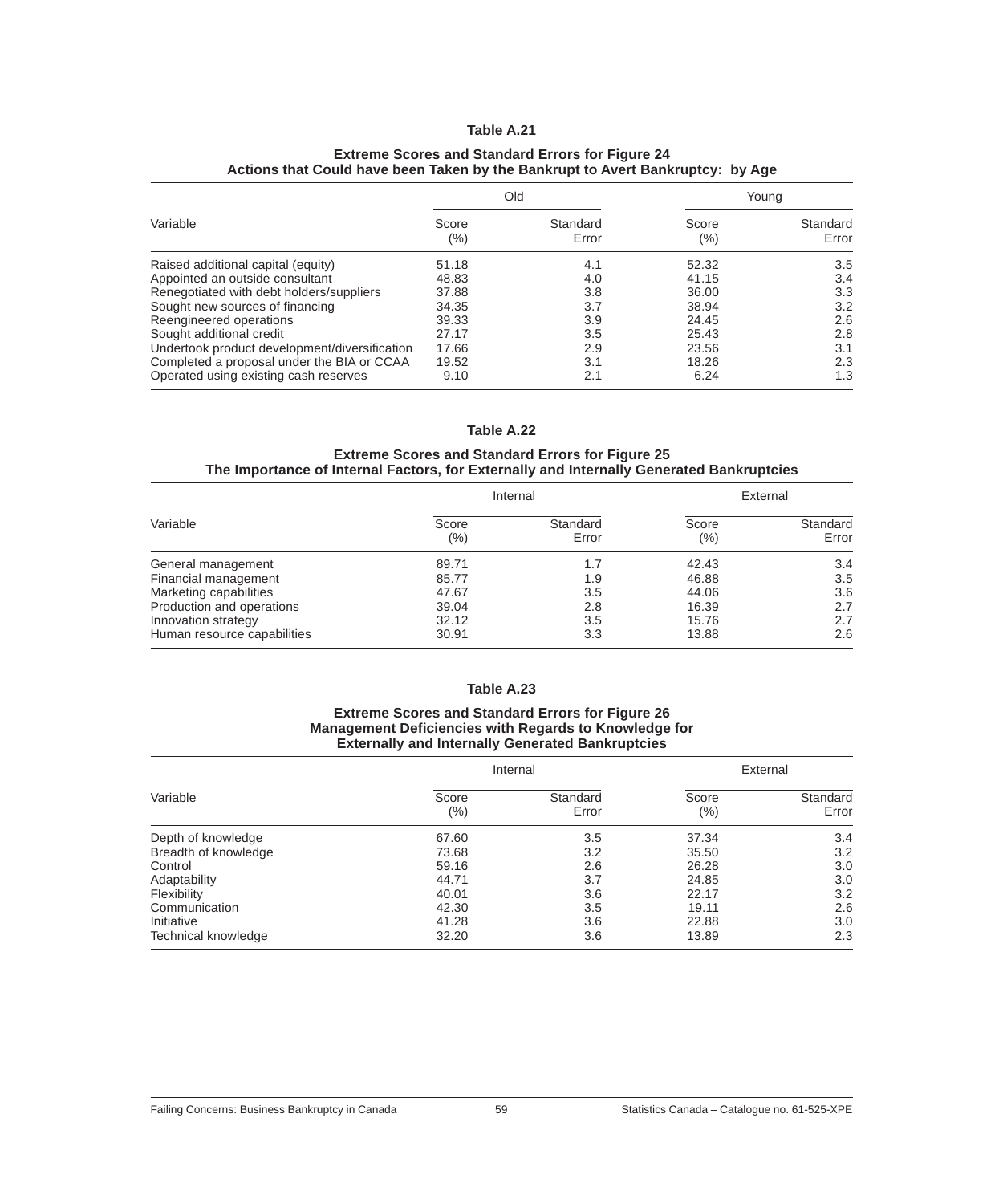#### **Extreme Scores and Standard Errors for Figure 27 Management Deficiencies with Regards to Attitudes for Externally and Internally Generated Bankruptcies**

|                                            | Internal     |                   | External     |                   |
|--------------------------------------------|--------------|-------------------|--------------|-------------------|
| Variable                                   | Score<br>(%) | Standard<br>Error | Score<br>(%) | Standard<br>Error |
| Lack of vision                             | 54.06        | 2.9               | 38.60        | 3.7               |
| Poor use of outside advisors               | 55.57        | 3.6               | 21.84        | 3.1               |
| Poor supervision of staff                  | 42.66        | 3.6               | 12.36        | 2.4               |
| Lack of emphasis on quality                | 26.21        | 3.1               | 26.21        | 1.7               |
| Unwillingness to delegate responsibilities | 22.29        | 3.1               | 8.09         | 1.8               |

**Table A.25**

## **Extreme Scores and Standard Errors for Figure 28 Financial Management Deficiencies**

|                                     |              | Internal          |               | External          |
|-------------------------------------|--------------|-------------------|---------------|-------------------|
| Variable                            | Score<br>(%) | Standard<br>Error | Score<br>(% ) | Standard<br>Error |
| Under capitalization                | 71.90        | 3.4               | 50.18         | 3.6               |
| Inability to manage working capital | 78.39        | 2.5               | 42.03         | 3.6               |
| Unbalanced capital structure        | 61.90        | 3.5               | 41.07         | 3.5               |
| Excessive cash withdrawals          | 40.54        | 3.7               | 8.91          | 1.9               |

## **Table A.26**

#### **Extreme Scores and Standard Errors for Figure 29 Management Deficiencies with Regards to Record Keeping for Externally and Internally Generated Bankruptcies**

|                                            |       | Internal |         | External |
|--------------------------------------------|-------|----------|---------|----------|
| Variable                                   | Score | Standard | Score   | Standard |
|                                            | (%)   | Error    | $(\% )$ | Error    |
| Inadequate information on production costs | 49.84 | 3.5      | 20.98   | 2.8      |
| Poor bookkeeping                           | 52.67 | 3.6      | 18.96   | 2.7      |
| Poor control of receivables                | 45.63 | 3.4      | 25.25   | 2.8      |

## **Table A.27**

### **Extreme Scores and Standard Errors for Figure 30 Internal Marketing Deficiencies for Externally and Internally Generated Bankruptcies**

|                                   |                  | Internal          |                  | External          |
|-----------------------------------|------------------|-------------------|------------------|-------------------|
| Variable                          | Score<br>$(\% )$ | Standard<br>Error | Score<br>$(\% )$ | Standard<br>Error |
| Failure to establish market niche | 29.87            | 2.5               | 34.85            | 3.4               |
| Poor pricing strategy             | 39.66            | 3.4               | 26.48            | 3.1               |
| Poor or unsuitable location       | 20.93            | 2.9               | 32.96            | 3.4               |
| Poor customer service             | 28.19            | 3.3               | 8.75             | 1.9               |
| Failure to introduce new products | 16.13            | 2.7               | 21.03            | 3.1               |
| Inability to customize products   | 14.41            | 2.8               | 13.99            | 2.5               |
| Poor quality of product           | 17.56            | 2.9               | 9.63             | 2.0               |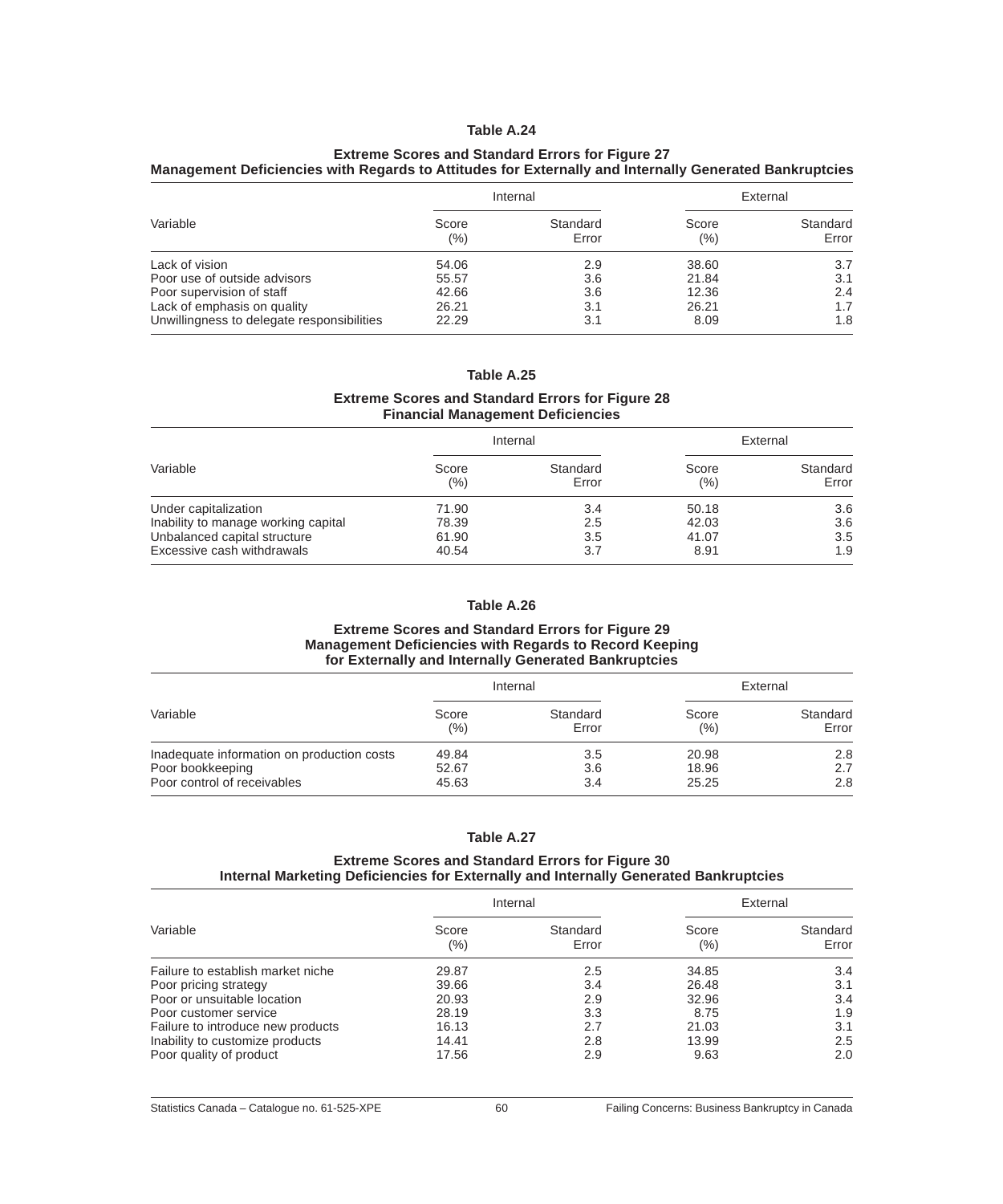#### **Extreme Scores and Standard Errors for Figure 31 Internal Deficiencies With Respect to Production and Operations for Externally and Internally Generated Bankruptcies**

|                              |               | Internal          |              | External          |
|------------------------------|---------------|-------------------|--------------|-------------------|
| Variable                     | Score<br>(% ) | Standard<br>Error | Score<br>(%) | Standard<br>Error |
| High facility unit costs     | 32.67         | 2.9               | 33.34        | 3.4               |
| High cost of material inputs | 24.10         | 2.9               | 26.27        | 3.2               |
| Excessive facilities         | 25.92         | 3.4               | 18.42        | 2.4               |
| Inventory difficulties       | 19.68         | 2.2               | 20.26        | 2.9               |
| Inefficient use of equipment | 20.33         | 2.8               | 8.32         | 1.6               |
| Obsolete technology          | 14.65         | 1.8               | 9.81         | 2.0               |

#### **Table A.29**

## **Extreme Scores and Standard Errors for Figure 32 Specific Human Resources Factors Causing Bankruptcy for Externally and Internally Generated Bankruptcies**

|                                 |              | Internal          |                  | External          |
|---------------------------------|--------------|-------------------|------------------|-------------------|
| Variable                        | Score<br>(%) | Standard<br>Error | Score<br>$(\% )$ | Standard<br>Error |
| Personal problems of management | 43.11        | 3.5               | 9.95             | 1.6               |
| Labour costs                    | 21.98        | 3.1               | 12.05            | 2.4               |
| Poor employee performance       | 24.51        | 2.7               | 8.00             | 1.6               |
| Lack of skills                  | 10.41        | 1.8               | 4.50             | 1.1               |
| Departure of key personnel      | 13.19        | 2.2               | 4.99             | 1.2               |
| Reluctant to pay going wages    | 5.57         | 1.3               | 4.30             | 1.2               |
| Strikes and work stoppages      | 2.86         | 0.9               | 0.87             | 0.4               |

## **Table A.30**

## **Extreme Scores and Standard Errors for Figure 33 Actions that Could have been Taken to Avert Bankruptcy by Relative Importance of External and Internal Forces**

|                                               |                  | Internal          |                  | External          |
|-----------------------------------------------|------------------|-------------------|------------------|-------------------|
| Variable                                      | Score<br>$(\% )$ | Standard<br>Error | Score<br>$(\% )$ | Standard<br>Error |
| Raised additional capital (equity)            | 53.23            | 3.1               | 40.15            | 3.4               |
| Appointed an outside consultant               | 50.95            | 3.1               | 27.65            | 3.0               |
| Renegotiated with debt holders/suppliers      | 33.07            | 2.8               | 31.19            | 3.1               |
| Sought new sources of financing               | 36.82            | 2.9               | 29.17            | 3.4               |
| Reengineered operations                       | 38.55            | 3.4               | 26.15            | 3.5               |
| Sought additional credit                      | 25.04            | 2.7               | 26.15            | 3.0               |
| Undertook product development/diversification | 22.21            | 3.1               | 21.76            | 3.0               |
| Completed a proposal under the BIA or CCAA    | 19.98            | 2.2               | 16.17            | 2.3               |
| Operated using existing cash reserves         | 10.56            | 1.9               | 3.58             | 1.4               |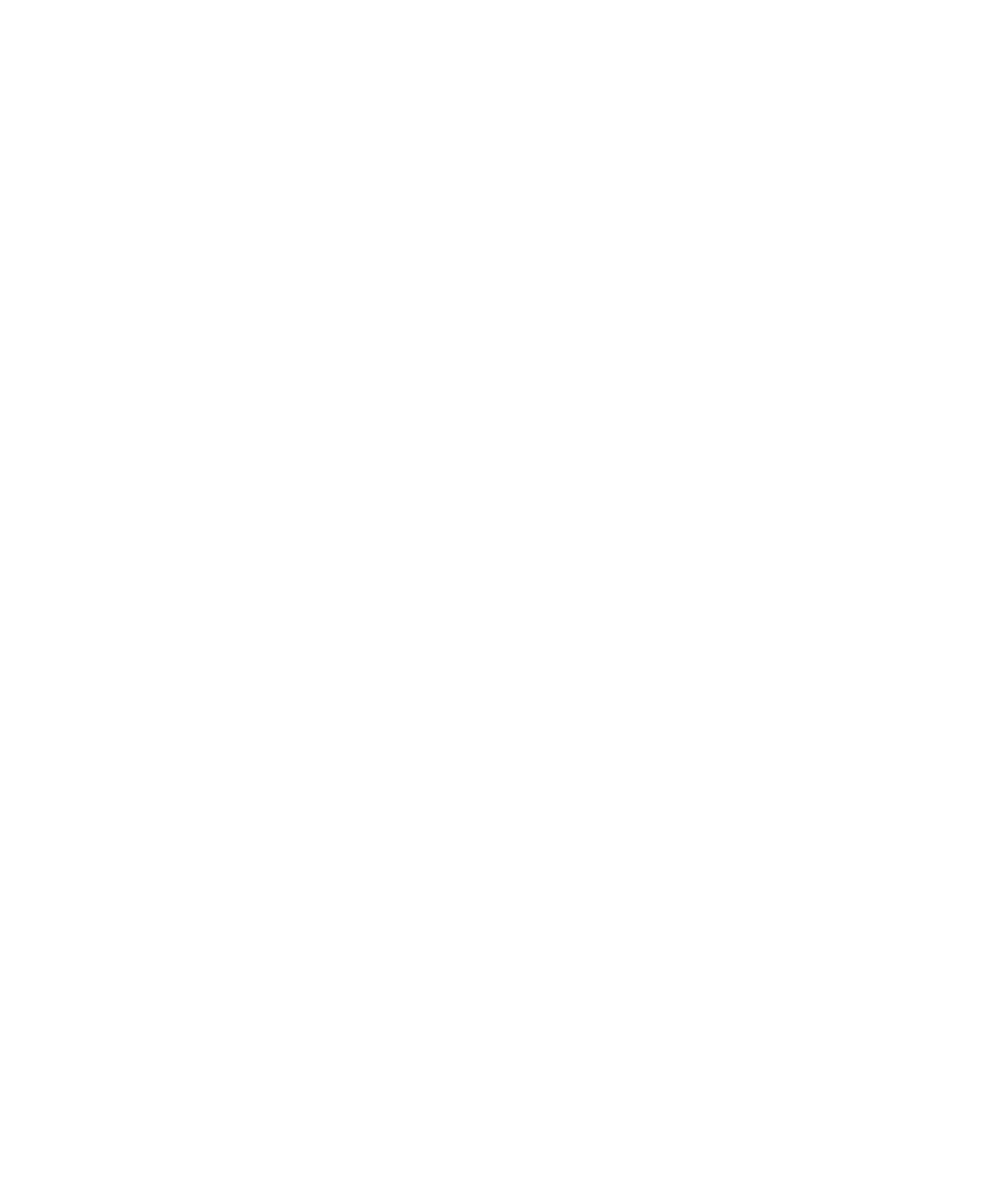# *Appendix B Survey on the Characteristics of Bankrupt Firms*



Statistics Canada **Survey on the Characteristics of Bankrupt Firms**

In all correspondence concerning this questionnaire, please quote the eight digit reference number listed below



Confidential when completed.

Collected under authority of Statistics Act, Revised Statutes of Canada, 1985, Chapter S19. Français au verso

|     | PROVIDE THE LEGAL NAME OF THE BANKRUPT FIRM. |  |  |  |  |  |  |  |  |  |  |  |  |  |  |  |  | IF THE LEGAL CORPORATE NAME OF THE BANKRUPT FIRM IS DIFFERENT FROM THE NAME ABOVE, PLEASE |
|-----|----------------------------------------------|--|--|--|--|--|--|--|--|--|--|--|--|--|--|--|--|-------------------------------------------------------------------------------------------|
|     | Legal name of bankrupt firm:                 |  |  |  |  |  |  |  |  |  |  |  |  |  |  |  |  |                                                                                           |
| 280 |                                              |  |  |  |  |  |  |  |  |  |  |  |  |  |  |  |  |                                                                                           |
|     |                                              |  |  |  |  |  |  |  |  |  |  |  |  |  |  |  |  |                                                                                           |

#### **The purpose of this survey**

Statistics Canada, with the assistance of the Canadian Insolvency Practitioners Association, is conducting a survey of bankrupt firms, on behalf of Industry Canada. The survey is to be completed by bankruptcy trustees. As the first of its kind in Canada, this survey will collect new information about the general characteristics of bankrupt firms, the internal and external factors that contributed to their failure, the relative importance of these factors, and information about the actions that could have been taken by the bankrupt to avert bankruptcy.

The survey findings will be used to develop a profile of bankrupt firms. This survey offers a unique opportunity to collect the expert opinion of the professionals who deal with bankruptcies. The findings will be of interest to you and a wider community. They will provide both a better understanding of the main factors that contribute to bankruptcy as well as an understanding of the courses of action that firms will find useful in their efforts to prevent bankruptcy.

#### **Your participation is important**

Participation in this survey is voluntary. However, your cooperation is essential to ensure that the information collected is accurate.

#### **The data you report are confidential**

Statistics Canada is prohibited by law from publishing or releasing any statistics that reveal information obtained from this survey relating to any identifiable business. The data reported on the questionnaire will be treated in strict confidence, used for statistical purposes and released in aggregate form only.



**If you require assistance in the completion of the questionnaire or have any questions regarding the survey, please contact :**

> Operations and Integration Division Statistics Canada Second Floor, Jean Talon Building Ottawa, Ontario K<sub>1</sub>A OT<sub>6</sub>

> > Phone: 1-800-916-9316<br>Fax: (613) 951-4566 (613) 951-4566

5-4401-6720: 1996-01-17 STC/SBS-524-75061

Statistics Statistique<br>Canada Canada

Canadä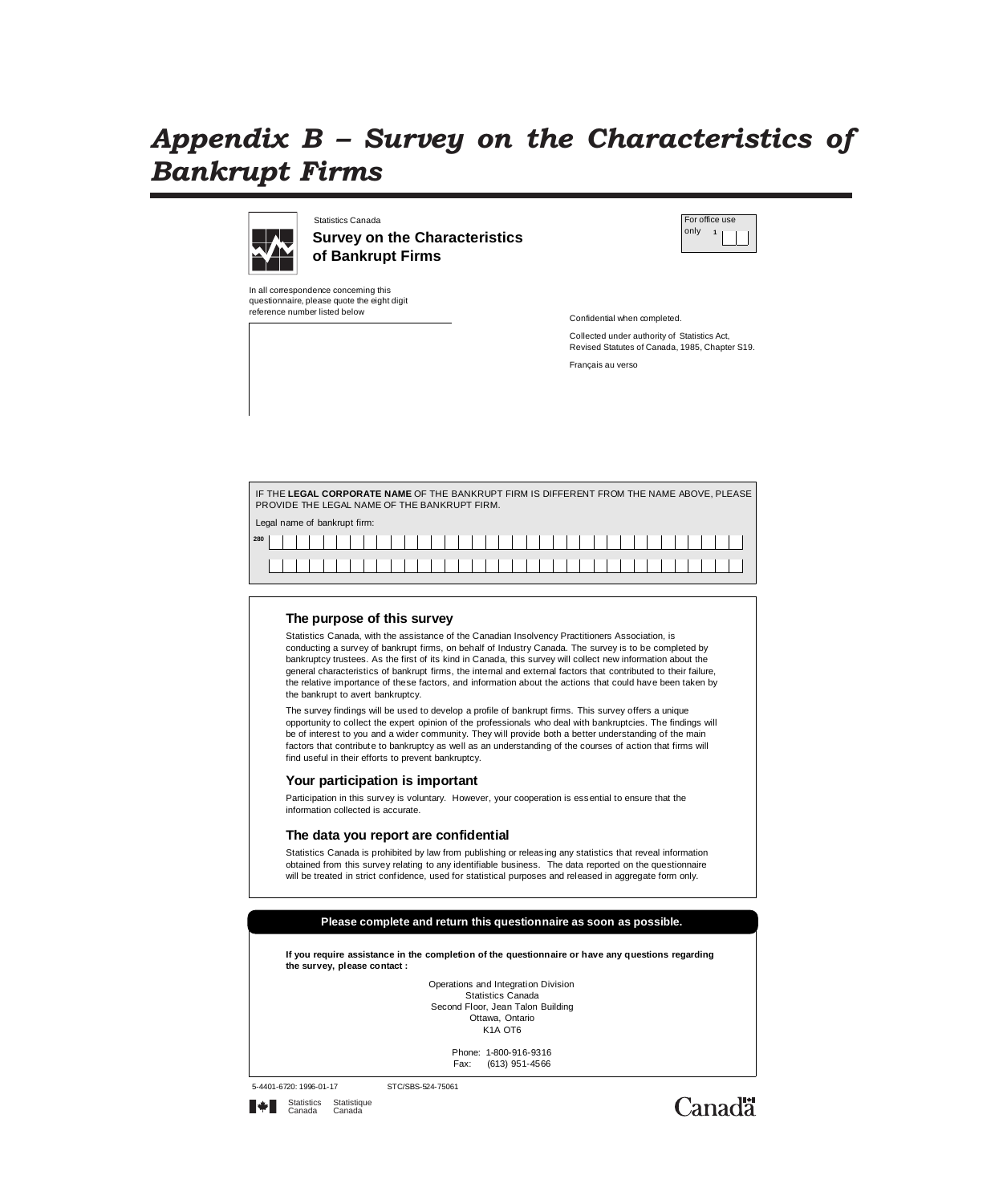#### **This questionnaire should be completed for the bankrupt firm listed on the front cover. For the purposes of this survey, a product should be interpreted to mean a good or service.**

|    | Section A collects background information about the bankrupt.                                                                     |    |                                                                                                                                                                          |
|----|-----------------------------------------------------------------------------------------------------------------------------------|----|--------------------------------------------------------------------------------------------------------------------------------------------------------------------------|
|    | A. Overview of the Bankrupt                                                                                                       |    |                                                                                                                                                                          |
| A1 | Including both full-time and part-time employees, how<br>many people were employed by the bankrupt<br>• Include contract workers. | A6 | Was more than 50% of the bankrupt owned or controlled<br>by a single person or family?                                                                                   |
|    | $\ldots$ at the<br>$25 - 49$<br>$200+$<br>time of                                                                                 |    | 29<br>Go to A8<br>)2 No -<br>1 Yes                                                                                                                                       |
|    | 50-99<br>bankruptcy?<br>$1 - 9$<br>$10 - 24$<br>100-199                                                                           | A7 | Was the bankrupt a first generation family business (i.e.,<br>still controlled by the founder)?<br>$\overline{)}$ 1 Yes                                                  |
|    | 12<br>15<br>one year<br>$200 +$<br>25-49<br>prior to<br>50-99<br>$1 - 9$                                                          | A8 | $)$ 2 No<br>Did a stakeholder conflict contribute to the bankruptcy?                                                                                                     |
|    | bankruptcy?<br>100-199<br>$10 - 24$                                                                                               |    | 31<br>$\big)$ 2 No<br>$)$ 1 Yes                                                                                                                                          |
| А2 | What was the bankrupt's annual gross revenue for each                                                                             | A9 | Did succession problems contribute to the bankruptcy?<br>$)$ <sub>2</sub> $No$<br>$)$ 1 Yes                                                                              |
|    | of its last two years of operation?<br>16<br>\$<br>Final year:<br>.00                                                             |    | A10 In the year prior to insolvency, what percentage of the<br>bankrupt's employees were located in the following areas?                                                 |
|    | $17$ \$<br>Previous year:<br>.00                                                                                                  |    | Percent<br>33<br>Atlantic Canada<br>%                                                                                                                                    |
| А3 | In which industry was the principal activity of the bankrupt<br>located?                                                          |    | 34<br>%<br>Quebec<br>35<br>%<br>Ontario                                                                                                                                  |
|    | Check $(\Box)$ one only                                                                                                           |    | 36<br>%<br><b>Prairies</b>                                                                                                                                               |
|    | 18<br><b>Agriculture and Natural Resources</b>                                                                                    |    | 37<br>B.C., Yukon and N.W.T.<br>%<br>38                                                                                                                                  |
|    | 19<br>Manufacturing                                                                                                               |    | <b>United States</b><br>%<br>39<br>Other foreign                                                                                                                         |
|    | 20<br>Retail<br>21                                                                                                                |    | %<br>100<br><b>TOTAL</b><br>%                                                                                                                                            |
|    | Wholesale<br>22<br>Construction                                                                                                   |    | A11 Was the bankrupt heavily dependent on a few customers?                                                                                                               |
|    | 23<br>Real Estate and Insurance                                                                                                   |    | $\bigcap_1$ Yes<br>$)$ 2 No                                                                                                                                              |
|    | 24<br>Accommodation, Food and Beverage Services<br>25<br>Other (specify):                                                         |    | A12 For the purpose of this question, a senior manager is the<br>person responsible for the day-to-day operations and<br>management of the bankrupt.                     |
|    | 26                                                                                                                                |    | • In the case of joint partners, please answer for the<br>most experienced partner.<br>• If a crisis team has been appointed, please answer for<br>the previous manager. |
| A4 | Was there a change in the bankrupt's primary product<br>during the last five years of operation?                                  |    | <b>Number</b><br>of Years<br>With regard to the senior manager:                                                                                                          |
|    | 2 No<br>)1 Yes                                                                                                                    |    | How many years has this person<br>41<br>worked for the bankrupt?                                                                                                         |
| А5 | In what year was the bankrupt incorporated?                                                                                       |    | How many years has this person<br>42<br>worked in the industry?                                                                                                          |
|    | Year<br>9<br>1                                                                                                                    |    | How many years has this person<br>43<br>worked as a manager?                                                                                                             |

5-4401-6720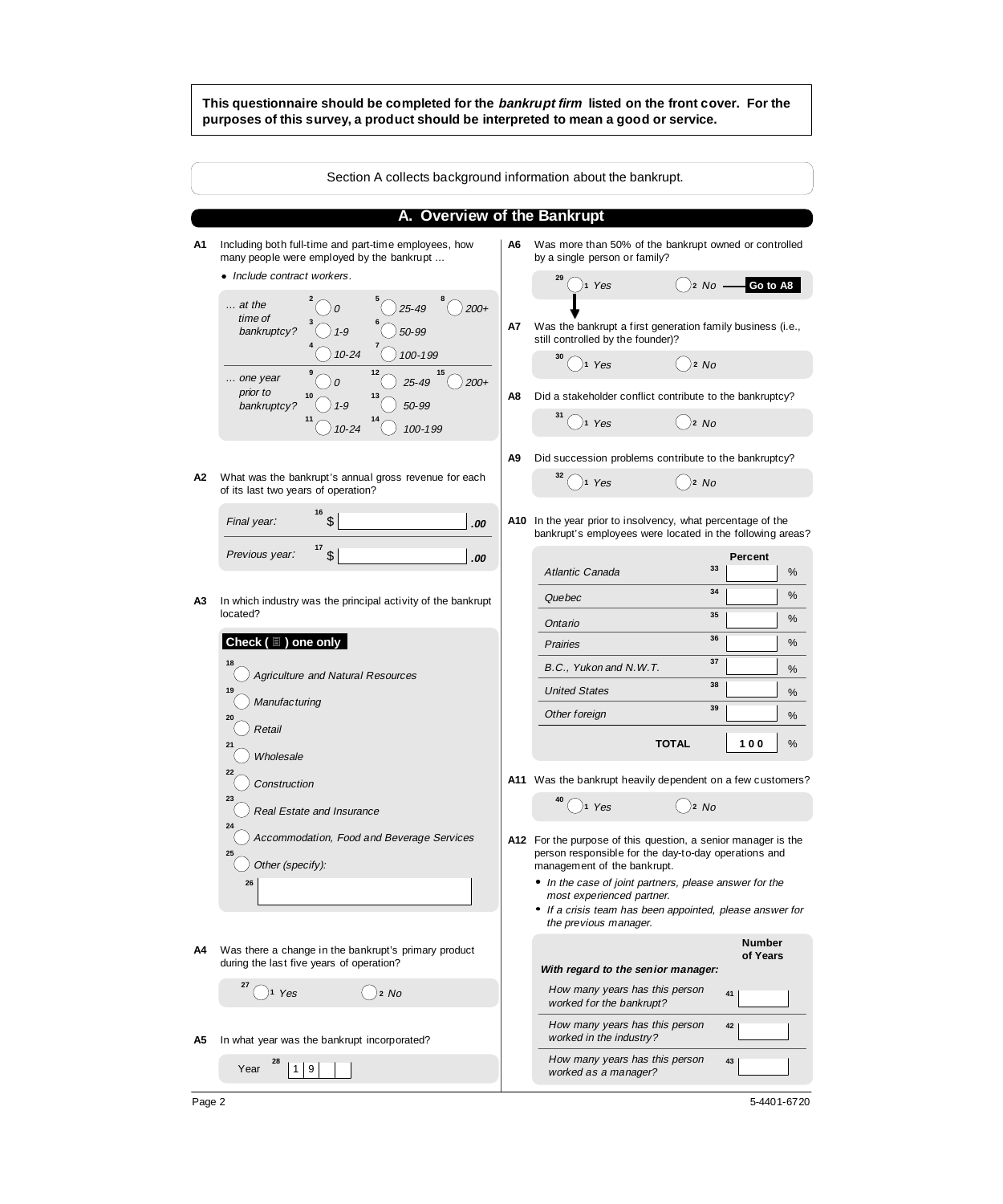| <b>B. Causes of Insolvency</b><br><b>External Factors</b><br><b>C. Causes of Insolvency<br/>Internal Factors</b><br><b>General Management Skills</b><br>To what extent did the following external factors contribute<br>to bank ruptcy?<br>To what extent was bankruptcy caused by management<br>C <sub>1</sub><br><b>Not</b><br>A great<br>deficiencies in<br>at all<br>deal<br>Does<br>not<br><b>Not</b><br>A great<br>deal<br>at all<br>apply<br>3<br>2<br>5<br>4<br>5<br>2<br>3<br>4<br>45<br><b>Economic Downturn</b><br>$\left( \begin{array}{c} 1 \end{array} \right)$<br>(such as a recession)<br>breadth of knowledge?<br>67<br><b>Unforeseen</b><br>$\bigcap$<br>(across financing,<br>46<br><b>Circumstances</b><br>marketing, operations, etc.)<br>( )<br>$($ )<br>(such as natural disaster,<br>69<br>adverse publicity)<br>depth of knowledge?<br>$\left( \begin{array}{c} 1 \end{array} \right)$<br>$\bigcirc$<br>(<br>(within financing,<br>49<br>48<br>marketing, operations, etc.)<br><b>Employee Fraud/Theft</b><br>( )<br>71<br>technical knowledge?<br>50<br>51<br><b>Competition</b><br>$\left(\begin{array}{c} \end{array}\right)$<br>$\bigcirc$<br>$\left(\begin{array}{c} \end{array}\right)$<br>$\left( \right)$<br>( )<br>$($ )<br>$($ )<br>()<br>(such as increased foreign<br>73<br>adaptability?<br>or domestic competition,<br>e.g., NAFTA)<br>75<br>$\ldots$ control?<br>53<br>52<br>Labour or Industrial<br>77<br>( )<br>$\left( \begin{array}{c} 1 \end{array} \right)$<br><b>Relations Legislation</b><br>communication?<br><b>Supplier Difficulties</b><br>79<br>54<br>55<br>initiative?<br>()<br>(such as a loss of key<br>$\left( \begin{array}{c} \end{array} \right)$<br>suppliers)<br>81<br>flexibility (in<br>$\left(\begin{array}{c} \end{array}\right)$<br>( )<br>decision-making)?<br>57<br><b>Customer Difficulties</b><br>56<br>$\left(\begin{array}{c} \end{array}\right)$<br>$\bigcirc$<br>$\left(\begin{array}{c} \end{array}\right)$<br>( )<br>()<br>(such as a loss of key<br>83<br>other? (specify):<br>customers, volatile<br>$\bigcirc$<br>( )<br>$($ )<br>$\left( \begin{array}{c} 1 \end{array} \right)$<br>demand)<br>85<br>Government<br>58<br>59<br><b>Regulations</b><br>$\hspace{0.1cm}\cdot\hspace{0.1cm}$<br>$(\phantom{a})$<br>(such as statutory<br>requirements,<br>C <sub>2</sub><br>To what extent was bankruptcy due to management's<br>source deductions)<br>61<br>60<br><b>Fundamental Change</b><br><b>Not</b><br>A great<br>$\circ \circ \circ \circ$<br>$\left( \quad \right)$<br>at all<br>deal<br>in Technology within<br>the Industry<br>3<br>5<br>$\mathbf{2}$<br>1<br>4<br>63<br>62<br><b>Fundamental Change</b><br>$\circ$ $\circ$<br>$\bigcirc$<br>$\bigcirc$<br>$($ )<br>in Market Conditions<br>86<br>lack of vision?<br>( )<br>. .<br>within the Industry<br>(such as product<br>88<br>unwillingness to<br>obsoles cence)<br>delegate responsibilities?<br>65<br>64<br>90<br>lack of emphasis on<br>Other (specify):<br>$\circ$ $\circ$<br>$\bigcirc$<br>( )<br>( )<br>(<br>quality?<br>66<br>92<br>poor use of outside<br>()<br>advisors?<br>94 |  |  |  |  |  |  |  |                                             |
|---------------------------------------------------------------------------------------------------------------------------------------------------------------------------------------------------------------------------------------------------------------------------------------------------------------------------------------------------------------------------------------------------------------------------------------------------------------------------------------------------------------------------------------------------------------------------------------------------------------------------------------------------------------------------------------------------------------------------------------------------------------------------------------------------------------------------------------------------------------------------------------------------------------------------------------------------------------------------------------------------------------------------------------------------------------------------------------------------------------------------------------------------------------------------------------------------------------------------------------------------------------------------------------------------------------------------------------------------------------------------------------------------------------------------------------------------------------------------------------------------------------------------------------------------------------------------------------------------------------------------------------------------------------------------------------------------------------------------------------------------------------------------------------------------------------------------------------------------------------------------------------------------------------------------------------------------------------------------------------------------------------------------------------------------------------------------------------------------------------------------------------------------------------------------------------------------------------------------------------------------------------------------------------------------------------------------------------------------------------------------------------------------------------------------------------------------------------------------------------------------------------------------------------------------------------------------------------------------------------------------------------------------------------------------------------------------------------------------------------------------------------------------------------------------------------------------------------------------------------------------------------------------------------------------------------------------------------------------------------------------------------------------------------------------------------------------------------------------------------------------------------|--|--|--|--|--|--|--|---------------------------------------------|
|                                                                                                                                                                                                                                                                                                                                                                                                                                                                                                                                                                                                                                                                                                                                                                                                                                                                                                                                                                                                                                                                                                                                                                                                                                                                                                                                                                                                                                                                                                                                                                                                                                                                                                                                                                                                                                                                                                                                                                                                                                                                                                                                                                                                                                                                                                                                                                                                                                                                                                                                                                                                                                                                                                                                                                                                                                                                                                                                                                                                                                                                                                                                       |  |  |  |  |  |  |  |                                             |
|                                                                                                                                                                                                                                                                                                                                                                                                                                                                                                                                                                                                                                                                                                                                                                                                                                                                                                                                                                                                                                                                                                                                                                                                                                                                                                                                                                                                                                                                                                                                                                                                                                                                                                                                                                                                                                                                                                                                                                                                                                                                                                                                                                                                                                                                                                                                                                                                                                                                                                                                                                                                                                                                                                                                                                                                                                                                                                                                                                                                                                                                                                                                       |  |  |  |  |  |  |  |                                             |
|                                                                                                                                                                                                                                                                                                                                                                                                                                                                                                                                                                                                                                                                                                                                                                                                                                                                                                                                                                                                                                                                                                                                                                                                                                                                                                                                                                                                                                                                                                                                                                                                                                                                                                                                                                                                                                                                                                                                                                                                                                                                                                                                                                                                                                                                                                                                                                                                                                                                                                                                                                                                                                                                                                                                                                                                                                                                                                                                                                                                                                                                                                                                       |  |  |  |  |  |  |  |                                             |
|                                                                                                                                                                                                                                                                                                                                                                                                                                                                                                                                                                                                                                                                                                                                                                                                                                                                                                                                                                                                                                                                                                                                                                                                                                                                                                                                                                                                                                                                                                                                                                                                                                                                                                                                                                                                                                                                                                                                                                                                                                                                                                                                                                                                                                                                                                                                                                                                                                                                                                                                                                                                                                                                                                                                                                                                                                                                                                                                                                                                                                                                                                                                       |  |  |  |  |  |  |  |                                             |
|                                                                                                                                                                                                                                                                                                                                                                                                                                                                                                                                                                                                                                                                                                                                                                                                                                                                                                                                                                                                                                                                                                                                                                                                                                                                                                                                                                                                                                                                                                                                                                                                                                                                                                                                                                                                                                                                                                                                                                                                                                                                                                                                                                                                                                                                                                                                                                                                                                                                                                                                                                                                                                                                                                                                                                                                                                                                                                                                                                                                                                                                                                                                       |  |  |  |  |  |  |  |                                             |
|                                                                                                                                                                                                                                                                                                                                                                                                                                                                                                                                                                                                                                                                                                                                                                                                                                                                                                                                                                                                                                                                                                                                                                                                                                                                                                                                                                                                                                                                                                                                                                                                                                                                                                                                                                                                                                                                                                                                                                                                                                                                                                                                                                                                                                                                                                                                                                                                                                                                                                                                                                                                                                                                                                                                                                                                                                                                                                                                                                                                                                                                                                                                       |  |  |  |  |  |  |  |                                             |
|                                                                                                                                                                                                                                                                                                                                                                                                                                                                                                                                                                                                                                                                                                                                                                                                                                                                                                                                                                                                                                                                                                                                                                                                                                                                                                                                                                                                                                                                                                                                                                                                                                                                                                                                                                                                                                                                                                                                                                                                                                                                                                                                                                                                                                                                                                                                                                                                                                                                                                                                                                                                                                                                                                                                                                                                                                                                                                                                                                                                                                                                                                                                       |  |  |  |  |  |  |  | ( )                                         |
|                                                                                                                                                                                                                                                                                                                                                                                                                                                                                                                                                                                                                                                                                                                                                                                                                                                                                                                                                                                                                                                                                                                                                                                                                                                                                                                                                                                                                                                                                                                                                                                                                                                                                                                                                                                                                                                                                                                                                                                                                                                                                                                                                                                                                                                                                                                                                                                                                                                                                                                                                                                                                                                                                                                                                                                                                                                                                                                                                                                                                                                                                                                                       |  |  |  |  |  |  |  | $\left(\right)$                             |
|                                                                                                                                                                                                                                                                                                                                                                                                                                                                                                                                                                                                                                                                                                                                                                                                                                                                                                                                                                                                                                                                                                                                                                                                                                                                                                                                                                                                                                                                                                                                                                                                                                                                                                                                                                                                                                                                                                                                                                                                                                                                                                                                                                                                                                                                                                                                                                                                                                                                                                                                                                                                                                                                                                                                                                                                                                                                                                                                                                                                                                                                                                                                       |  |  |  |  |  |  |  |                                             |
|                                                                                                                                                                                                                                                                                                                                                                                                                                                                                                                                                                                                                                                                                                                                                                                                                                                                                                                                                                                                                                                                                                                                                                                                                                                                                                                                                                                                                                                                                                                                                                                                                                                                                                                                                                                                                                                                                                                                                                                                                                                                                                                                                                                                                                                                                                                                                                                                                                                                                                                                                                                                                                                                                                                                                                                                                                                                                                                                                                                                                                                                                                                                       |  |  |  |  |  |  |  |                                             |
|                                                                                                                                                                                                                                                                                                                                                                                                                                                                                                                                                                                                                                                                                                                                                                                                                                                                                                                                                                                                                                                                                                                                                                                                                                                                                                                                                                                                                                                                                                                                                                                                                                                                                                                                                                                                                                                                                                                                                                                                                                                                                                                                                                                                                                                                                                                                                                                                                                                                                                                                                                                                                                                                                                                                                                                                                                                                                                                                                                                                                                                                                                                                       |  |  |  |  |  |  |  |                                             |
|                                                                                                                                                                                                                                                                                                                                                                                                                                                                                                                                                                                                                                                                                                                                                                                                                                                                                                                                                                                                                                                                                                                                                                                                                                                                                                                                                                                                                                                                                                                                                                                                                                                                                                                                                                                                                                                                                                                                                                                                                                                                                                                                                                                                                                                                                                                                                                                                                                                                                                                                                                                                                                                                                                                                                                                                                                                                                                                                                                                                                                                                                                                                       |  |  |  |  |  |  |  | ()                                          |
|                                                                                                                                                                                                                                                                                                                                                                                                                                                                                                                                                                                                                                                                                                                                                                                                                                                                                                                                                                                                                                                                                                                                                                                                                                                                                                                                                                                                                                                                                                                                                                                                                                                                                                                                                                                                                                                                                                                                                                                                                                                                                                                                                                                                                                                                                                                                                                                                                                                                                                                                                                                                                                                                                                                                                                                                                                                                                                                                                                                                                                                                                                                                       |  |  |  |  |  |  |  | $\left(\begin{array}{c} \end{array}\right)$ |
|                                                                                                                                                                                                                                                                                                                                                                                                                                                                                                                                                                                                                                                                                                                                                                                                                                                                                                                                                                                                                                                                                                                                                                                                                                                                                                                                                                                                                                                                                                                                                                                                                                                                                                                                                                                                                                                                                                                                                                                                                                                                                                                                                                                                                                                                                                                                                                                                                                                                                                                                                                                                                                                                                                                                                                                                                                                                                                                                                                                                                                                                                                                                       |  |  |  |  |  |  |  |                                             |
|                                                                                                                                                                                                                                                                                                                                                                                                                                                                                                                                                                                                                                                                                                                                                                                                                                                                                                                                                                                                                                                                                                                                                                                                                                                                                                                                                                                                                                                                                                                                                                                                                                                                                                                                                                                                                                                                                                                                                                                                                                                                                                                                                                                                                                                                                                                                                                                                                                                                                                                                                                                                                                                                                                                                                                                                                                                                                                                                                                                                                                                                                                                                       |  |  |  |  |  |  |  |                                             |
|                                                                                                                                                                                                                                                                                                                                                                                                                                                                                                                                                                                                                                                                                                                                                                                                                                                                                                                                                                                                                                                                                                                                                                                                                                                                                                                                                                                                                                                                                                                                                                                                                                                                                                                                                                                                                                                                                                                                                                                                                                                                                                                                                                                                                                                                                                                                                                                                                                                                                                                                                                                                                                                                                                                                                                                                                                                                                                                                                                                                                                                                                                                                       |  |  |  |  |  |  |  |                                             |
|                                                                                                                                                                                                                                                                                                                                                                                                                                                                                                                                                                                                                                                                                                                                                                                                                                                                                                                                                                                                                                                                                                                                                                                                                                                                                                                                                                                                                                                                                                                                                                                                                                                                                                                                                                                                                                                                                                                                                                                                                                                                                                                                                                                                                                                                                                                                                                                                                                                                                                                                                                                                                                                                                                                                                                                                                                                                                                                                                                                                                                                                                                                                       |  |  |  |  |  |  |  |                                             |
|                                                                                                                                                                                                                                                                                                                                                                                                                                                                                                                                                                                                                                                                                                                                                                                                                                                                                                                                                                                                                                                                                                                                                                                                                                                                                                                                                                                                                                                                                                                                                                                                                                                                                                                                                                                                                                                                                                                                                                                                                                                                                                                                                                                                                                                                                                                                                                                                                                                                                                                                                                                                                                                                                                                                                                                                                                                                                                                                                                                                                                                                                                                                       |  |  |  |  |  |  |  |                                             |
|                                                                                                                                                                                                                                                                                                                                                                                                                                                                                                                                                                                                                                                                                                                                                                                                                                                                                                                                                                                                                                                                                                                                                                                                                                                                                                                                                                                                                                                                                                                                                                                                                                                                                                                                                                                                                                                                                                                                                                                                                                                                                                                                                                                                                                                                                                                                                                                                                                                                                                                                                                                                                                                                                                                                                                                                                                                                                                                                                                                                                                                                                                                                       |  |  |  |  |  |  |  |                                             |
|                                                                                                                                                                                                                                                                                                                                                                                                                                                                                                                                                                                                                                                                                                                                                                                                                                                                                                                                                                                                                                                                                                                                                                                                                                                                                                                                                                                                                                                                                                                                                                                                                                                                                                                                                                                                                                                                                                                                                                                                                                                                                                                                                                                                                                                                                                                                                                                                                                                                                                                                                                                                                                                                                                                                                                                                                                                                                                                                                                                                                                                                                                                                       |  |  |  |  |  |  |  |                                             |
|                                                                                                                                                                                                                                                                                                                                                                                                                                                                                                                                                                                                                                                                                                                                                                                                                                                                                                                                                                                                                                                                                                                                                                                                                                                                                                                                                                                                                                                                                                                                                                                                                                                                                                                                                                                                                                                                                                                                                                                                                                                                                                                                                                                                                                                                                                                                                                                                                                                                                                                                                                                                                                                                                                                                                                                                                                                                                                                                                                                                                                                                                                                                       |  |  |  |  |  |  |  |                                             |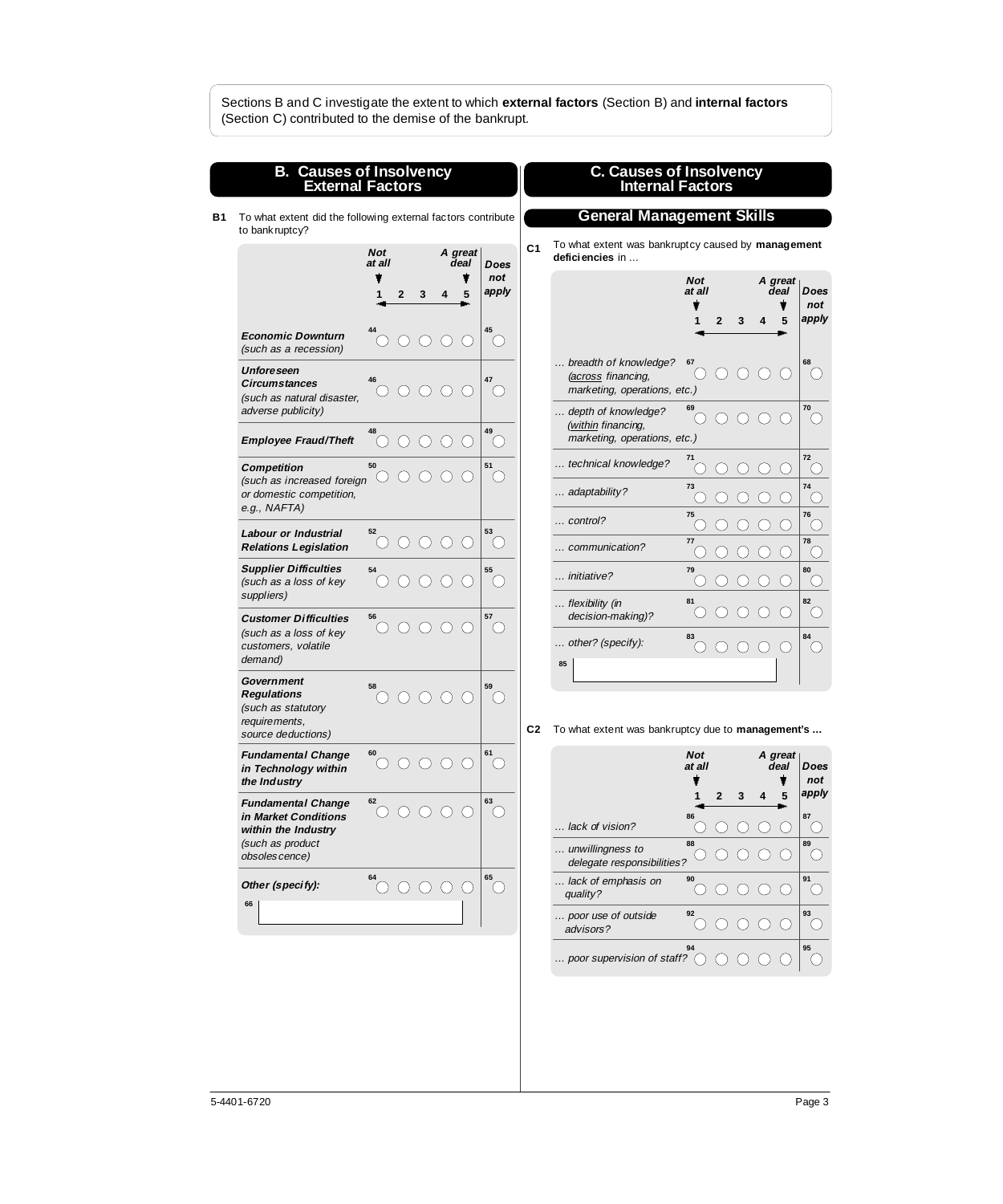|     |                                                                              | C. Causes of Insolvency - Internal Factors (Continued)                                                     |
|-----|------------------------------------------------------------------------------|------------------------------------------------------------------------------------------------------------|
|     | <b>Firm Strategies</b>                                                       | <b>Expansion/Buyouts</b>                                                                                   |
| C3  | Did the bankrupt have specific written strategic goals and<br>objectives?    | Was bank ruptcy caused by problems arising from a<br>C9<br>leveraged or management buyout?                 |
|     | 96<br>2 No<br>1 Yes                                                          | 123<br>$)$ 2 No<br>1 Yes                                                                                   |
| C4  | Did the bankrupt have a business plan?                                       |                                                                                                            |
|     | $\big)$ 2 No -<br>Go to C7<br>)1 Yes                                         | C10 Was bank ruptcy caused by problems due to<br>over-expansion, diversification, and/or premature growth? |
| C5  | Were the bankrupt's goals and objectives coherent with<br>its business plan? | Go to C13<br>)2 No<br>11 Yes                                                                               |
|     | 98<br>2 No<br>1 Yes                                                          | C11 Did the expansion/growth problem arise from                                                            |
| C6  | Did the bankrupt's business plan include a                                   | inappropriate use of short 125<br>1 Yes<br>12 No                                                           |
|     | 99<br>financial plan?<br>1 Yes<br>2 No                                       | term financing?                                                                                            |
|     | 100<br>human resources plan?<br>2 No<br>1 Yes                                | inadequate resources to<br>126<br>2 No<br>11 Yes<br>support expanded<br>operations?                        |
|     | marketing/merchandise<br>101<br>1 Yes<br>)2 No<br>sales plan?                | inadequate management<br>127<br>$\bigg $ )2 No<br>1 Yes<br>skills?                                         |
|     | product development<br>102<br>)2 No<br>1 Yes<br>plan?                        |                                                                                                            |
|     | 103<br>technology plan?<br>$)$ 2 $No$<br>1 Yes                               | C12 Was the expansion/growth problem associated with                                                       |
| C7. | Did the bank rupt regularly consult the following outside<br>advisors?       | the acquisition of an<br>128<br>1 Yes<br>12 No<br>unprofitable subsidiary?                                 |
|     | 104<br>Lawyers<br>2 No<br>1 Yes                                              | 129<br>poor market conditions?<br>1 Yes<br>)2 No                                                           |
|     | 105<br><b>Financial advisors</b><br>)2 No<br>1 Yes                           |                                                                                                            |
|     | Management/marketing<br>106<br>1 Yes<br>)2 No<br>consultants                 | <b>Financial Planning</b>                                                                                  |
|     | Technical/production<br>107<br>$)$ 1 Yes<br>12 No<br>consultants             | If the bankrupt did not<br>Go to C18                                                                       |
|     | 108<br>Other consultants (specify):<br>2 No<br>1 Yes                         | have a financial plan                                                                                      |
|     | 109                                                                          | C13 Did the bankrupt's financial plan include                                                              |
|     | C8 How much emphasis was placed on                                           | 130<br>historical financial data?<br>2 No<br>11 Yes                                                        |
|     | <b>Just</b><br>Too<br>Too<br>little<br>right<br>much<br>Does                 | financial data for the<br>131<br>$)$ 2 No<br>1 Yes<br>current year?                                        |
|     | not<br>v<br>Ŧ<br>apply<br>5<br>3<br>1<br>$\mathbf{2}$<br>4                   | financial forecasts<br>132<br>)2 No<br>1 Yes<br>beyond the current year?                                   |
|     | 110<br>111<br>market share?<br>$\bigcirc$<br>$\bigcirc$<br>()<br>( )         |                                                                                                            |
|     | 113<br>112<br>expansion/growth?<br>( )<br>( )                                | C14 Were actual results compared to forecasts?                                                             |
|     | $114$<br>115<br>$\bigcirc$<br>$\bigcirc$<br>profitability?<br>()<br>( )      | 133<br>Go to C16<br>1 Yes<br>2 No                                                                          |
|     | 117<br>116<br>stability?<br>$\cup$<br>$\left(\right)$<br>( )                 |                                                                                                            |
|     | 119<br>118<br>adaptability?<br>С.                                            | C15 Was remedial action taken when actual results deviated<br>from forecasts?                              |
|     | $121$<br>120<br>other? (specify):<br>$\bigcirc$<br>$\bigcirc$<br>O<br>$\cup$ | 134<br>$)$ 2 No<br>1 Yes                                                                                   |
|     | 122                                                                          |                                                                                                            |

Page 4 5-4401-6720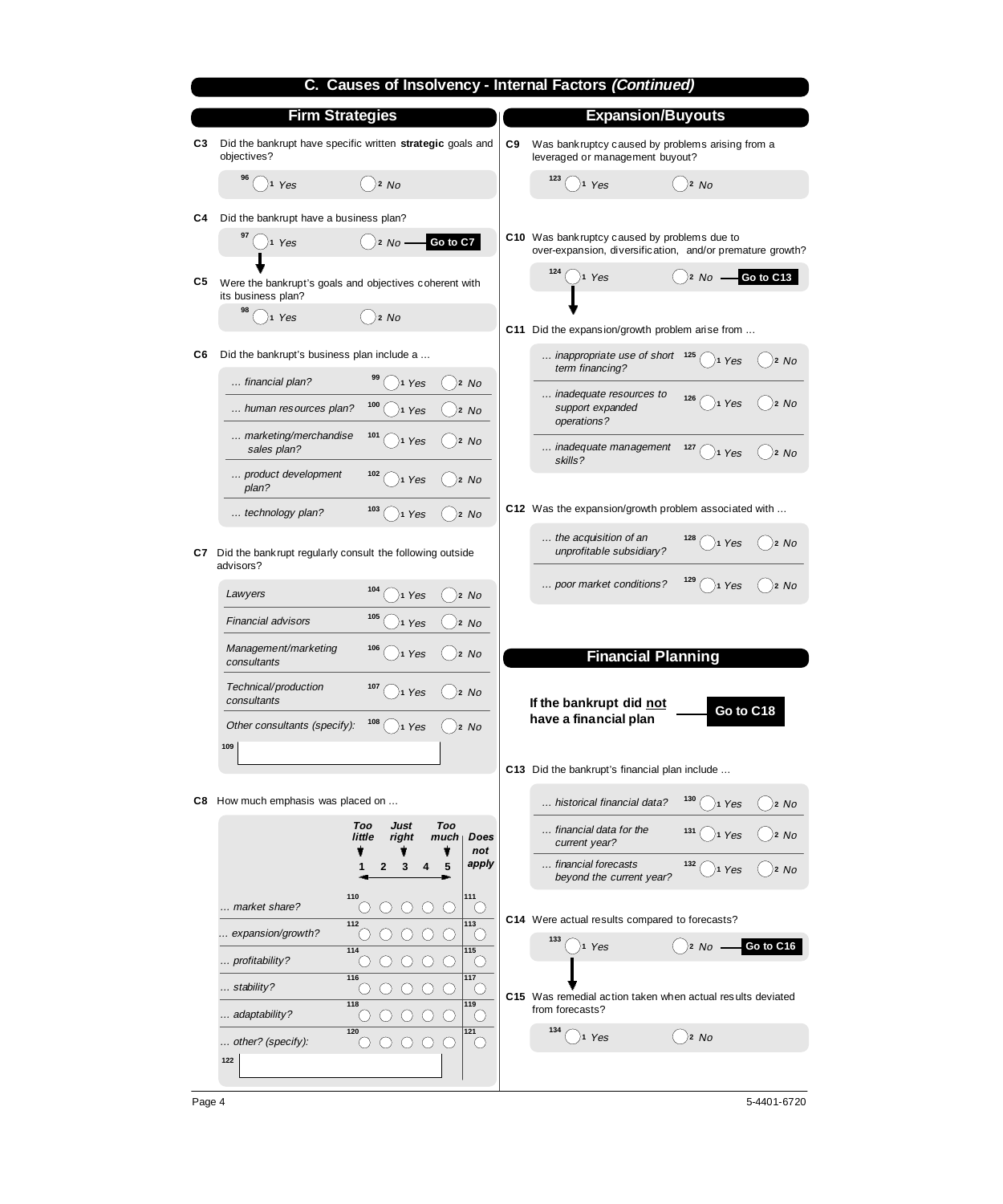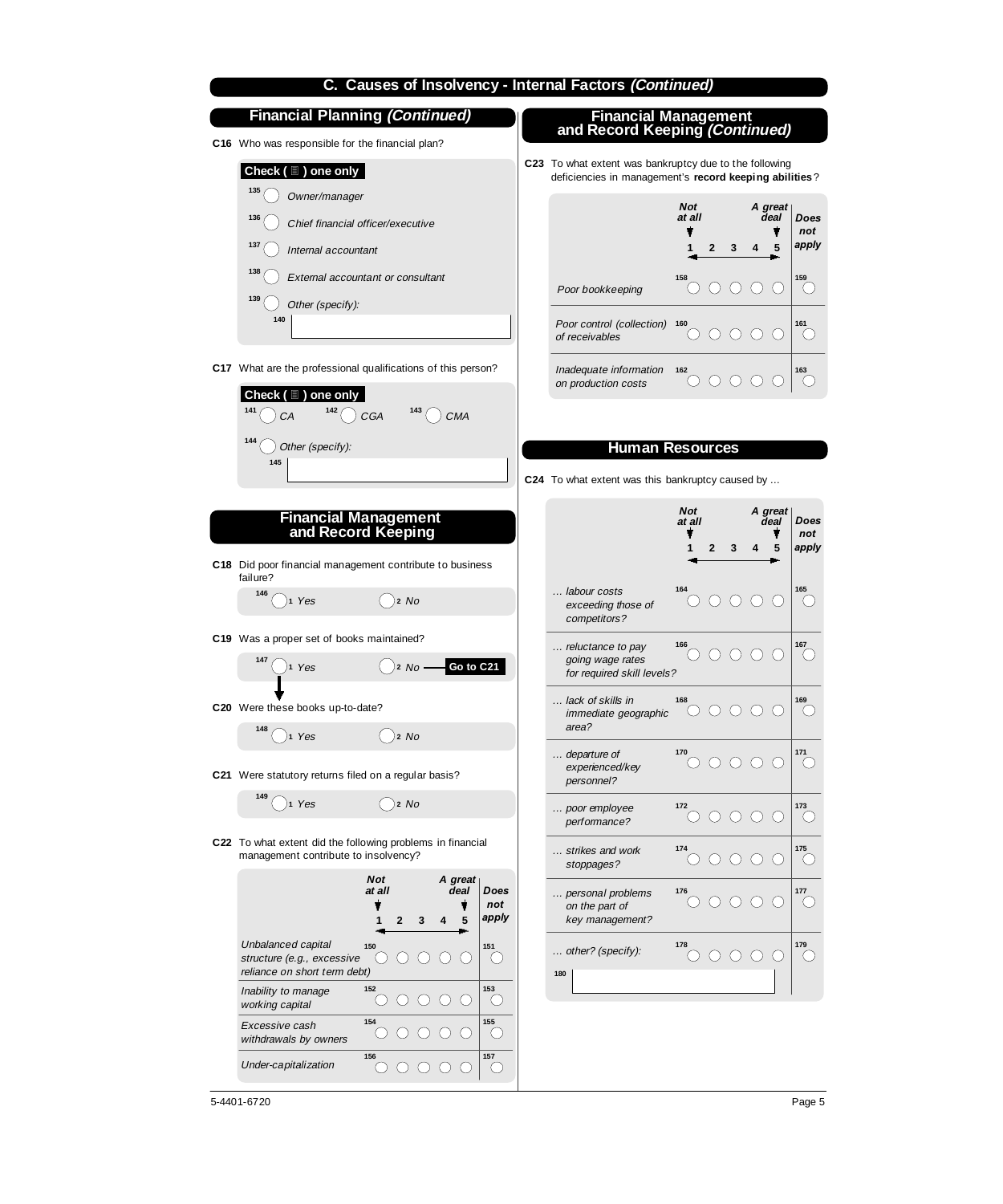#### **C. Causes of Insolvency Internal Factors (Continued)**

#### **Marketing**

**C25** To what extent was bankruptcy caused by ...

|                                                     | <b>Not</b><br>at all | $\overline{2}$ | 3                     | 4 | A great<br>deal | Does<br>not<br>apply |
|-----------------------------------------------------|----------------------|----------------|-----------------------|---|-----------------|----------------------|
|                                                     |                      |                |                       |   |                 |                      |
| poor customer service?                              | 181                  |                | ∩∩                    |   |                 | 182                  |
| poor pricing strategy<br>(over- or under- pricing)? | 183                  |                | ( )                   |   |                 | 184                  |
| inability to customize<br>products?                 | 185                  |                | $\cap$ $\cap$         |   |                 | 186                  |
| poor or unsuitable<br>location?                     | 187                  |                | $($ )                 |   |                 | 188                  |
| failure to introduce<br>new products?               | 189                  |                | $\bigcirc$ $\bigcirc$ |   |                 | 190                  |
| inferior or poor quality<br>of product?             | 191                  |                | 000                   |   |                 | 192                  |
| failure to establish a<br>market niche?             | 193                  |                |                       |   |                 | 194                  |
| other? (specify):<br>197                            | 195                  |                |                       |   |                 | 196                  |

# **D. Relative Importance of Internal Factors**

**We would like you to evaluate, as best you can, the relative importance of the following internal factors for this particular bankrupt.**

**D1** To what extent was bankruptcy caused by each of the following internal factors?

|                                 | <b>Not</b><br>at all | A great<br>deal |   |                                                        | Does<br>not      |       |
|---------------------------------|----------------------|-----------------|---|--------------------------------------------------------|------------------|-------|
|                                 |                      | $\overline{2}$  | 3 | 4                                                      | 5                | apply |
| General Management              | 213                  |                 |   | $\begin{array}{ccc} 0 & 0 & 0 & 0 \end{array}$         |                  | 214   |
| <b>Innovation Strategy</b>      | 215                  |                 |   | 0 0 0 0                                                |                  | 216   |
| Human Resource<br>Capabilities  | 217                  |                 |   | $\begin{array}{ccc} & O & O & O \\ \hline \end{array}$ |                  | 218   |
| <b>Financial Management</b>     | 219                  |                 |   | $\begin{array}{ccc} 0 & 0 & 0 & 0 \end{array}$         |                  | 220   |
| <b>Marketing Capabilities</b>   | 221                  |                 |   | $\begin{array}{ccc} 0 & 0 & 0 & 0 \end{array}$         |                  | 222   |
| <b>Production or Operations</b> | 223                  |                 |   |                                                        | $\left( \right)$ | 224   |

# **Production and Operations**

**C26** To what extent was bankruptcy caused by ...

|                                                                 | <b>Not</b><br>at all |                |             |       | A great<br>deal | Does<br>not |
|-----------------------------------------------------------------|----------------------|----------------|-------------|-------|-----------------|-------------|
|                                                                 |                      | $\overline{2}$ | 3           | 4     | 5               | apply       |
| high cost of materials<br>inputs?                               | 198                  |                | $O$ $O$ $O$ |       |                 | 199         |
| high facility unit costs<br>(purchase price or<br>rental rate)? | 200                  |                | ( )         |       | ( )             | 201         |
| obsolete technology<br>(production<br>methods/equipment)?       | 202                  |                | 000         |       |                 | 203         |
| excessive facilities<br>(plant or space)?                       | 204                  |                |             |       |                 | 205         |
| inefficient use of<br>equipment?                                | 206                  |                | ∩           |       |                 | 207         |
| inventory difficulties<br>(storage costs,<br>unsold capacity)?  | 208                  |                | $\cap$      |       |                 | 209         |
| other? (specify):<br>212                                        | 210                  |                | ( )         | $($ ) |                 | 211         |
|                                                                 |                      |                |             |       |                 |             |

#### **E. Relative Importance of Internal as Opposed to External Factors**

We would like you to evaluate, as best you can, the relative **E1** importance of internal as opposed to external factors for this particular bankruptcy. Allocate between 0 and 100 points for each factor such that the total equals 100.

|                         | <b>Points</b> |
|-------------------------|---------------|
| <b>Internal Factors</b> | 225           |
| <b>External Factors</b> | 226           |
| <b>TOTAL</b>            | 100           |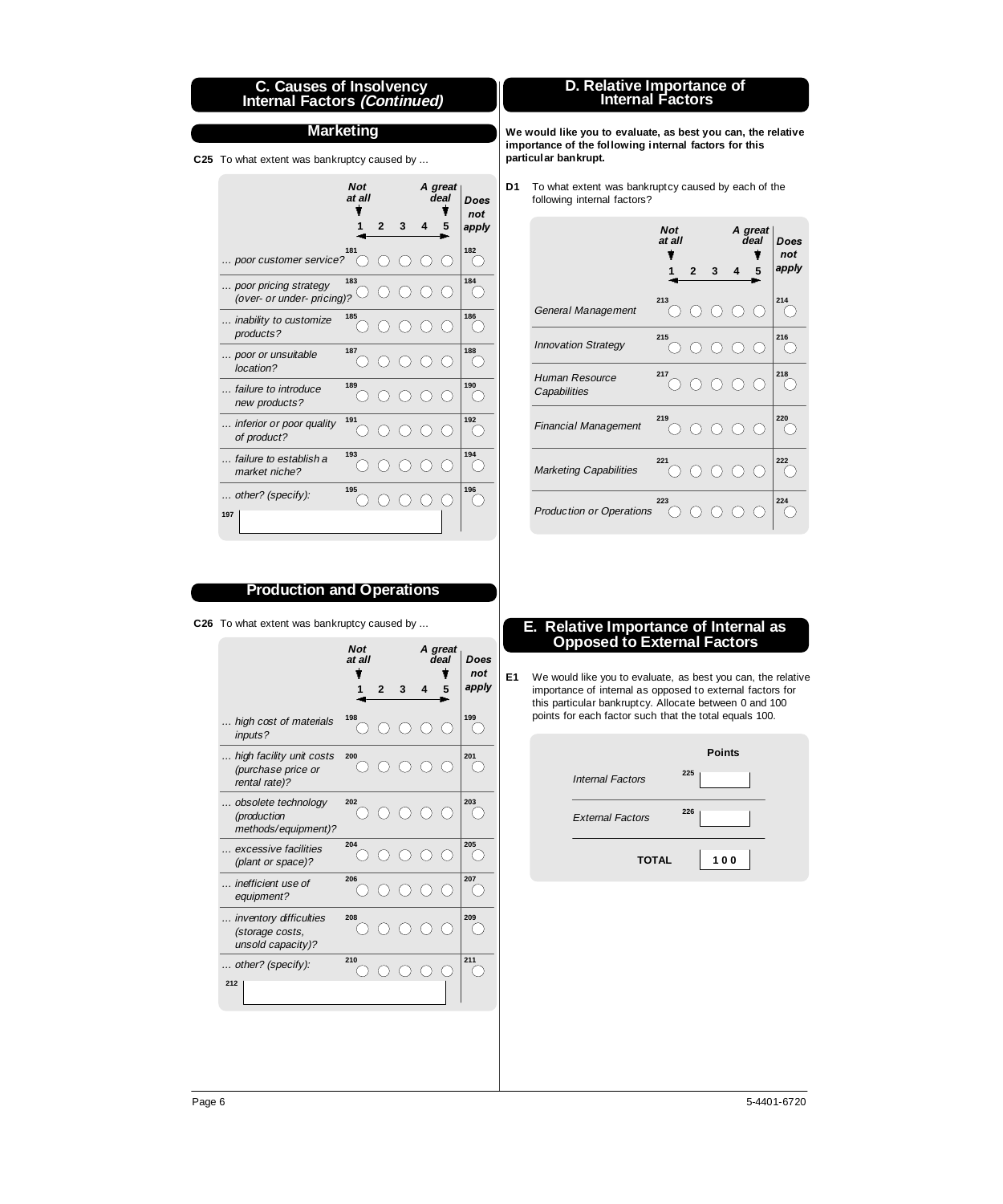|    | We would like your professional opinion as to the barriers the bankrupt faced prior to the difficulties that<br>led to its bankruptcy (Section F), and as to the likelihood that the bankrupt's management might have<br>prevented bankruptcy prior to your becoming involved with it (Section G). |                                                          |            |                                       |                                                                             |                                                                                                                                        |                        |                                            |                                             |                  |                                                        |
|----|----------------------------------------------------------------------------------------------------------------------------------------------------------------------------------------------------------------------------------------------------------------------------------------------------|----------------------------------------------------------|------------|---------------------------------------|-----------------------------------------------------------------------------|----------------------------------------------------------------------------------------------------------------------------------------|------------------------|--------------------------------------------|---------------------------------------------|------------------|--------------------------------------------------------|
|    | F. Access to Credit and Cost of Credit                                                                                                                                                                                                                                                             |                                                          |            |                                       |                                                                             | <b>G. Bankruptcy Onset</b>                                                                                                             |                        |                                            |                                             |                  |                                                        |
| F1 | Was the bankrupt ever profitable?                                                                                                                                                                                                                                                                  |                                                          |            | G1                                    | When did the symptoms of bankruptcy first become<br>apparent to management? |                                                                                                                                        |                        |                                            |                                             |                  |                                                        |
|    | 1 Yes                                                                                                                                                                                                                                                                                              | 2 No                                                     |            | Go to F3                              |                                                                             | 247<br>9<br>Year<br>1                                                                                                                  |                        | Month                                      |                                             | 248              |                                                        |
| F2 | When was the bankrupt's last profitable year?                                                                                                                                                                                                                                                      |                                                          |            |                                       |                                                                             |                                                                                                                                        |                        |                                            |                                             |                  |                                                        |
|    | 228<br>9<br>Year<br>1                                                                                                                                                                                                                                                                              |                                                          |            |                                       | G2                                                                          | When did the bankrupt's management act on these<br>symptoms?                                                                           |                        |                                            |                                             |                  |                                                        |
| F3 | What was the distribution of the sources of the bankrupt's<br>debt, equity, and other types of financing at the fiscal year<br>end <i>prior</i> to its insolvency?                                                                                                                                 |                                                          |            |                                       |                                                                             | 249<br>1 9<br>Year                                                                                                                     |                        | Month                                      |                                             | 250              |                                                        |
|    | Owners/managers                                                                                                                                                                                                                                                                                    | 229                                                      | Percent    | %                                     | G3                                                                          | Would the bankrupt have been capable of surviving had it<br>taken appropriate action when these difficulties first<br>became apparent? |                        |                                            |                                             |                  |                                                        |
|    | Trade credit                                                                                                                                                                                                                                                                                       | 230                                                      |            | %                                     |                                                                             |                                                                                                                                        |                        |                                            |                                             |                  |                                                        |
|    | Financial institutions                                                                                                                                                                                                                                                                             | 231                                                      |            | %                                     |                                                                             | 251<br>1 Yes                                                                                                                           |                        | 2 No                                       |                                             |                  |                                                        |
|    | Government                                                                                                                                                                                                                                                                                         | 232                                                      |            | %                                     |                                                                             |                                                                                                                                        |                        |                                            |                                             |                  |                                                        |
|    | Other (specify):<br>234                                                                                                                                                                                                                                                                            | 233                                                      |            | %                                     | G4                                                                          | Should the bank rupt have been saved?                                                                                                  |                        |                                            |                                             |                  |                                                        |
|    |                                                                                                                                                                                                                                                                                                    | <b>TOTAL</b>                                             | 100        | %                                     |                                                                             | 1 Yes                                                                                                                                  |                        | 12 No                                      |                                             |                  |                                                        |
| F4 | <i>prior</i> to its demise?                                                                                                                                                                                                                                                                        | Could the bankrupt raise capital when needed in the year |            |                                       |                                                                             | In your professional opinion, which of the following actions<br>would have been an effective means of averting                         |                        |                                            |                                             |                  |                                                        |
|    | 235<br>Yes                                                                                                                                                                                                                                                                                         | 2 No                                                     |            |                                       |                                                                             | bankruptcy, if they had been pursued at an earlier date?                                                                               |                        |                                            |                                             |                  |                                                        |
| F5 |                                                                                                                                                                                                                                                                                                    |                                                          |            |                                       |                                                                             |                                                                                                                                        | completely             |                                            |                                             | very             |                                                        |
|    | In your professional opinion, did any of the following<br>factors present a problem prior to the difficulties that led<br>to the bankrupt's demise?                                                                                                                                                |                                                          |            |                                       |                                                                             |                                                                                                                                        | ineffective            | somewhat<br>effective                      |                                             | effective        | Does<br>not                                            |
|    | <b>External Problems</b><br><b>Facing Bankrupt</b>                                                                                                                                                                                                                                                 | Νo<br>1                                                  | Minor<br>2 | Major<br>problem problem problem<br>3 |                                                                             |                                                                                                                                        |                        | 3<br>2                                     |                                             | 5                | apply                                                  |
|    | Barriers created by policies<br>of financial institutions<br>(e.g., collateral requirements,                                                                                                                                                                                                       | 236                                                      |            |                                       |                                                                             | Appointed an outside<br>consultant<br>Raised additional                                                                                | 253<br>255             |                                            |                                             |                  | 254<br>256                                             |
|    | restrictive terms)<br>General reluctance to                                                                                                                                                                                                                                                        | 237                                                      |            |                                       |                                                                             | capital (equity)                                                                                                                       | 257                    | $\bigcirc$<br>( )                          | $\left(\begin{array}{c} \end{array}\right)$ |                  | $($ )<br>258                                           |
|    | lend on the part of<br>lenders/investors                                                                                                                                                                                                                                                           |                                                          |            |                                       |                                                                             | Sought additional credit                                                                                                               | $\left( \quad \right)$ | $\left( \quad \right)$<br>$\left( \right)$ | $\left(\begin{array}{c} \end{array}\right)$ |                  | ()                                                     |
|    | Limited availability of<br>alternate sources of capital                                                                                                                                                                                                                                            | 238                                                      |            |                                       |                                                                             | Renegotiated with<br>debtholders/suppliers                                                                                             | 259<br>$($ )           | $\left( \right)$<br>$\left( \right)$       | $($ )                                       |                  | 260<br>$($ )                                           |
|    | High costs (e.g., high<br>interest rates, high fees)                                                                                                                                                                                                                                               | 239                                                      |            |                                       |                                                                             | Sought new sources of<br>financing (e.g., friends)                                                                                     | 261                    | $\bigcirc$<br>$\bigcirc$                   | $\left( \right)$                            | $\left( \right)$ | 262<br>$\left( \begin{array}{c} 1 \end{array} \right)$ |
|    | <b>Internal Problems</b><br><b>Facing Bankrupt</b>                                                                                                                                                                                                                                                 |                                                          |            |                                       |                                                                             | Operated using existing<br>cash reserves                                                                                               | 263                    |                                            |                                             |                  | 264<br>$( \ )$                                         |
|    | Lack of resources (e.g.,<br>equity) to pursue<br>different financing options                                                                                                                                                                                                                       | 240                                                      |            |                                       |                                                                             | Reengineered operations                                                                                                                | 265                    |                                            |                                             |                  | 266<br>( )                                             |
|    | Lack of information<br>about financing options                                                                                                                                                                                                                                                     | 241                                                      |            |                                       |                                                                             | Undertook product<br>development or                                                                                                    | 267                    | ( )<br>( )                                 |                                             |                  | 268<br>$($ )                                           |
|    | Unwillingness to use<br>alternate sources of funds                                                                                                                                                                                                                                                 | 242                                                      |            |                                       |                                                                             | product line diversification<br>Completed a proposal                                                                                   | 269                    |                                            |                                             |                  | 270                                                    |
|    | Unwillingness to give up<br>control of firm                                                                                                                                                                                                                                                        | 243                                                      |            |                                       |                                                                             | under the "Bankruptcy<br>and Insolvency Act" or the                                                                                    |                        |                                            |                                             |                  |                                                        |
|    | Unwillingness to take on<br>debt                                                                                                                                                                                                                                                                   | 244                                                      |            |                                       |                                                                             | "Company Creditors<br>Arrangement Act"                                                                                                 |                        |                                            |                                             |                  |                                                        |
|    | Other difficulties (specify):<br>246                                                                                                                                                                                                                                                               | 245                                                      |            |                                       |                                                                             | Other (specify):<br>273                                                                                                                | 271                    | $\bigcirc$<br>$\left( \right)$             | $\bigcirc$                                  |                  | 272<br>$\left( \begin{array}{c} 1 \end{array} \right)$ |